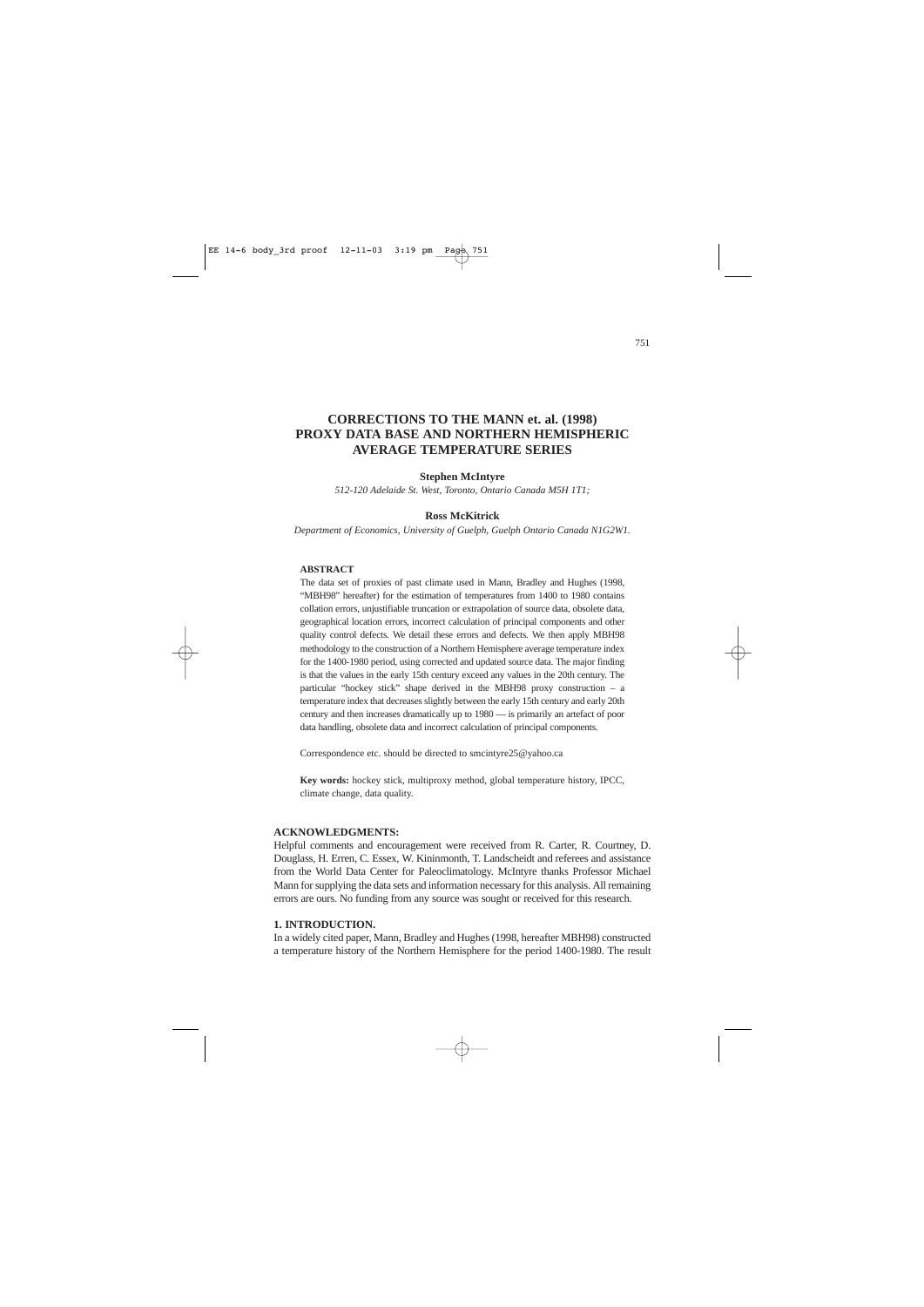was the well-known "hockey stick"-shaped graph suggesting that the climate of the late 20th century is unusual compared to the centuries preceding it. This temperature history was extended to the period 1000-1399 in Mann, Bradley and Hughes (1999), who claimed that "temperatures in the latter half of the 20th century were unprecedented" and that "even the warmer intervals in the reconstruction pale in comparison with mid-to-late 20th-century temperatures". The temperature history was given bold prominence by the Intergovernmental Panel on Climate Change (2001) where it appears in Figures 2-20 and 2-21 in Chapter 2 of the Working Group 1 *Assessment Report*, Figure 1b in the Working Group 1 *Summary for Policymakers*, Figure 5 in the *Technical Summary*, and Figures 2- 3 and 9-1B in the *Synthesis Report*. Referring to this figure, the IPCC *Summary for Policymakers* (p. 3) claimed it is likely "that the 1990s has been the warmest decade and 1998 the warmest year of the millennium" for the Northern Hemisphere. The IPCC view of temperature history has in turn been widely disseminated by governments and used to support major policy decisions. $<sup>1</sup>$ </sup>

MBH98 applied 112 proxies and historical temperature measurements in what they called a "multiproxy approach" to construction<sup>2</sup> of a temperature index from 1400 to 1980. Although the "multiproxy" approach was apparently a novelty within the climatological community, the same algebraic and statistical methods are commonly used in economics, business and elsewhere in the social sciences, though the terminology differs from discipline to discipline.3

Upon request, Professor Mann instructed an associate to supply the collated proxy set, together with applicable weights, to the first author. When attempting to replicate MBH98 principal component (PC) calculations, an extremely low (6%) explained variance for those in the Texas-Mexico dataset was noticed, leading to a close examination of the data collation. Anomalous start years (see details below) were noticed and it was verified that these occurred only in MBH98 data and were not due to collation errors on our part. Explained variance improved significantly by moving the MBH98 data one year later, confirming that an MBH98 collation error had almost certainly occurred. We then noticed copy errors in the 1980 values for these series and stretches of identical values in other places in the database. This led to a systematic comparison of MBH98 data to original data, identifying obsolete versions and undisclosed truncation of time series. Independent calculations of the proxy principal components convinced us that those in MBH98 were erroneous we updated and corrected the database and then applied MBH98 methodology, as publicly disclosed, to construct a temperature index from 1400 to 1980. The newly calculated temperature index (see Figure 7) contradicts the MBH98 assertion of late 20th century uniqueness. We find that the particular "hockey stick" shape derived by MBH98 is primarily an artefact of poor data handling and use of obsolete proxy records.

<sup>&</sup>lt;sup>1</sup>See. for instance, the Government of Canada web site

http://www.climatechange.gc.ca/english/issues/what\_is/index.shtml.

<sup>2</sup>MBH98 refers to the index resulting from their calculation as a "reconstruction." This is a misnomer since it is a novel index, rather than the recomputation of something previously observed. Therefore it will be referred to herein as "construction."

<sup>&</sup>lt;sup>3</sup>For a critique of applying stationary linear maps to nonstationary phenomena like climate see Essex and McKitrick (2002) chapter 5.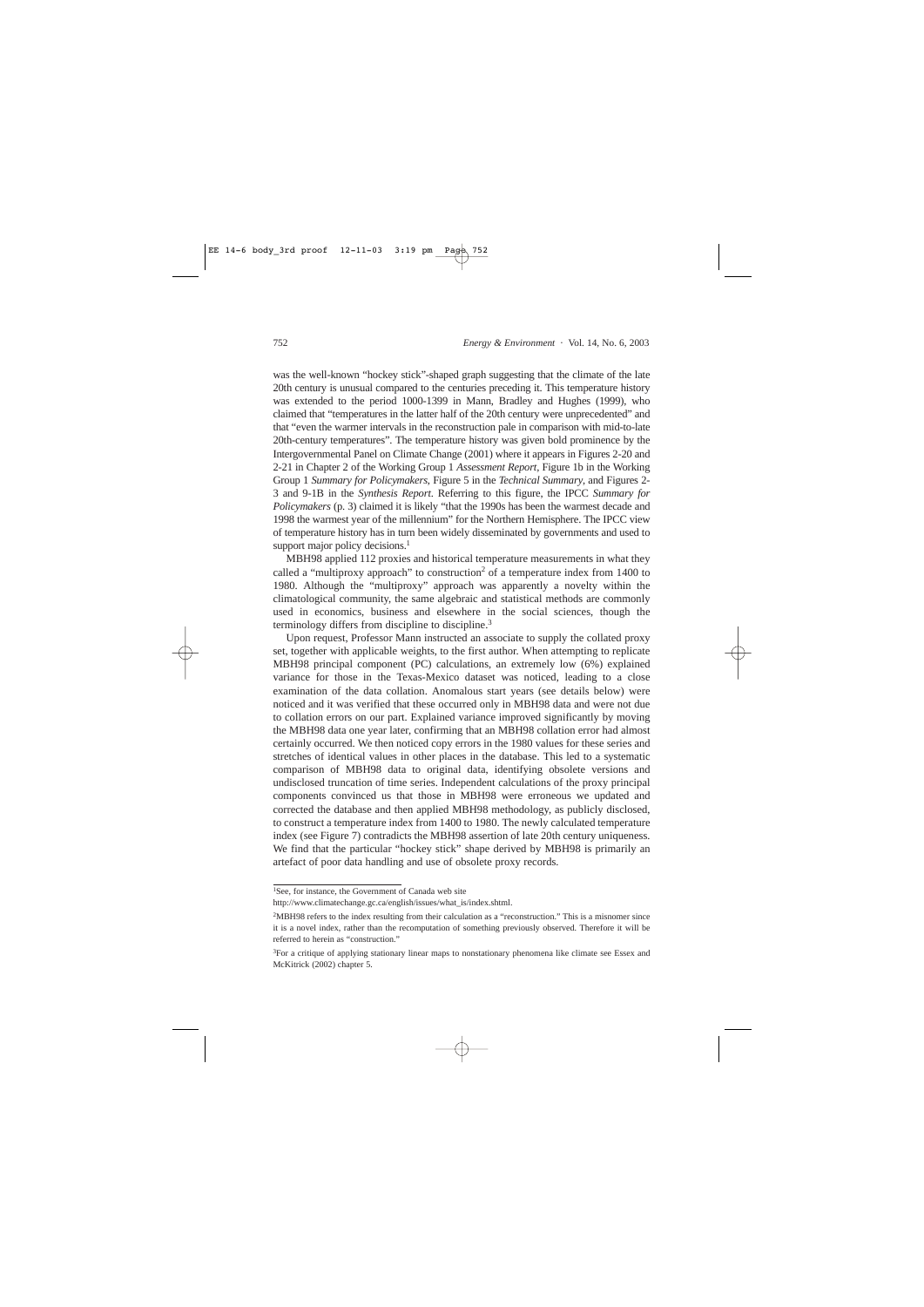# **2. ERRORS AND DEFECTS IN THE MBH98 PROXY DATA BASE**

The term "proxy" denotes some physical data or measurement that can potentially serve as an indirect record of local temperature conditions, including tree ring widths and densities, coral  $\delta^{18}O$ ,  $\delta^{13}C$  and calcification rates, ice core  $\delta^{18}O$ , melt percentages and so forth. Thirteen MBH98 series are based on instrumental temperature records and are not, strictly speaking, "proxies". For consistency with MBH98, we will use the term "proxy" to include these series.

We will denote a proxy series with the prefix '#', i.e. proxies #1—#112. Twentytwo of the 112 proxies date back as far as 1400, while all 112 are available as of 1820. Twenty-three MBH98 proxies cease to be available in the 1970s. Thirty-one of the 112 proxies are principal components (PCs) from tree ring datasets, of which 28 were PCs calculated by MBH98 themselves from 300 tree ring datasets. Three are PCs from 14 Texas-Oklahoma sites, 9 are PCs from 20 Texas-Mexico sites, 9 are PCs from 232 International Tree Ring Data Base (ITRDB) US/Canada tree ring sites, 3 are PCs from 18 South American sites and 4 are from 16 Australian sites. Inconsistently, individual US, Canadian and Mexican tree ring sites are included separately in the list of 112 proxies rather than being incorporated into the PCs for that area (see e.g. Appendix, #49, #51-61, #106.) More information about the proxies is available at the Supplementary Information web site (see Appendix).

The database used by MBH98 contains the errors and defects listed below. We detail each of these points in this section, then in Section 3 we show how correcting these errors and defects affects the calculation of the Northern Hemisphere average temperature index using MBH98 methodology.

- (a) unjustified truncation of 3 series;
- (b) copying 1980 values from one series onto other series, resulting in incorrect values in at least 13 series;
- (c) displacement of 18 series to one year earlier than apparently intended;
- (d) unjustified extrapolations or interpolations to cover missing entries in 19 series;
- (e) geographical mislocations and missing identifiers of location;
- (f) inconsistent use of seasonal temperature data where annual data are available;
- (g) obsolete data in at least 24 series, some of which may have been already obsolete at the time of the MBH98 calculations;
- (h) listing of unused proxies;
- (i) incorrect calculation of all 28 tree ring principal components.

(a,f) Series #10 and #11 (Central England and Central Europe air temperatures respectively) use June-July-August averages. This raises three concerns: annual data were available in the primary sources; other station temperature series used by MBH98 (#21- #31), where identified, are annual; and MBH98 claims to calculate an annual temperature index. The Central England Temperature series is truncated at 1730 rather than the available 1659 in source data, which removes a major late 17th century cold period (see Supplementary Information). Series #10 has a 1987 value which is 0.43 deg C higher than in the source data though this does not appear to affect any calculations discussed herein. Central Europe (#11) is truncated at 1550 rather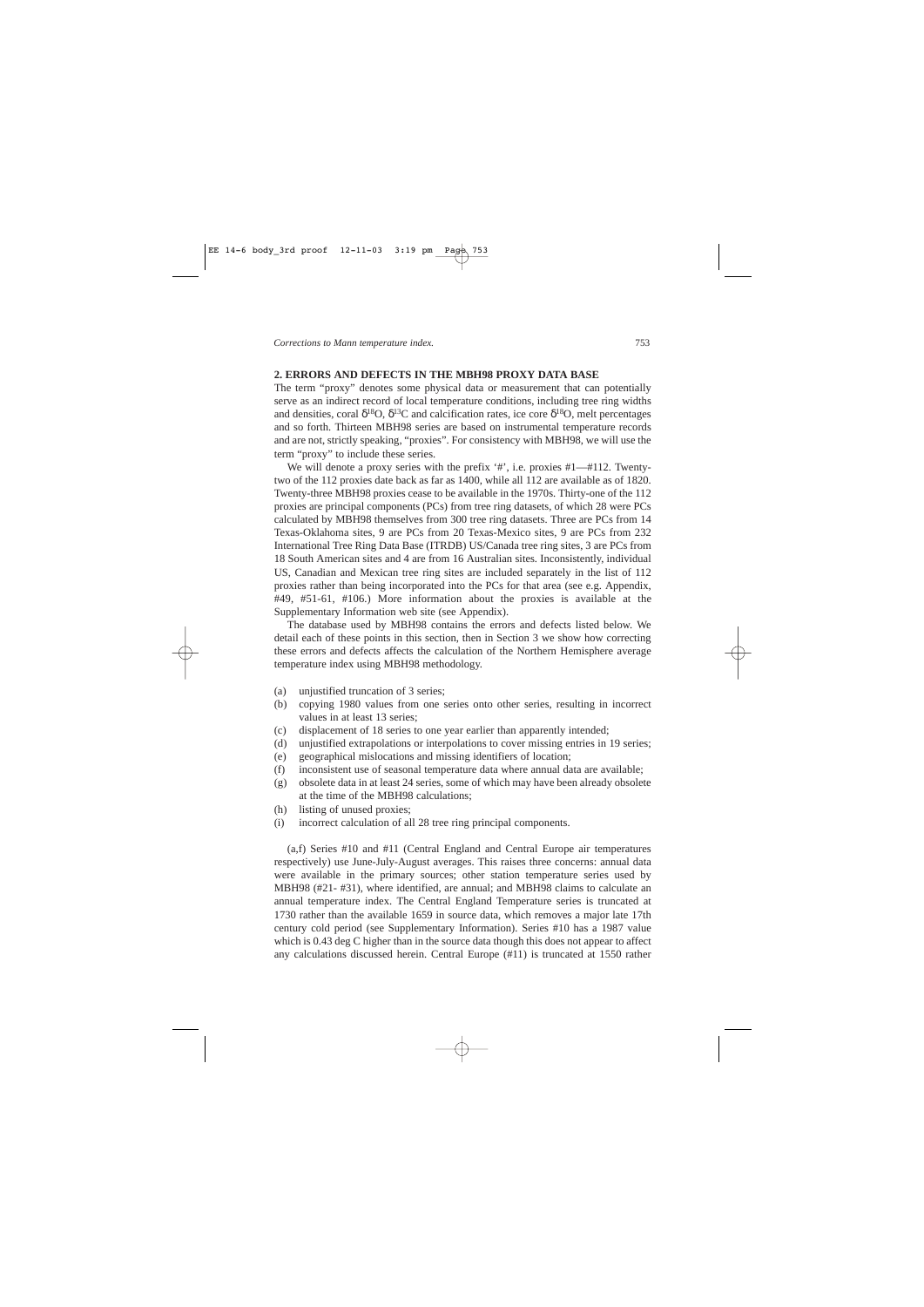than the available 1525, which removes the warmest temperatures in the series (compare Figure 1 Top and Bottom panels). #11, which is an exceptionally long series of direct temperature information, also shows a notable lack of 20th century uniqueness. In series #100, MBH98 also crop two very high values from the start of the series. These truncations are not justified and were not disclosed by MBH98.



**Figure 1.** Temperature anomalies (C) by year for (Top panel) Central European historical air temperatures, MBH98 series #11; those differ from (Middle panel) Central European historical (Annual) from 1525-1979, which would be more relevant for inclusion in the calculation of an annual index; (Bottom panel) Central European historical (June-July-August) from 1525-1979, which matches, in the period of overlap, the incomplete record used by MBH98.

(b,c) In the MBH98 collated data set the 1980 values for series #72-#80, which are the 9 Texas-Mexico principal components computed by MBH98, are identical to 7 decimal places, an obviously impossible result (see Table 1) and therefore an error.

The 1980 values are likewise identical in the 3 Vaganov principal components (series #81-#83) and 4 of the 9 ITRDB US principal components computed by MBH98 (series #84, #90, #91 and #92); see Table 2. Interestingly, all but two of these series as collated in the MBH98 database begin in years ending in \*99 or \*49, rather than the apparently intended \*00 and \*50, and appear to have been displaced one year backward in collation. This suggests a simple clerical error, in which the series in question were copied into a file at the wrong row, then a 1980 value was filled in from an adjacent cell. Series #85-#89 commence in 1499, but lack the telltale 1980 value. The displacements will result in any extreme year in the past being one year off in these datasets, attenuating its effect in the compilation. The copy errors constitute a significant fraction of the MBH98 dataset for 1980 – the final year of the MBH98 proxy-constructed index.4

<sup>4</sup>To access the underlying data consult the supplementary information sources listed in the Appendix.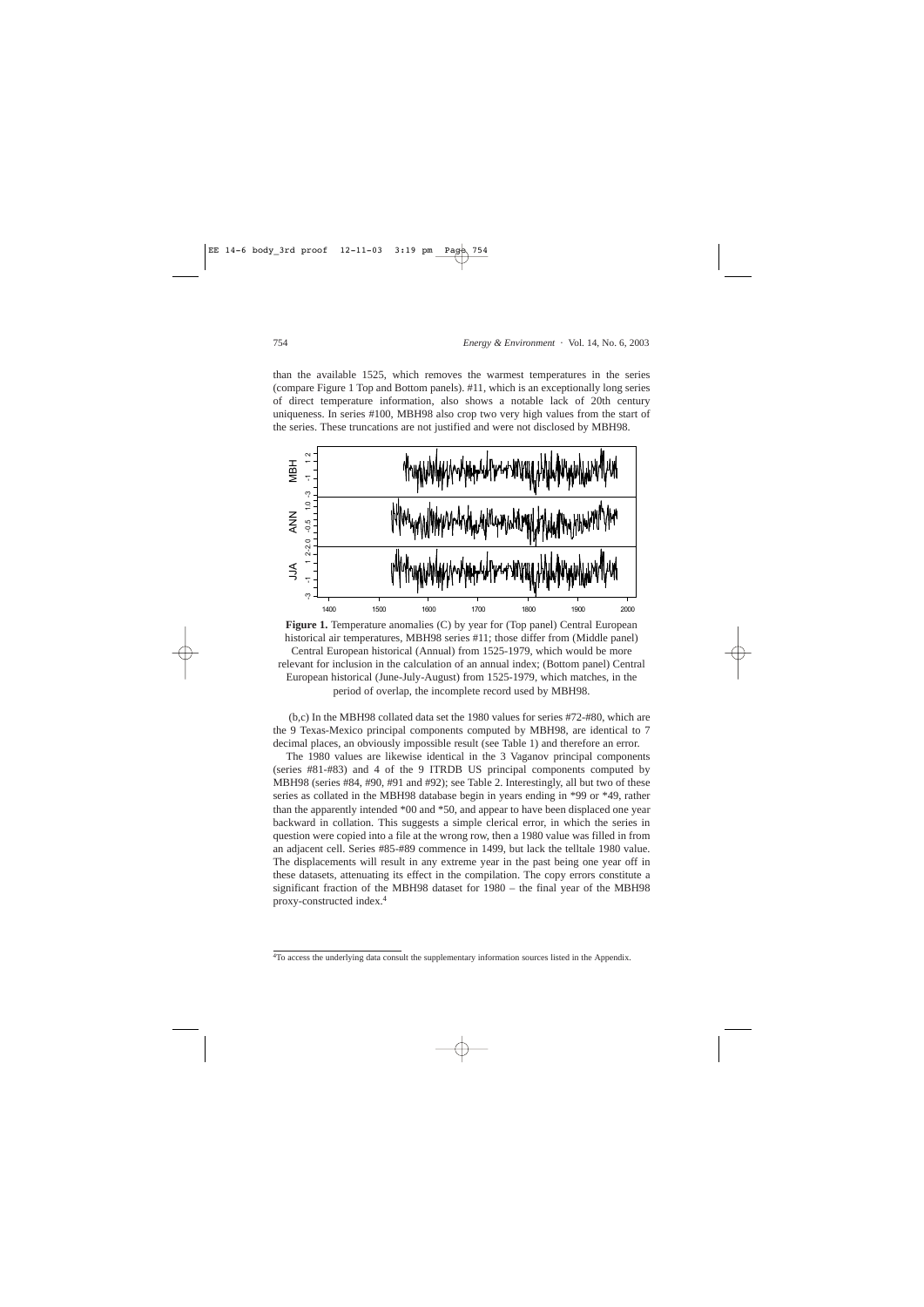| Directory: TREE/STAHLE/SWM/BACKTO_1700 |               |               |                                                                         |               |            |             |                  |                       |               |
|----------------------------------------|---------------|---------------|-------------------------------------------------------------------------|---------------|------------|-------------|------------------|-----------------------|---------------|
| MBH Series #:                          | #72           | #73           | #74                                                                     | #75           | #76        | #77         | #78              | #79                   | #80           |
| Record Name:                           | pc01.out      | pc02.out      | pc03.out                                                                | pc04.out      | pc05.out   | pc06.out    | $pc07.$ out      | $pc08.$ out           | pc09.out      |
| 1976                                   | -0.04758900   | 0.09825240    | $-0.01345320$                                                           | 0.01161880    | 0.01822490 | 0.03648180  | 0.04604640       | 0.04273910            | 0.00526230    |
| 1761                                   | 0.02738590    | $-0.11581500$ | 0.02995960                                                              | 0.01370230    | 0.03782570 | 0.00327476  | 0.07170230       | 0.03729640            | $-0.10195200$ |
| 1978                                   | 0.09249040    | 0.00125138    | 0.08667150                                                              | 0.07659540    | 0.02200060 | 0.04614070  | 0.03223540       | 0.02464170            | 0.02726110    |
| 1979                                   | $-0.01054950$ | $-0.17253000$ | -0.0099568                                                              | 0.04078750    | 0.09144420 | 0.00608904  | -0.00508424      | 0.03537360            | 0.08408310    |
| 1980                                   | 0.02303040    | 0.02303040    | 0.02303040                                                              | 0.02303040    | 0.02303040 | 0.02303040  | 0.02303040       | 0.02303040            | 0.02303040    |
| MBH Series #:                          |               | #81           | Directory: TREEVAGANOV/BACKTO_1750 TREE/ITRDB/NOAMER/BACKTO_1750<br>#82 | #83           |            | #84         | $\frac{404}{20}$ | $\mathbf{h}^{\sharp}$ | #92           |
| Record Name:                           |               | pc01.out      | pc02.out                                                                | $pc03.$ out   |            | $pc01.$ out | pc07.out         | $pc08.$ out           | pc09.out      |
| 1976                                   |               | $-0.03291460$ | 0.02597240                                                              | 0.01647480    |            | 0.00888690  | 0.10327000       | 0.18590800            | 0.03833640    |
| 1977                                   |               | 0.01170380    | -0.09346030                                                             | -0.01559880   |            | 0.02153980  | 0.10721500       | 0.13304000            | 0.00842804    |
| 1978<br>1979                           |               | 0.05759400    | -0.02107700                                                             | -0.13369700   |            | 0.02241670  | 0.11963800       | 0.12615900            | 0.01346540    |
|                                        |               | $-0.11100000$ | -0.07345260                                                             | 0.02438820    |            | 0.04898920  | 0.13681500       | 0.16866300            | 0.02801240    |
| 1980                                   |               | $-0.04063530$ | $-0.04063530$                                                           | $-0.04063530$ |            | 0.04345260  | 0.04345260       | 0.04345260            | 0.04345260    |

# Table 1. Identical 1980 values (bold) in Texas-Mexico series in MBH98 data set. **Table 1. Identical 1980 values (bold) in Texas-Mexico series in MBH98 data set.**

| 0.03291460           | 02597240    | $-0164748$                    |            | 1.10327000               |            | .038336              |
|----------------------|-------------|-------------------------------|------------|--------------------------|------------|----------------------|
| 0.01170380           | -0.09346030 |                               | 0.02153980 |                          | 0.1330400  |                      |
| 0.05759400           | -0.02107700 | -0.01559880<br>-0.1336970C    | 0.02241670 | 0.10721500<br>0.11963800 | 0.12615900 | 0.008428<br>0.013465 |
| $-0.1110000^{\circ}$ | -0.07345260 | $0.02438820$<br>$-0.04063530$ | 0.04898920 | 0.13681500               | 0.1686630  | 0.028012             |
| 0.04063530           | 0.04063530  |                               | 04345260   | 0.04345260               | 0.04345260 | 1.043452             |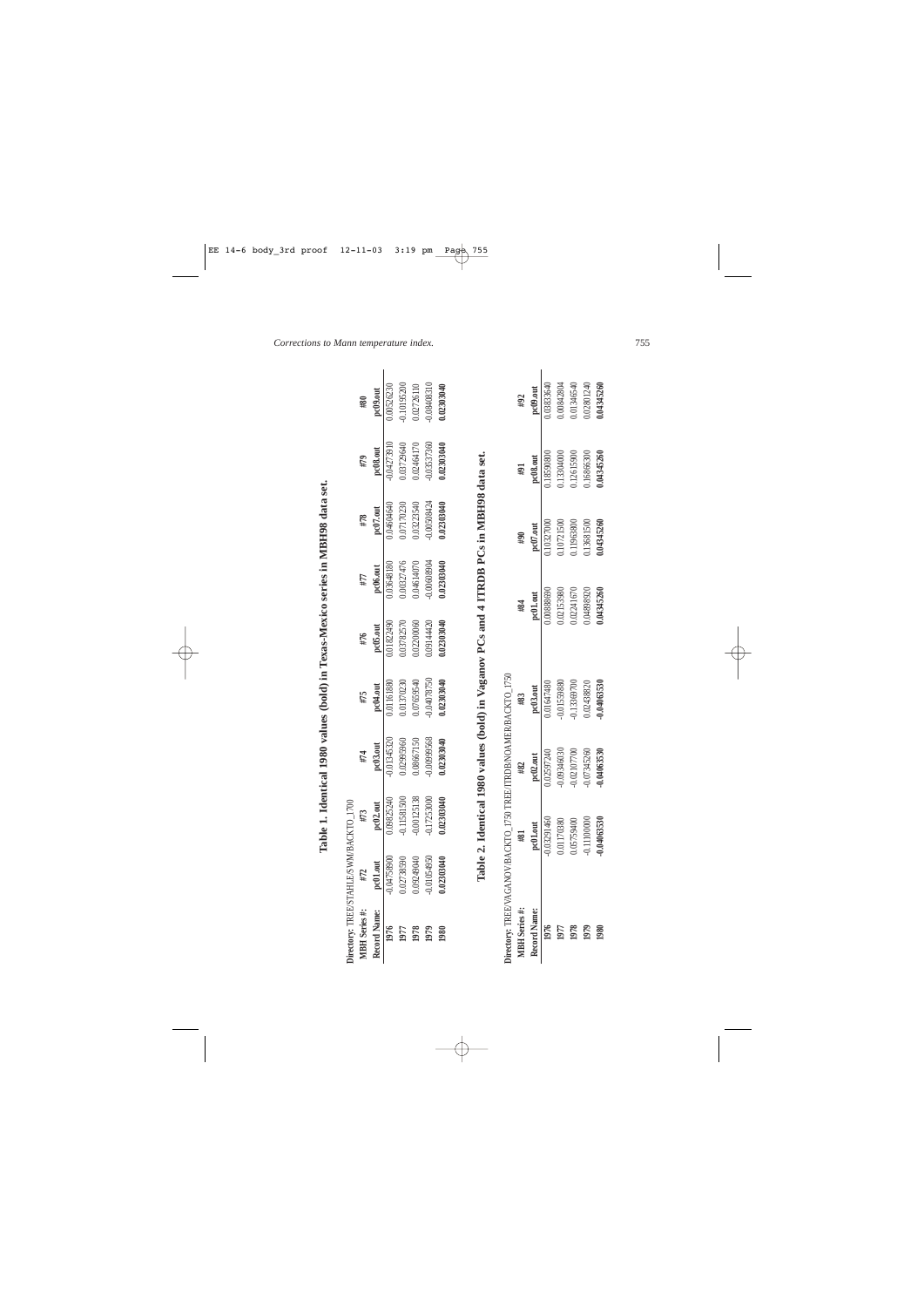1.17600000<br>1.57300000 1.57300000<br>1.57300000 treeline<sub>6</sub>.dat **Record Name: cpatagonia.dat npatagonia.dat treeline1.dat treeline10.dat treeline2.dat treeline4.dat treeline6.dat** .30300000 .38800000 .46000000 .6289990 .61300000 35900000 **1970** 16.79999900 0.85000002 1.27000000 0.61400002 1.10500000 0.99900001 1.35900000 **1971** 15.50000000 -1.10000000 1.40900000 0.46000001 1.41199990 1.42200010 1.30300000 **1972** 15.90000000 0.17000000 1.25700000 0.83399999 1.38800000 1.22200000 1.38800000 **1973** 15.50000000 0.63999999 1.10700000 0.56199998 1.19700000 1.07100000 1.46000000 **1974** 16.70000100 **-0.43000001** 1.13300000 **1.10400000** 1.14400010 1.13500000 1.62899990 **1975** 14.90000000 **-0.43000001** 0.93199998 **1.10400000 1.36600010 1.22400000** 1.61300000 **1976** 14.70000000 **-0.43000001** 1.16100000 **1.10400000 1.36600010 1.22400000** 1.17600000 **1977** 16.10000000 **-0.43000001 1.58500000 1.10400000 1.36600010 1.22400000 1.57300000 1978 15.10000000 -0.43000001 1.58500000 1.10400000 1.36600010 1.22400000 1.57300000 1979 15.10000000 -0.43000001 1.58500000 1.10400000 1.36600010 1.22400000 1.57300000 1980 15.10000000 -0.43000001 1.58500000 1.10400000 1.36600010 1.22400000 1.57300000** 1.57300000 NaN **NaN**  $58$ **1981 15.10000000** NaN NaN NaN NaN NaN NaN **1982 15.10000000** NaN NaN NaN NaN NaN NaN **MBH98 Series #: 45 46 51 52 54 56 58** 1.42200010<br>1.22200000 1.13500000<br>1.22400000 1.22400000<br>1.22400000 .22400000 reeline4.dat .07100000 .22400000 1.0000666 .22400000 NaN NaN ន៍ 1.36600010<br>1.36600010 treeline2.dat .4119990 1.38800000 1.19700000 .14400010 .36600010 .36600010 .36600010 .36600010 10500000 NaN<br>NaN  $\overline{a}$ treeline10.dat  $\begin{array}{l} 1.10400000 \\ 1.10400000 \\ 1.10400000 \\ 1.10400000 \\ \end{array}$ 0.46000001 0.83399999 0.5619998 1.0400000 1.10400000 1.0400000 0.61400002 NaN NaN  $52$ 1.16100000<br>1.58500000 treeline1.dat .25700000 .10700000 .58500000 .58500000 .27000000 00000000 .13300000 0.93199998 .58500000 NaN NaN 51 npatagonia.dat  $-1.10000000$ 0.17000000 0.6399999  $-0.43000001$  $-0.43000001$ 0.85000002 -0.43000001  $-0.43000001$  $-0.43000001$ -0.43000001 -0.43000001 NaN<br>NaN  $\frac{4}{5}$ patagonia.dat 14.70000000<br>16.10000000 15.50000000 15.90000000 5.50000000 16.70000100 14.90000000 15.10000000 15.10000000 6.7999900 15.10000000 15.10000000 15.10000000  $45$ Directory: TREE/MANNETAL97 **Directory:** TREE/MANNETAL97 MBH98 Series #: Record Name: n<br>2006<br>20092202020 1972 1970 160

Table 4. Filled data (bold) in MBH98 data. **Table 4. Filled data (bold) in MBH98 data.**

|                     |                                                                                     | REE/ITRDB/SOAMER/BACKTO_1600                                                                                                                                |                                                                                                                                                                                                                                |                                                                                                                     |                                                                                                                                                             | REATTRDB/AUSTRAL/BACKTO_175                                                                                                                                                                                                               |                                                                                                                                                                                                                   |
|---------------------|-------------------------------------------------------------------------------------|-------------------------------------------------------------------------------------------------------------------------------------------------------------|--------------------------------------------------------------------------------------------------------------------------------------------------------------------------------------------------------------------------------|---------------------------------------------------------------------------------------------------------------------|-------------------------------------------------------------------------------------------------------------------------------------------------------------|-------------------------------------------------------------------------------------------------------------------------------------------------------------------------------------------------------------------------------------------|-------------------------------------------------------------------------------------------------------------------------------------------------------------------------------------------------------------------|
| BH98 Series #:      |                                                                                     |                                                                                                                                                             |                                                                                                                                                                                                                                |                                                                                                                     |                                                                                                                                                             |                                                                                                                                                                                                                                           |                                                                                                                                                                                                                   |
| <b>tecord Name:</b> | pc01.out                                                                            |                                                                                                                                                             |                                                                                                                                                                                                                                |                                                                                                                     | pc02.out                                                                                                                                                    |                                                                                                                                                                                                                                           |                                                                                                                                                                                                                   |
|                     | 0.05519220                                                                          | 03191820                                                                                                                                                    | 0084099409940994                                                                                                                                                                                                               | $\frac{1001.001}{107964660}$                                                                                        |                                                                                                                                                             | 00628749                                                                                                                                                                                                                                  |                                                                                                                                                                                                                   |
|                     | $0.04456720$<br>$-0.03087120$                                                       |                                                                                                                                                             | 06869810                                                                                                                                                                                                                       |                                                                                                                     |                                                                                                                                                             |                                                                                                                                                                                                                                           | pc04.out<br>0.03972250<br>0.00292208<br>0.07598700                                                                                                                                                                |
|                     |                                                                                     | 0.02654390<br>0.03992700                                                                                                                                    |                                                                                                                                                                                                                                |                                                                                                                     |                                                                                                                                                             |                                                                                                                                                                                                                                           |                                                                                                                                                                                                                   |
|                     |                                                                                     |                                                                                                                                                             |                                                                                                                                                                                                                                |                                                                                                                     |                                                                                                                                                             |                                                                                                                                                                                                                                           |                                                                                                                                                                                                                   |
|                     | $-0.02466770$<br>0.03531060<br>0.04918980<br>0.04792530<br>0.04792530<br>0.04792530 | $\begin{array}{l} 0.1148700 \\ 0.07091270 \\ 0.07842340 \\ 0.07830090 \\ 0.07830090 \\ 0.07830090 \\ 0.07830090 \\ 0.07830090 \\ 0.07830090 \\ \end{array}$ | $\begin{array}{c} 0.00302668 \\ -0.05301170 \\ 0.00376018 \\ 0.00376018 \\ -0.02821910 \\ -0.02831910 \\ -0.02856930 \\ -0.02856930 \\ -0.02856930 \\ -0.02856930 \\ -0.02856930 \\ -0.02856930 \\ -0.02856930 \\ \end{array}$ | 0.06834090<br>0.0582700<br>0.1587200<br>0.0587101129600<br>0.06080001603400<br>0.06080001603400<br>0.06080001603400 | $\begin{array}{l} 0.0334510 \\ 0.03159730 \\ 0.07014980 \\ 0.04514380 \\ 0.04514380 \\ 0.001402680 \\ 0.001402660 \\ 0.0000000 \\ 0.0000000 \\ \end{array}$ | $\begin{array}{l} 0.01390980\\ 0.01398720\\ -0.04919020\\ -0.0682486\\ -0.00682486\\ 0.00632480\\ -0.005341720\\ 0.05941720\\ 0.05941720\\ 0.05941720\\ 0.06941720\\ 0.06941720\\ 0.06941720\\ 0.06960\\ 0.06960\\ 0.06960\\ \end{array}$ | $\begin{array}{c} -0.05758820 \\ -0.10635300 \\ 0.00791537 \\ -0.05302600 \\ -0.05302600 \\ -0.05302600 \\ -0.05302600 \\ -0.05302600 \\ -0.05302600 \\ -0.05302600 \\ -0.05302600 \\ -0.05302600 \\ \end{array}$ |
|                     |                                                                                     |                                                                                                                                                             |                                                                                                                                                                                                                                |                                                                                                                     |                                                                                                                                                             |                                                                                                                                                                                                                                           |                                                                                                                                                                                                                   |
|                     |                                                                                     |                                                                                                                                                             |                                                                                                                                                                                                                                |                                                                                                                     |                                                                                                                                                             |                                                                                                                                                                                                                                           |                                                                                                                                                                                                                   |
|                     |                                                                                     |                                                                                                                                                             |                                                                                                                                                                                                                                |                                                                                                                     |                                                                                                                                                             |                                                                                                                                                                                                                                           |                                                                                                                                                                                                                   |
|                     |                                                                                     |                                                                                                                                                             |                                                                                                                                                                                                                                |                                                                                                                     |                                                                                                                                                             |                                                                                                                                                                                                                                           |                                                                                                                                                                                                                   |
|                     | 0.04792530                                                                          |                                                                                                                                                             |                                                                                                                                                                                                                                |                                                                                                                     |                                                                                                                                                             |                                                                                                                                                                                                                                           |                                                                                                                                                                                                                   |
|                     | 04792530                                                                            |                                                                                                                                                             |                                                                                                                                                                                                                                |                                                                                                                     |                                                                                                                                                             |                                                                                                                                                                                                                                           |                                                                                                                                                                                                                   |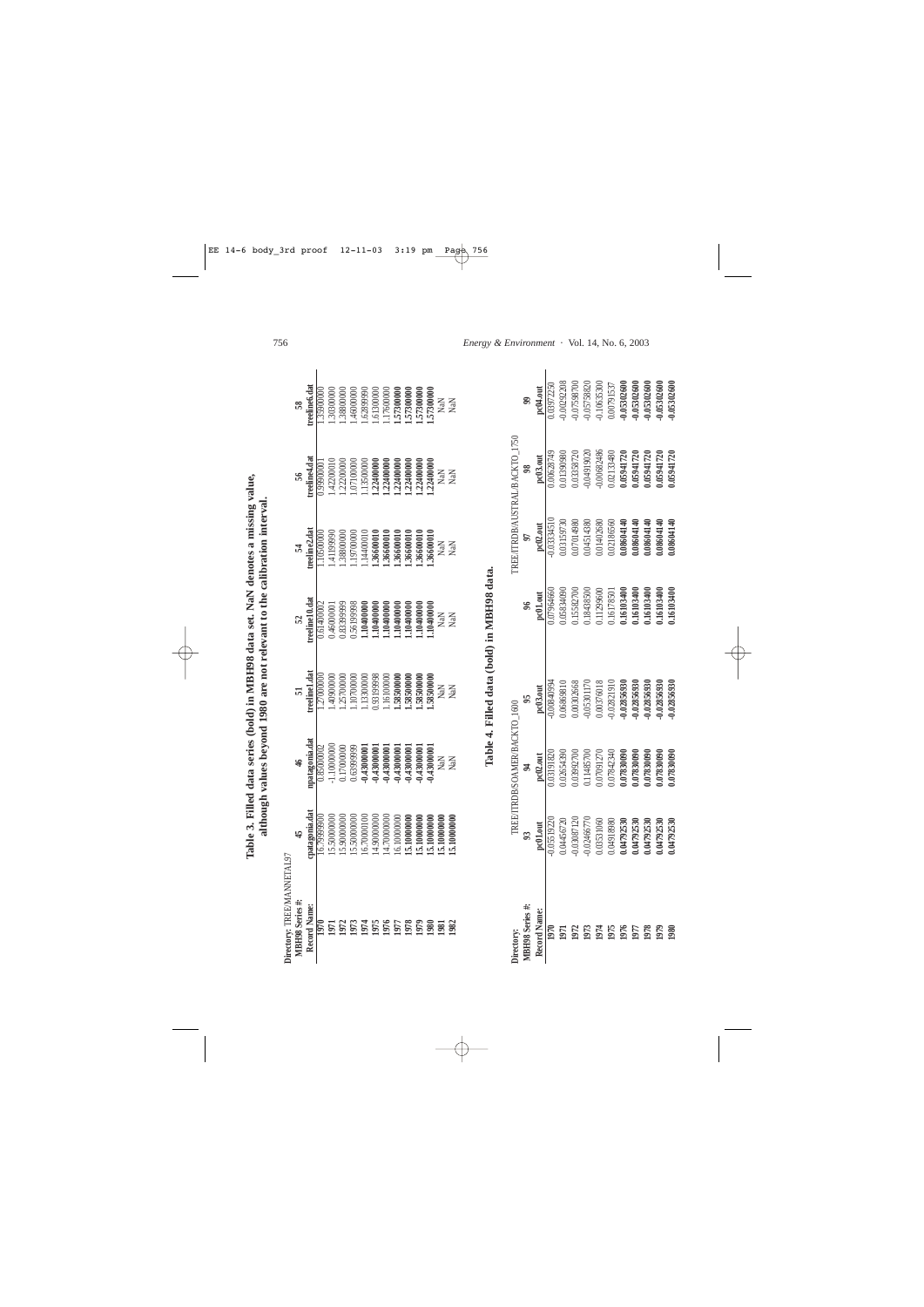(d) MBH98 insert extrapolated, interpolated or copied values during the critical calibration period into 19 series. We refer to these as "fills" hereafter. In the data set provided to the authors, the following 17 series contain end-of-sample fills for one or more years including 1980: #6, #45, #46, #50-#52, #54-#56, #58, #93-#99. Series #53 was filled for 4 years at its beginning and series #3 for 16 years in the calibration period. In the case of #3, MBH98 inexplicably replaced available source values for 1962-64 with filled values. For examples see Tables 3, 4 and 5.

| <b>MBH98 Series #:</b> | 51        | 54        | 56        | 58        | 53      |
|------------------------|-----------|-----------|-----------|-----------|---------|
| <b>Record Name:</b>    | ak031     | ak032     | cana157   | cana153   | cana036 |
| 1400                   | <b>NA</b> | <b>NA</b> | <b>NA</b> | <b>NA</b> | 0.723   |
| 1401                   | NA        | NA        | NA        | <b>NA</b> | 0.723   |
| 1402                   | <b>NA</b> | <b>NA</b> | <b>NA</b> | <b>NA</b> | 0.723   |
| 1403                   | <b>NA</b> | <b>NA</b> | <b>NA</b> | <b>NA</b> | 0.723   |
| 1404                   | NA        | NA        | <b>NA</b> | <b>NA</b> | 0.723   |
| 1405                   | NA        | <b>NA</b> | NA        | NA        | 0.874   |
| 1406                   | NA        | NA        | <b>NA</b> | NA.       | 1.026   |
| 1407                   | NA        | <b>NA</b> | <b>NA</b> | NA.       | 1.029   |
| 1408                   | NA        | <b>NA</b> | <b>NA</b> | <b>NA</b> | 1.203   |
| 1409                   | NA.       | NA        | <b>NA</b> | NA.       | 1.055   |
| 1970                   | 1.270     | 1.105     | 0.999     | 1.359     | 1.376   |
| 1971                   | 1.409     | 1.412     | 1.422     | 1.303     | 1.554   |
| 1972                   | 1.257     | 1.388     | 1.222     | 1.388     | 1.463   |
| 1973                   | 1.107     | 1.197     | 1.071     | 1.460     | 1.618   |
| 1974                   | 1.133     | 1.144     | 1.135     | 1.629     | 1.483   |
| 1975                   | 0.932     | 1.366     | 1.224     | 1.613     | 1.743   |
| 1976                   | 1.161     | 1.366     | 1.224     | 1.176     | 1.577   |
| 1977                   | 1.585     | 1.366     | 1.224     | 1.573     | 1.583   |
| 1978                   | 1.585     | 1.366     | 1.224     | 1.573     | 1.851   |
| 1979                   | 1.585     | 1.366     | 1.224     | 1.573     | 1.618   |
| 1980                   | 1.585     | 1.366     | 1.224     | 1.573     | 2.204   |

# **Table 5. Filled series (bold) in data for MBH98 PCs.**

Series #50 is especially noteworthy. The values of series #50 for the entire period from 1962 to 1982 are copied from series #49 (see Table 6). Although MBH98 attribute both series #49 and #50 to Fritts and Shao (1992), series #49 is actually derived from Briffa *et al.* (1992).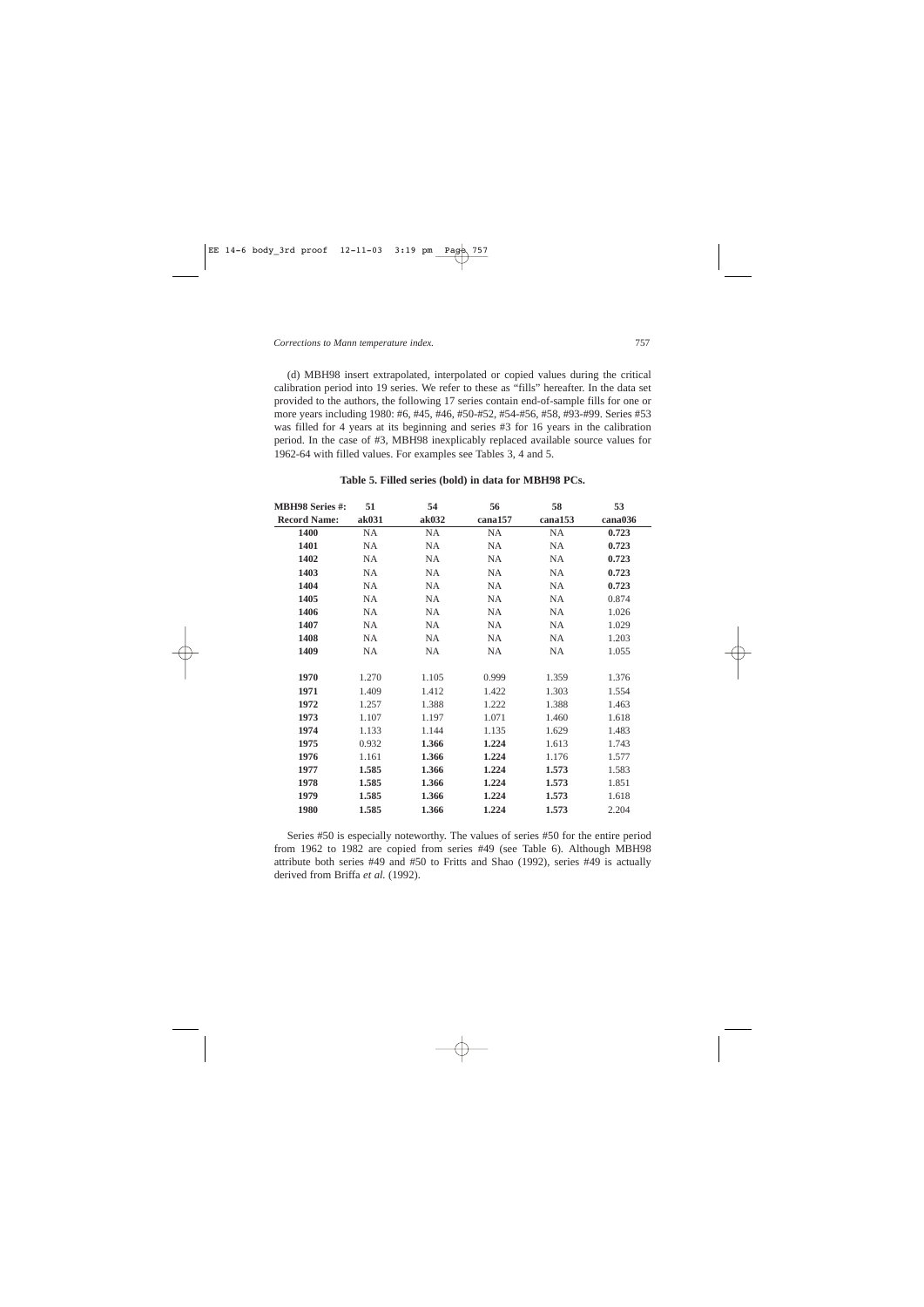|                        | Directory: TREE/MANNETAL97 |                |  |
|------------------------|----------------------------|----------------|--|
| <b>MBH98 Series #:</b> | 49                         | 50             |  |
| <b>Record Name:</b>    | trd.dat                    | trw.dat        |  |
| 1958                   | 0.38000000                 | 0.34000000     |  |
| 1959                   | $-0.15000000$              | 0.45000000     |  |
| 1960                   | 0.280000000                | 0.020000000    |  |
| 1961                   | 0.120000000                | 0.550000010    |  |
| 1962                   | -0.039999999               | -0.039999999   |  |
| 1963                   | 0.600000020                | 0.600000020    |  |
| 1964                   | -0.779999970               | $-0.779999970$ |  |
| 1965                   | $-0.800000010$             | $-0.800000010$ |  |
| 1966                   | 0.289999990                | 0.289999990    |  |
| 1967                   | $-0.230000000$             | $-0.230000000$ |  |
| 1968                   | $-0.949999990$             | $-0.949999990$ |  |
| 1969                   | 0.910000030                | 0.910000030    |  |
| 1970                   | 0.319999990                | 0.319999990    |  |
| 1971                   | 0.110000000                | 0.110000000    |  |
| 1972                   | $-0.020000000$             | $-0.020000000$ |  |
| 1973                   | $-0.010000000$             | $-0.010000000$ |  |
| 1974                   | -0.079999998               | -0.079999998   |  |
| 1975                   | $-0.680000010$             | $-0.680000010$ |  |
| 1976                   | $-0.090000004$             | $-0.090000004$ |  |
| 1977                   | 0.150000010                | 0.150000010    |  |
| 1978                   | $-0.140000000$             | $-0.140000000$ |  |
| 1979                   | 0.020000000                | 0.020000000    |  |
| 1980                   | $-0.239999990$             | $-0.239999990$ |  |
| 1981                   | $-0.010000000$             | $-0.010000000$ |  |
| 1982                   | 0.059999999                | 0.059999999    |  |

**Table 6. Final 20 values in MBH98 Series #49 and #50 are identical.**

These fills are neither required nor justified statistically and exceed MBH98 disclosure. There is no disclosure of the extent of data filling or its potential impact on the constructed temperature index in the text of the *Nature* article and, their supplementary web page (http://www.ngdc.noaa.gov/paleo/ei/data\_supp.html) says only "Small gaps have been interpolated. If records terminate slightly before the end of the 1902-1980 training interval, they are extended by persistence to 1980." Inconsistently, however, series #11, #102, #103, #104, #106 and #112 terminate prior to 1980 but were not filled in the MBH98 dataset. The fills in 1980 are pervasive: at least 30 (and up to 36) proxies in 1980 have values arising from copy errors or extrapolation.

(e) Geographical mislocations and missing attributions occur in the MBH98 data. For example, MBH98 use 11 precipitation series, for which they cite Jones and Bradley (1992) (hereafter "JB92"). JB92 (Table 13.3) lists 17 precipitation series, of which 12 are digitally published at the World Data Center for Paleoclimatology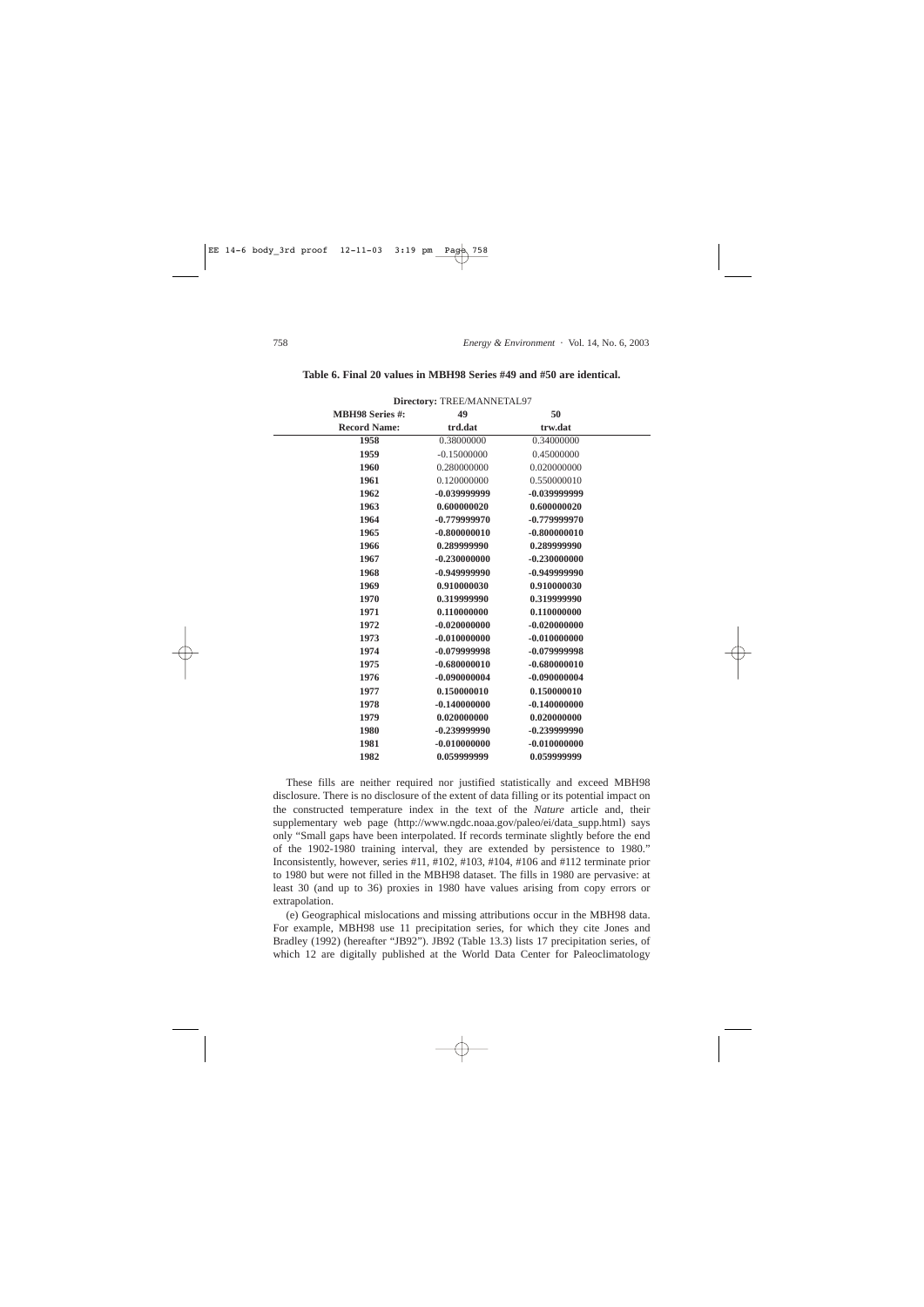(http://www.ngdc.noaa.gov/paleo/paleo.html, hereinafter denoted WDCP). In only two MBH98 precipitation series (#35 and #37) did the correlation between JB92 and MBH98 data exceed 0.9, permitting a reasonably secure identification of locations; other correlations were less than 0.5 excluding the possibility of identification. The JB92 series for Paris, France (48.8N, 2.5E) can be identified with MBH98 series #37 both from the high correlation and the identity of starting date (see Figure 2, which graphs both these series). However, MBH98 series #37 is located at the grid-box centred at 42.5N, 72.5W near Boston, Massachusetts.



**Figure 2.** (Top) Station precipitation with erroneous location given as 42.5N, 72.5W in MBH98 (series #37); (Bottom) the record corresponds instead to that of JB92 Paris, France (48.8N, 2.5E) JB92 is scaled to a 1901-1950 reference period (i.e. subtracting the 1901-50 mean and dividing by the 1901-50 standard deviation). MBH98 appear to have a scale error by a factor of 10.

Two MBH98 precipitation series are in India and derive from an unreported source, since no Indian locations are listed in JB92. The other 7 MBH98 precipitation series derive either from unreported sources, from the 5 JB92 series not digitally published at WDCP or have been heavily transformed in collation. Two of the MBH98 temperature grid-box series had no locational counterparts in JB92 (Table 13.1): series #26 (52.5N, 17.5E grid-box) and series #29 (62.5N, 7.5E grid-box). In addition, MBH98 series #20 (Central Greenland ice core) is materially mislocated to the north and west. On comparison with source data, it can be seen that MBH98 have also reversed the geographical locations of series #46 and #47.

(g) Digitally published versions at the World Data Center for Paleoclimatology (WDCP, http://www.ngdc.noaa.gov/paleo/paleo.html) supercede the versions used by MBH98 for the following 24 series: #1, #2, #3, #6, #7, #8, #9, #21, #23, #27, #28, #30, #35, #37, #43, #51, #52, #54, #55, #56, #58, #65, #105 and #112. A listing of FTP sources is provided in the Appendix and details for each of the above series, including comparisons of different data editions, is provided in the Supplementary Information. (Since many datasets used by MBH98 remain digitally unpublished, this listing is only from datasets where a comparand was identified.) For the purposes of this study, it is immaterial whether the MBH98 datasets were obsolete as at the time of publication of MBH98 or whether they have become obsolete subsequently. However, at least some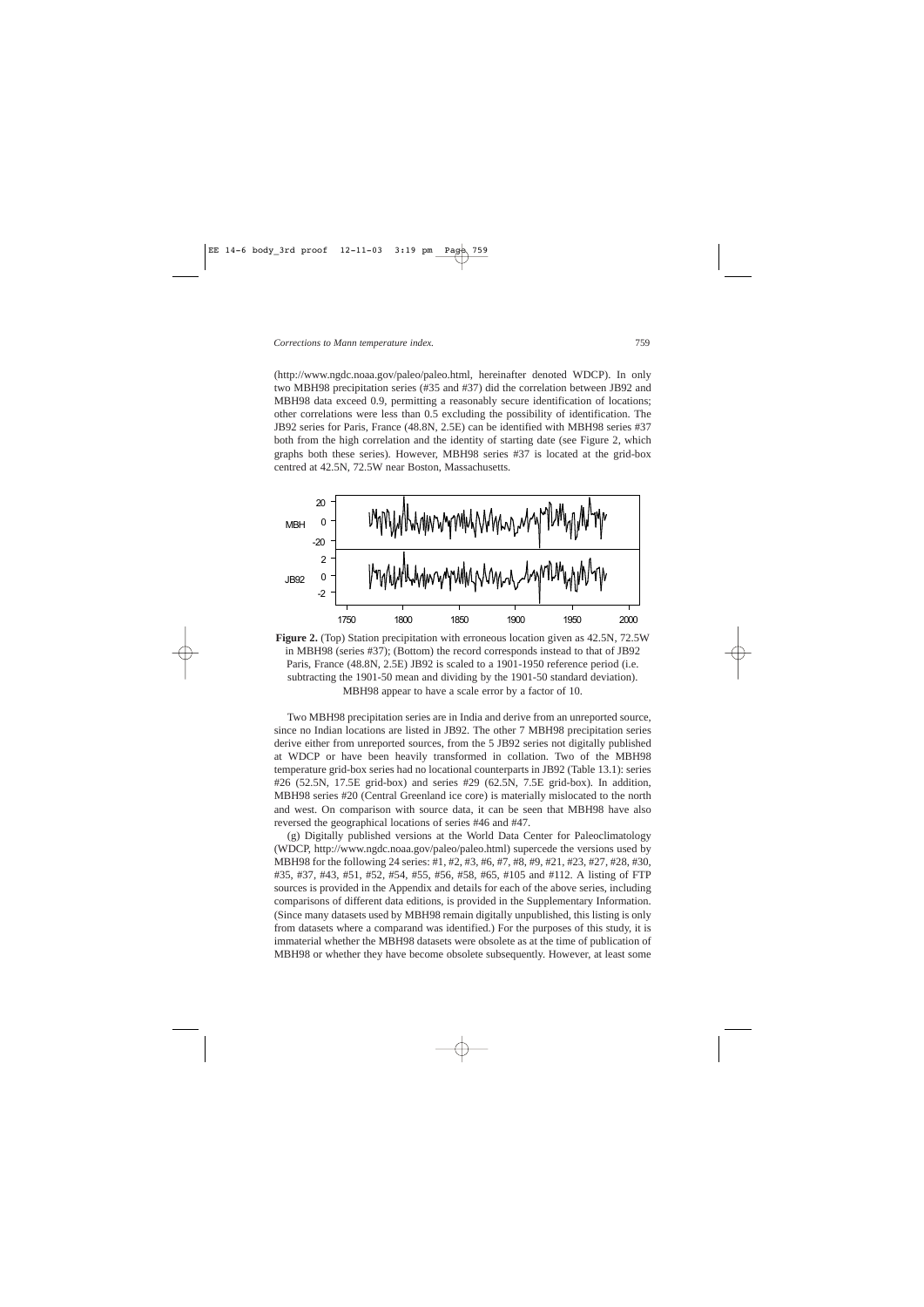datasets used by MBH98 were already obsolete in 1998. In response to an inquiry about series #51- #61, WDCP confirmed that the updated versions for four of the series were available as early as 1991-1992. [WDCP, pers. comm., Sept. 2003].

In some cases, the differences between MBH98 and updated series were isolated; in other cases, the differences were systematic. As an example of relatively isolated differences, MBH98 series #28 corresponds closely to a Z-transformation (subtracting the mean, dividing by the standard deviation) of the JB92 Leningrad series for most of its history, but there are major and puzzling discrepancies in the 1760s, including a discrepancy of over 4 degrees C in 1764 (see Figure 3). As with the Central European temperature series (and other long temperature series), the 20th century values are not unique.



**Figure 3.** (Top) Station temperature for grid box 75.5N, 32.5E from MBH98 (series #28); (Bottom) Leningrad temperature from JB92 at WDCP (anomaly from 1951-1970).

As an example of systematic differences, MBH98 series #56 (Twisted Tree, Heartrot Hill, a northern treeline ring width series) used an early version of site data with values only up to 1975 and with MBH98 fills from 1976 to 1980. The updated version now at WDCP has data up to 1992 (see Figure 4) and differs quite dramatically from the MBH98 series. The MBH98 version of series #56, like MBH98 versions of many northern treeline series (#51-#58, #60-#61) shows an *increased* ring width index in the 1902-1980 period. However, in the WDCP series, there is a dramatic and sustained *reduction* in ring widths in the 1980s, with a complete reversal of the increases in the first decades of the century. This pattern occurs in other series updated into the 1990s (series #51 and #54) and was apparent by 1984 in the northerly series #59 (Hornby Cabin) (see Supplementary Information). The later edition of #56, presumably for quality control reasons, discontinued some early estimates made in the first edition.

(h) Five series purportedly in the multiproxy network (fran003, ital015, ital015x, spai026 and spai047 in the MBH98 list "ITRDB –Miscellaneous") cannot be located in either the MBH98 collated set or the proxy PC compilations.

(i) Of the 112 proxies in MBH98, 28 are principal components calculated by MBH98 from International Tree Ring Data Base (ITRDB) site chronologies stored at WDCP for the sites listed in MBH98 Supplementary Information (see http://www.ngdc.noaa.gov/paleo/ei/data\_supp.html) for the following five different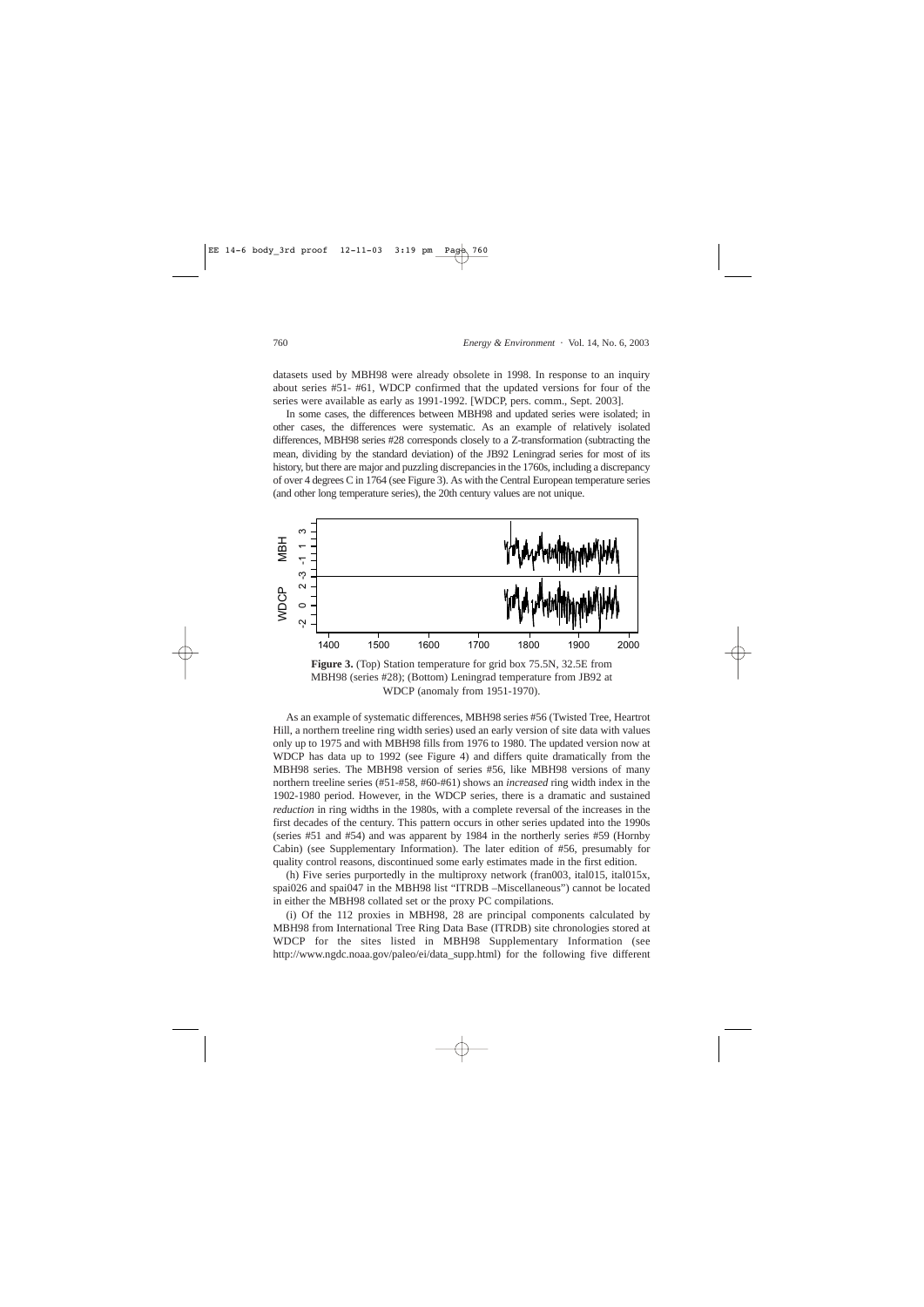regions: Texas-Oklahoma, Texas-Mexico, North America, South America and Australia-New Zealand. The principal component calculations have two types of problems: first, MBH98 does not establish consistent rules for inclusion or exclusion of sites in regional aggregates and, second, the MBH98 principal components fail to maximize explained variances.



**Figure 4.** (Top) Twisted Tree, Heartrot Hill (northern treeline) ring width index from MBH98 (series #56) (1459-1975 plus 5 fills at end); (Bottom) Twisted Tree, Heartrot Hill ring width index from WDCP (1530-1992). MBH have divided WDCP values by 1000. Neither series is Z-transformed.

As to the first problem, MBH98 do not provide justification for excluding the Texas-Oklahoma and Texas-Mexico sites from the North American compilation. Similarly puzzling are the occurrences of other sites as individual proxies rather than being incorporated into the regional PC groups. Series #106 occurs within the Texas-Mexico region; series #49-64 are all North American sites or reconstructions; series #46-47 are within the South American region and series #43 and #45 are reconstructions within the Australia-New Zealand region.

The second problem was determined indirectly as the MBH98 principal component calculations are unpublished. We collated the source data from WDCP for all sites listed in MBH98 (except, immaterially, one MBH98 US site which could not be identified in the WDCP database). The collations are available in Supplementary Information. The start dates of the MBH98 PC's are not consistent with those of available data. In 12 cases, MBH98 commenced their calculation after the date in which all records were available (e.g. Australia-New Zealand region where MBH98 commenced in 1750, although a start date of 1625 was possible.) In 16 cases, MBH98 commenced their PC index in a period *prior* to that available in the data (e.g. Texas-Mexico). Because standard PC algorithms fail in the presence of missing data, an important part of the methodology—namely how missing data were treated in the PC calculation—remains unexplained in MBH98.

We computed all 28 PCs, together with their explained variances, using a standard principal component algorithm for the maximum period in which all records were available within each region. For comparison, weighting factors for the MBH98 PCs eigenvectors were computed which maximized the explained variance of the underlying ITRDB data, and the resulting explained variance was compared to our own computations using a standard algorithm. In all cases, explained variance for the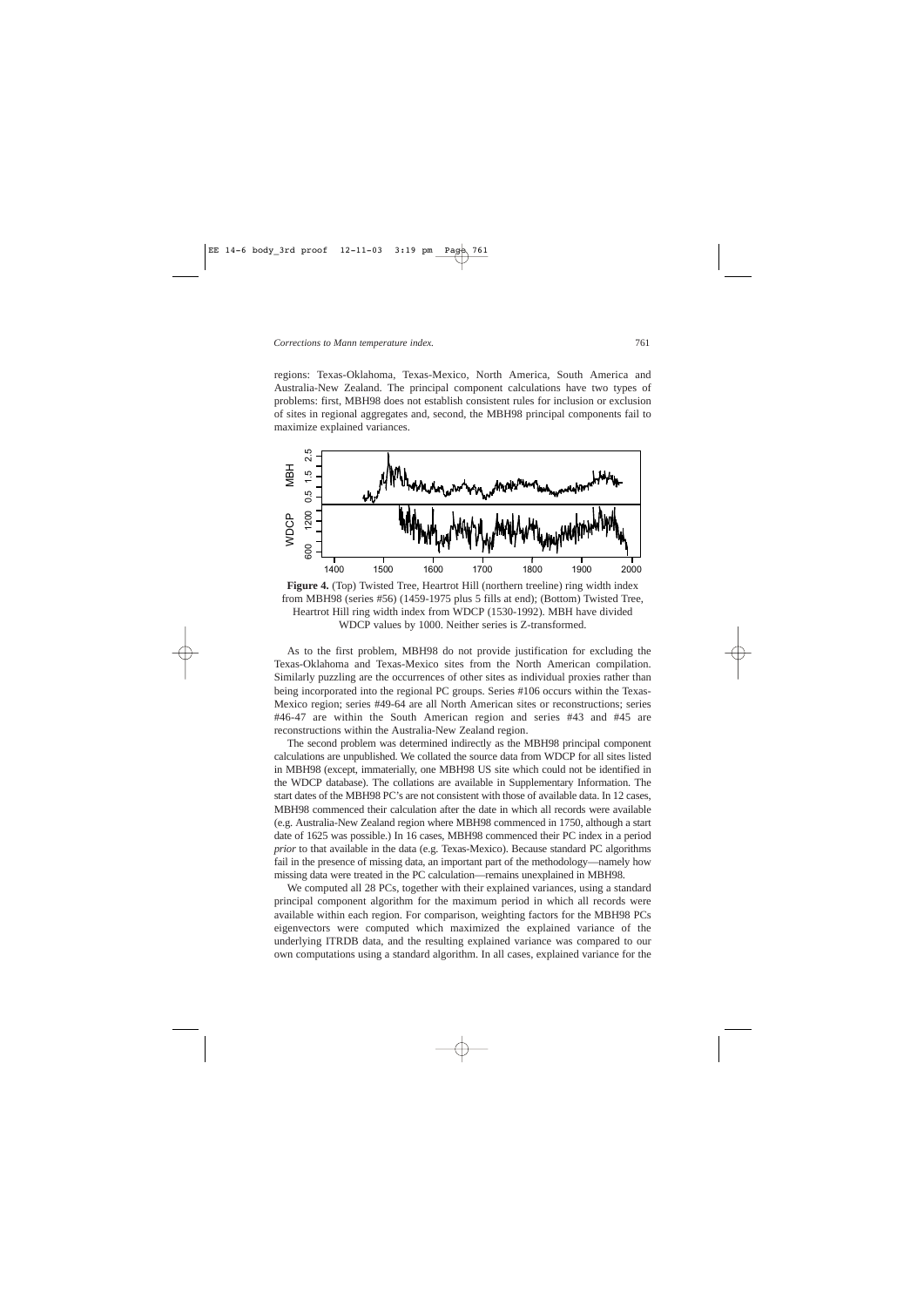recomputed PCs exceeded that for the MBH98 PCs (see Table 7). Indeed it was the observation of the unusually poor fit between the MBH98 Texas-Mexico PCs and the underlying ITRDB data that led to the detailed audit undertaken in this paper.

# **Table 7. 5 Regions in which MBH98 computed principal components. Each column shows the number of source sites listed by MBH98, the number found at WDCP; the number of PCs extracted; the dates spanned at WDCP and in the MBH98 PCs; the explained variance of each group.**

| <b>REGION:</b>                 | Texas-          | Texas-        | <b>ITRDB</b> North | <b>South</b> | Australia-. |
|--------------------------------|-----------------|---------------|--------------------|--------------|-------------|
|                                | <b>Oklahoma</b> | <b>Mexico</b> | America            | America      | NZ          |
| # of Source Sites Listed       | 14              | 20            | 232                | 18           | 16          |
| $#$ at WDCP                    | 14              | 20            | 231                | 18           | 16          |
| # of MBH $PCs$                 | 3               | 9             | 9                  | 3            | 4           |
| <b>WDCP Available Period</b>   | 1698-1980       | 1760-1977     | 1619-1971          | 1568-1972    | 1625-1974   |
| <b>MBH PC Start</b>            | $1-3:1700$      | 1:1400        | $1-2:1400$         | $1-2:1600$   | $1-4:1750$  |
|                                |                 | 2:1499        | $3-6:1499$         | 3:1750       |             |
|                                |                 | $3-4:1599$    | 7:1599             |              |             |
|                                |                 | $5-9:1699$    | $8-9:1749$         |              |             |
| MBH PC End <sup>5</sup>        | 1980            | 1979          | 1980               | 1976         | 1976        |
| <b>Explained Variance: MBH</b> | 32%             | 6%            | 14%                | 26%          | 38%         |
| <b>Recalculated</b>            | 39%             | 76%           | 40%                | 35%          | 46%         |

Figure 5 shows the MBH98 and re-calculated Australian PC1. The Australian PC1 is one of relatively few MBH98 series that shows anomalous 20th century behaviour and which closes on a dramatic "uptick". The correct computation shows that this feature of this particular MBH98 series is entirely an artefact of incorrect calculation.



**Figure 5.** (a) Australia PC1 in MBH98 (series #96) graphed over time (b) PC1 for the MBH98 Australia dataset calculated using standard algorithm.

<sup>5</sup>Excluding filled values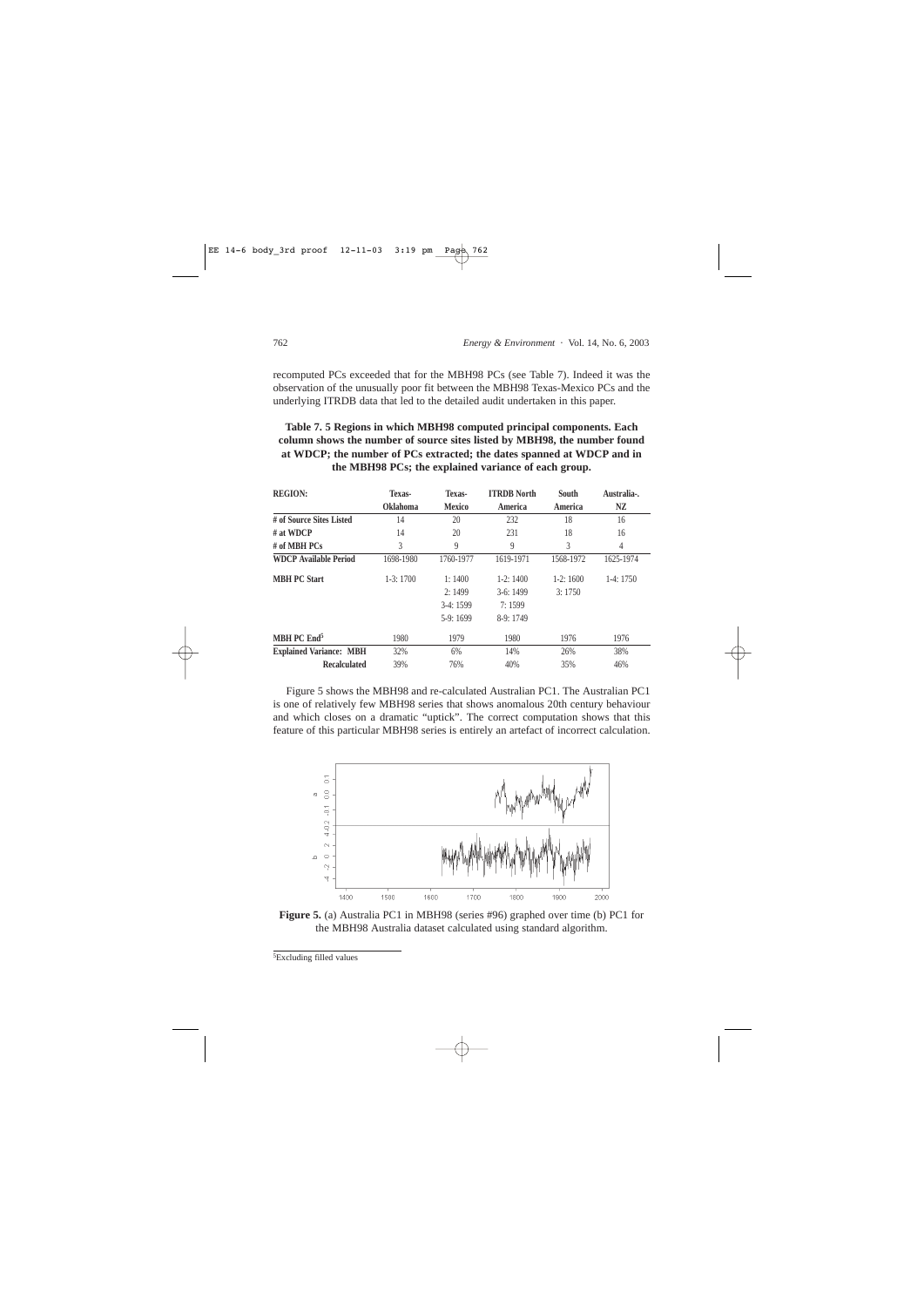# **3. TEMPERATURE INDEX CONSTRUCTION USING CORRECTED DATA**

A corrected and updated proxy database has been developed, in which the measures outlined above were adopted, including the following:

- the most recent editions of the MBH98 series have been used where identified and available;
- arbitrary MBH98 truncations and fills have been deleted;
- correct tree ring principal component calculations have been used.

We replicated the methodology of MBH98 as closely as we could using publicly available documentation and such private assistance as we were able to obtain.

MBH98 purports to establish relationships between the proxies and 16 temperature principal components calculated from the Climate Research Unit (CRU) instrumental temperature database, using a subset of 1,082 out of 2,592 cells and the 79-year period from 1902-1980 as a calibration period. These 16 temperature principal components are referred to as TPC1—TPC16. Prior to this calculation, the CRU data was scaled cellwise. We downloaded original temperature data from CRU and gridpoint locations from the MBH98 website and calculated scaling factors for downstream use in calculation of northern hemisphere temperature averages. Four MBH98 cells contained no observations in the CRU data and were excluded from all calculations.

Following the description of MBH98 procedures in their Supplementary Information, our construction is done piecewise for each of the periods listed in Table 8, using the roster of proxies available throughout the period and the selection of TPCs for each period listed in Table 8. There are slight discrepancies between 1500 and 1750 in the number of proxies which MBH98 reported to be available and the number actually available in the MBH98 data set (see columns 2-3).

The anomalous listing of TPCs 6 and 8 in the period 1750 to 1759 is assumed to be an erroneous rendering of TPCs 7 and 9, but there is little sensitivity to this assumption. Following MBH98, the number of TPCs used in the construction decreases from 11 in the latest period to 1 in the earliest period, as shown in Table 8.

Following MBH98 procedures as publicly disclosed, for each combination of proxy roster and TPC selection, the proxies were first calibrated against the temperature PCs in the calibration period of 1902-1980 and then the temperature PCs were constructed in each period using the proxy and TPC rosters prescribed by MBH98 for the period, together with weighting factors supplied to the authors by an associate of Prof. Mann. From these constructed PCs, using MBH98 eigenvalues and eigenvectors, gridded temperature series for 1,082 cells were obtained. From the cells in the northern hemisphere (excluding the four cells with no observations and hence no scaling factor), a northern hemisphere average temperature index was calculated. We have posted scripts for this construction in Supplementary Information.

It should be noted that each of the above steps in the MBH98 northern hemisphere temperature index construction is a linear operation on the proxies. Accordingly, given the roster of proxies and TPCs in each period, the result of these linear operations is a set of proxy weighting factors, which generates the NH average temperature construction. These weighting factors are not disclosed in MBH98.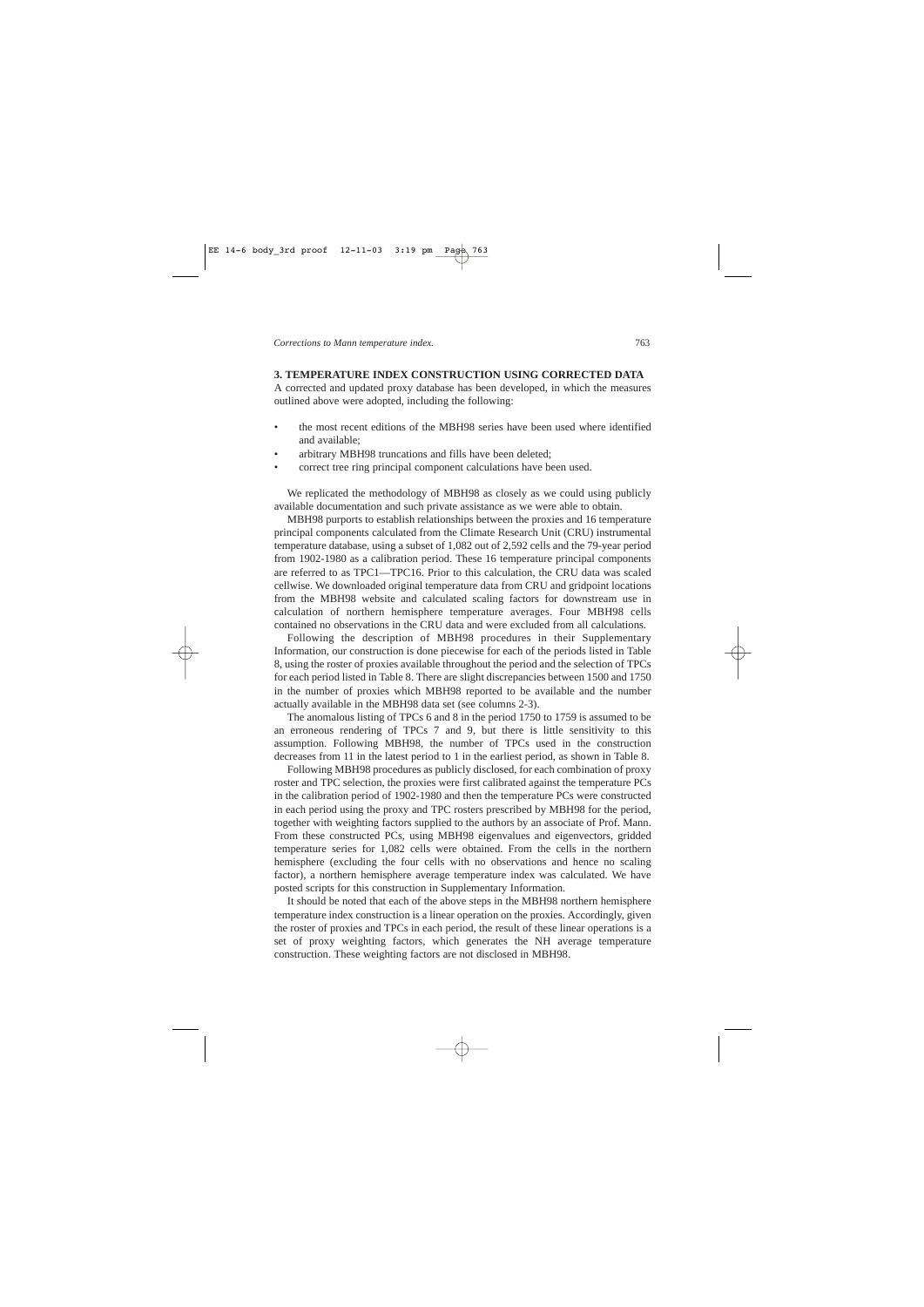| <b>Interval</b> | No. of proxies<br>reported available | No. found<br>in data set | Number of Temp<br>PCs fit to proxies | <b>Temperature</b><br><b>PC</b> Identifiers |  |
|-----------------|--------------------------------------|--------------------------|--------------------------------------|---------------------------------------------|--|
| 1400-1450       | 22                                   | 22                       |                                      |                                             |  |
| 1450-1500       | 24                                   | 24                       | 2                                    | 1,2                                         |  |
| 1500-1600       | 28                                   | 34                       | 2                                    | 1,2                                         |  |
| 1600-1700       | 57                                   | 54                       | 4                                    | 1,2,11,15                                   |  |
| 1700-1730       | 74                                   | 73                       | 5                                    | 1,2,5,11,15                                 |  |
| 1730-1750       | 79                                   | 78                       | 5                                    | 1,2,5,11,15                                 |  |
| 1750-1760       | 89                                   | 89                       | 8                                    | 1-3,5,6,8,11,15                             |  |
| 1760-1780       | 93                                   | 93                       | 9                                    | 1-5,7,9,11,15                               |  |
| 1780-1800       | 97                                   | 97                       | 11                                   | 1-5,7,9,11,14-16                            |  |
| 1800-1820       | 102                                  | 102                      | 11                                   | 1-5,7,9,11,14-16                            |  |
| 1820-1971       | 112                                  | 112                      | 11                                   | 1-5,7,9,11,14-16                            |  |
| $1972+$         | 112                                  | 106-111                  | 11                                   | 1-5,7,9,11,14-16                            |  |

**Table 8. Intervals defining proxy groups and subset of temperature PCs used in coefficient fitting process.**



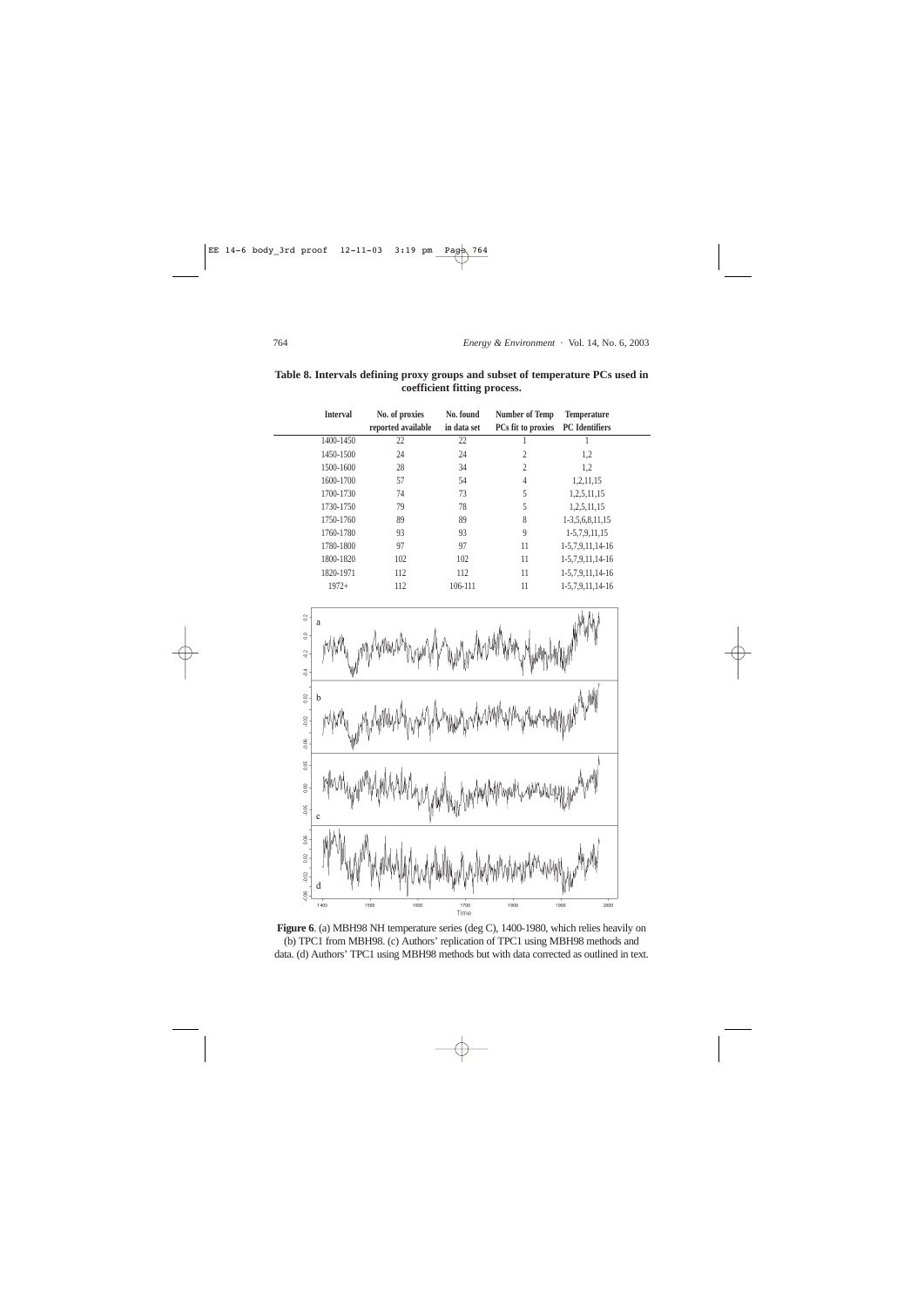The well-known "hockey stick" shape of the MBH98 northern hemisphere temperature index is shown in Figure 6a. It depends strongly on the temperature PC1 (Figure 6b) so we will illustrate its replication, although all TPCs were calculated and used in the NH construction. Our replication of TPC1 using the MBH98 method and data is shown in Figure 6c. Our version of TPC1 in Figure 6c is clearly similar to the calculation of MBH98 in Figure 6b (correlation 0.95 in the 20th century), indicating substantial success in replicating the MBH98 methodology, but some differences remain, possibly due to undisclosed variations in their procedures and assumptions. The TPC1 construction using corrected data is in Figure 6d, showing higher 15th century values than 20th century values, unlike the MBH98 TPC1.

Figures 7 and 8 show the impact of the corrections on northern hemisphere temperature construction. In Figure 7 the top line is the MBH98 construction (reproducing Figure 6a), while the bottom line shows the Northern Hemisphere multiproxy temperature index resulting from the application of MBH98 procedures on an updated and correctly collated assembly of the MBH98 library of proxy data. On the basis of corrected and updated data, 15th century values are higher than those in the 20th century, contradicting the MBH98 conclusion of a unique late 20th century climate. Figure 8 shows 20-year smoothed series for comparison.



**Figure 7.** Temperature anomalies index (deg C) 1400-1980 for Northern Hemisphere average temperature construction from (top) Mann et. al. (1998); and (bottom) based on this work using corrected and updated data as outlined in text.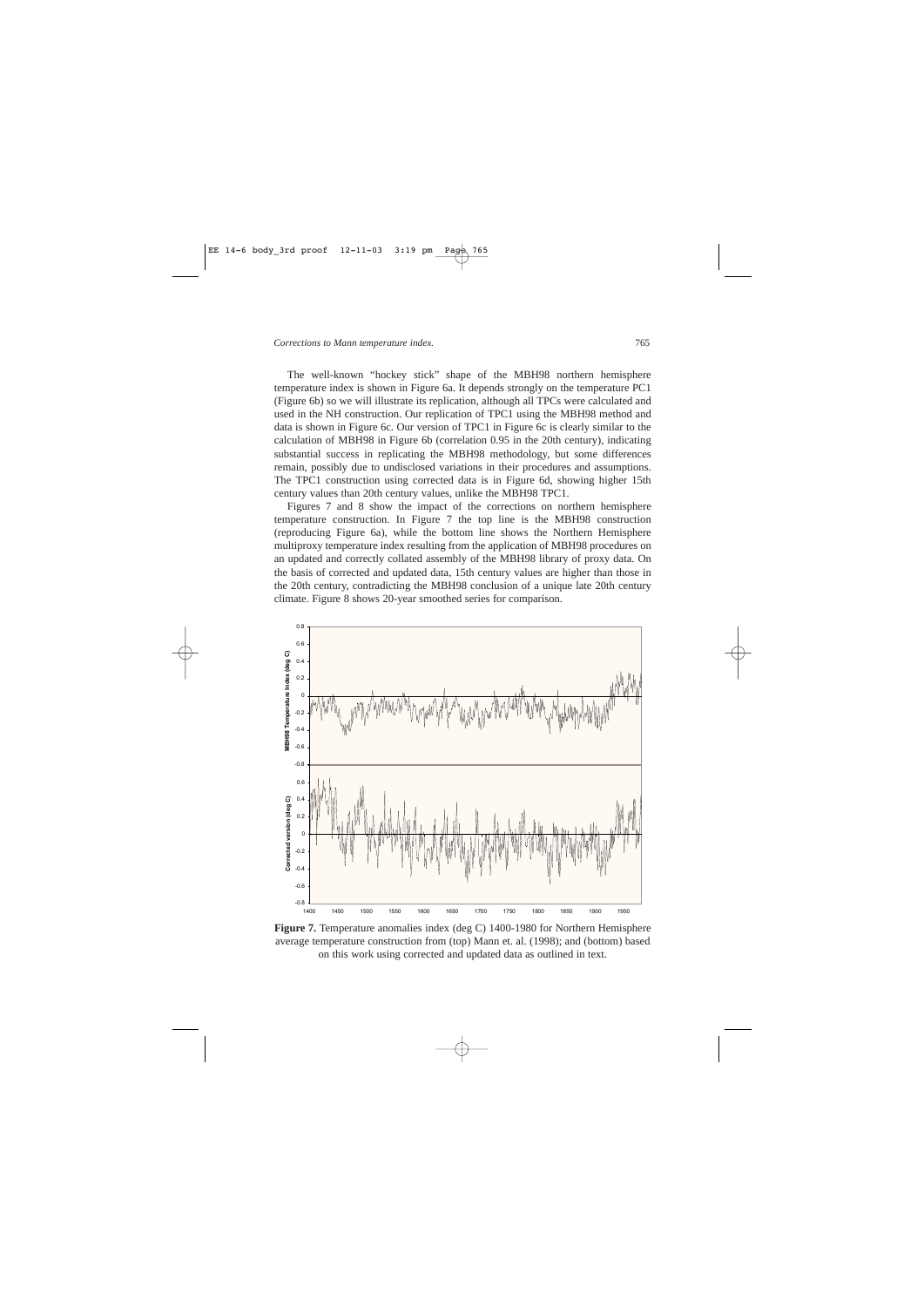

## **4. CONCLUSIONS**

The MBH98 hockey stick-shaped NH temperature index discussed here has been extremely influential in discussions of 20th century global warming. Together with a pre-1400 extension derived in Mann et. al. (1999) and a spliced instrumental temperature series, this index figured prominently in the IPCC Third Assessment Report (IPCC 2001) and numerous other publications. However, the dataset used to make this construction contained collation errors, unjustified truncation or extrapolation of source data, obsolete data, incorrect principal component calculations, geographical mislocations and other serious defects. These errors and defects substantially affect the temperature index.

Although not all of the dataset could be audited, it was possible to prepare a data base with substantially improved quality control, by using the most recent data and collating it correctly, by avoiding arbitrary filling in or truncation of data and by computing principal components using standard algorithms. Without endorsing the MBH98 methodology or choice of source data, we were able to apply the MBH98 methodology to a database with improved quality control and found that their own method, carefully applied to their own intended source data, yielded a Northern Hemisphere temperature index in which the late 20th century is unexceptional compared to the preceding centuries, displaying neither unusually high mean values nor variability. More generally, the extent of errors and defects in the MBH98 data means that the indexes computed from it are unreliable and cannot be used for comparisons between the current climate and that of past centuries, including claims like "temperatures in the latter half of the 20th century were unprecedented," and "even the warmer intervals in the reconstruction pale in comparison with mid-to-late 20th-century temperatures" (see press release accompanying Mann et al 1999) or that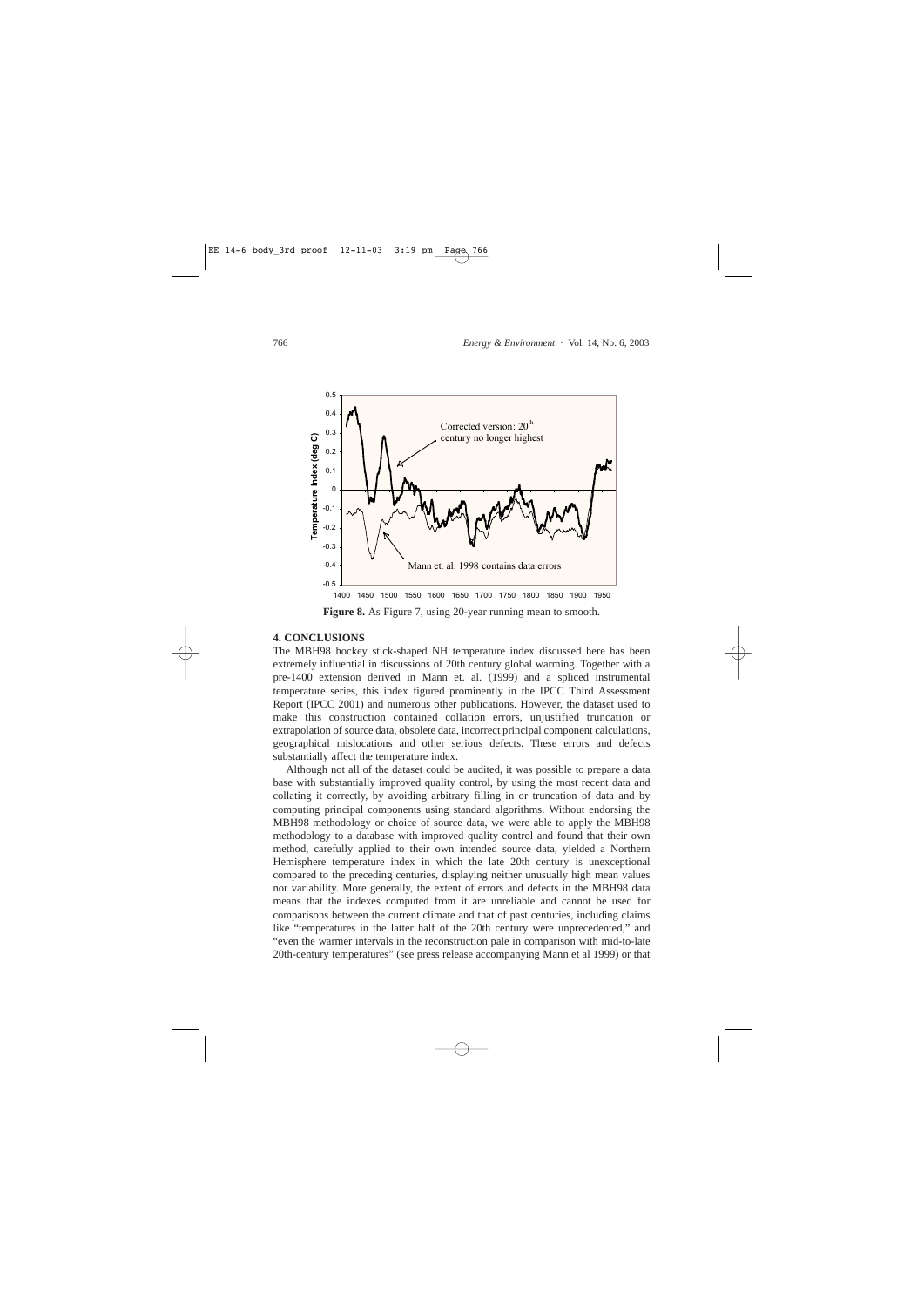the 1990s was "likely the warmest decade" and 1998 the "warmest year" of the millennium (IPCC 2001).

#### **REFERENCES**

Briffa, K.R., P.D. Jones, and F.H. Schweingruber, 1992, Tree-Ring Density Reconstructions of Summer Temperature Patterns across Western North America since 1600, *Journal of Climate*, Vol. 5, No. 7.

Essex, C. and R. McKitrick (2002). *Taken By Storm: The Troubled Science, Policy and Politics of Global Warming*. Toronto: Key Porter.

Fritts, H.C. & Shao, X.-M. (1992), Mapping climate using tree-rings from western North America, Dendroclimatic evidence from the northern Soviet Union, in *Climate since A.D. 1500*, (eds Bradley, R.S. & Jones, P.D., 269-294, Routledge, 1992).

Intergovernmental Panel on Climate Change (2001) *Climate Change 2001: The Scientific Basis*. Cambridge: CUP.

Jones, P.D. & Bradley, R.S. (1992) Climatic variations in the longest instrumental records, in *Climate Since A.D. 1500*, (eds Bradley, R.S. & Jones, P.D., 246-268, Routledge, 1992).

Mann, M.E., Bradley, R.S. & Hughes, M.K. (1998) Global-Scale Temperature Patterns and Climate Forcing Over the Past Six Centuries, *Nature*, No. 392, pp. 779-787, 1998.

Mann, M.E., Bradley, R.S. and Hughes, M.K., (1999). Northern Hemisphere Temperatures During the Past Millennium: Inferences, Uncertainties, and Limitations, *Geophysical Research Letters*, No. 26, pp. 759-762. See also press release at

http://www.umass.edu/newsoffice/archive/1999/030399warming.html.

# **APPENDIX: SUPPLEMENTARY INFORMATION SOURCES**

Supplementary information for this paper, including detailed information about all 112 proxy series, the computations and data used for the Figures, are available at http://www.climate2003.com/index.html and http://www.uoguelph.ca/~rmckitri/research/trc.html.

The supporting web site for the MBH98 paper is http://www.ngdc.noaa.gov/paleo/ei/data\_supp.html.

**FTP References for Updated MBH98 Series**. Column 1 is MBH98 series number. Column 2 is MBH98 series descriptor. Column 3 shows whether a digital update is referred to in the text. Column 4 shows the digital publication reference (see Supplementary Information). Column 5 is applicable line in multi-set FTP reference. NA- No digital publication located. NV- Digital publication located, but not compared.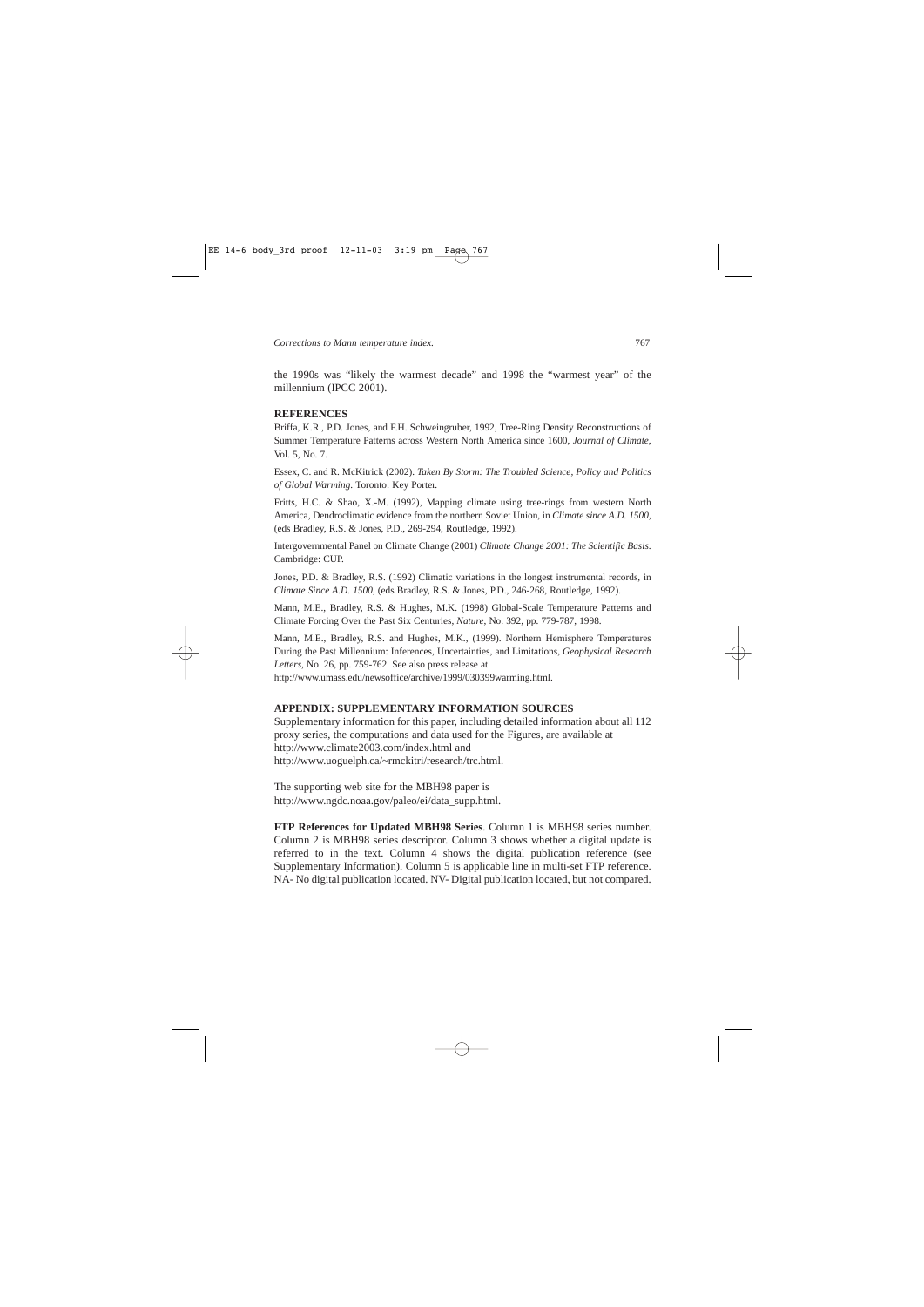| Series#        | <b>MBH98</b> Description                    | Ref                       | Digital Publication                                                              | Line |
|----------------|---------------------------------------------|---------------------------|----------------------------------------------------------------------------------|------|
|                | Burdekin River Coral Fluorescence           | Yes                       | ftp://ftp.ngdc.noaa.gov/paleo/coral/west_pacific/great_barrier/burdekin_2001.txt | 47   |
|                | Coral Thickness Index<br>Great Barrier Reef | Yes                       | ftp://ftp.ngdc.noaa.gov/paleo/coral/west_pacific/great_barrier/aims10coreavg.txt |      |
|                | Galapagos Urvina Bay UR-86 dO18             | Yes                       | ftp://ftp.ngdc.noaa.gov/paleo/coral/east_pacific/urvcomp.txt                     |      |
|                | Red Sea, Aqaba Core 18 dO18                 | $\overline{a}$            | ftp://ftp.ngdc.noaa.gov/paleo/coral/red_sea/aq18-18o.txt                         |      |
|                | Red Sea, Aqaba, Core 18 dC13                | $\tilde{z}$               | ftp://ftp.ngdc.noaa.gov/paleo/coral/red_sea/aq18-13c.txt                         |      |
|                | Espiritu Santu, Vanuatu dO18                | Yes                       | ftp://ftp.ngdc.noaa.gov/paleo/coral/west_pacific/vanuatu_annual.txt              |      |
|                | New Caledonia dO18                          | Yes                       | ftp://ftp.ngdc.noaa.gov/paleo/coral/west_pacific/nc_published_1992-1657_qtr.txt  |      |
|                | Gulf of Chiriqui, Panama dO18               | $\rm \stackrel{\circ}{X}$ | ftp://ftp.ngdc.noaa.gov/paleo/coral/east_pacific/secas-10yr-iso.txt              |      |
|                | Gulf of Chiriqui, Panama dC13               | $\Sigma$                  | ftp://ftp.ngdc.noaa.gov/paleo/coral/east_pacific/secas-10yr-iso.txt              |      |
|                | Central England Historical                  | Yes                       | http://www.metoffice.com/research/hadleycentre/CR_data/Daily/HadCET_act.txt      |      |
|                | Central Europe Historical                   | Yes                       | ftp://ftp.ngdc.noaa.gov/paleo/climate1500ad/ch6.txt                              |      |
|                | dO18<br>Quelccaya Summit                    | $\rm _{NO}$               | ftp://ftp.ngdc.noaa.gov/paleo/icecore/trop/quelccaya/q83cor1.txt                 |      |
|                | Accum. (m)<br>Quelccaya Summit              | $\rm \stackrel{\circ}{X}$ | ftp://ftp.ngdc.noaa.gov/paleo/icecore/trop/quelccaya/q83cor1.txt                 |      |
|                | Quelccaya Ice Core 2 dO18                   | $\Sigma$                  | ftp://ftp.ngdc.noaa.gov/paleo/icecore/trop/quelccaya/q83summ.txt                 |      |
| $\Xi$          | Quelccaya Ice Core 2 Accum (m)              | $\overline{Q}$            | ftp://ftp.ngdc.noaa.gov/paleo/icecore/trop/quelccaya/q83summ.txt                 |      |
|                | Dunde Ice Core dO18                         | $\widetilde{\mathbf{M}}$  | $\sum_{i=1}^{n}$                                                                 |      |
|                | Melt (pct)<br>West Greenland Ice            | $\lesssim$                | $\mathbb{X}$                                                                     |      |
|                | (pd,) San 1X-5<br>Svalbard Ice Melt,        | $\mathbb N\mathbb A$      | see ftp://ftp.ngdc.noaa.gov/paleo/climate1500ad/ch26.txt                         |      |
|                | $d$ $d$ O18<br>Penny, Baffin Island         | $\mathop{\mathsf{NA}}$    | $\lesssim$                                                                       |      |
| $\approx$      | (Stack) dO18<br>Central Greenland           | $\mathbb{X}^{\mathsf{A}}$ | $\mathbb{X}$                                                                     |      |
| $\overline{c}$ | Station temperature 42.5N, 92.5W            | Yes                       | ftp://ftp.ngdc.noaa.gov/paleo/climate1500ad/ch13.txt                             | 2370 |
| 23             | Station temperature 47.5N, 2.5E             | $\lesssim$                | ΧÁ                                                                               |      |
|                | 47.5N, 7.5E<br>Station temperature          | Yes                       | ftp://ftp.ngdc.noaa.gov/paleo/climate1500ad/ch13.txt                             | 780  |
| $\overline{c}$ | 47.5N, 12.5 E<br>Station temperature        | $\mathbb{X}$              | $\lesssim$                                                                       |      |
| 25             | 47.5N, 17.5E<br>Station temperature         | $\sum_{i=1}^{n}$          | $\sum_{i=1}^{n}$                                                                 |      |
|                | 52.5N, 17.5E<br>Station temperature         | $\mathbb{X}$              | $\mathbb{A}$                                                                     |      |
|                | 57.5N, 17.5E<br>Station temperature         | Yes                       | ftp://ftp.ngdc.noaa.gov/paleo/climate1500ad/ch13.txt                             | 272  |
|                | Station temperature 75.5N, 32.5E            | Yes                       | ftp://ftp.ngdc.noaa.gov/paleo/climate1500ad/ch13.txt                             | 1289 |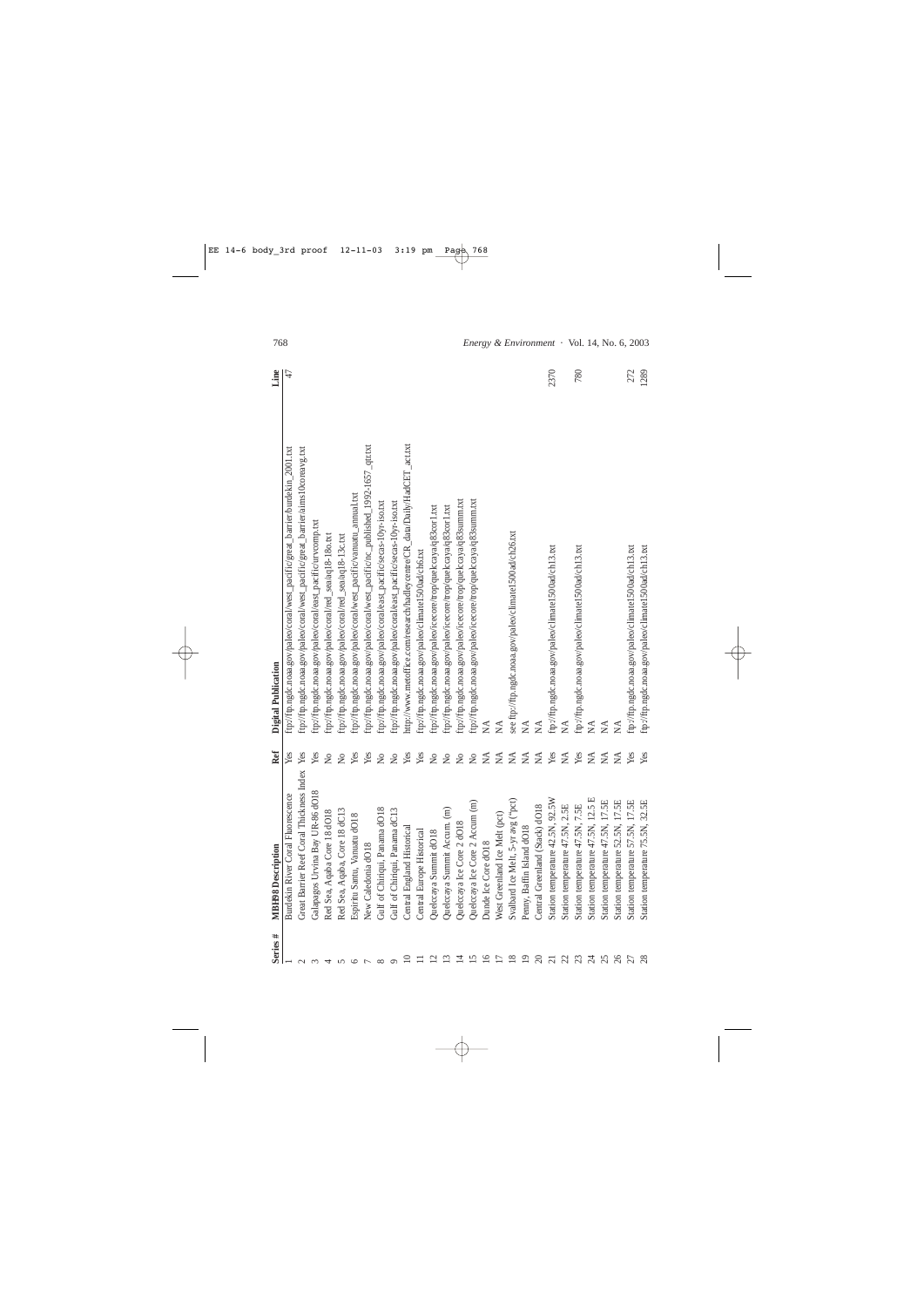| $\mathfrak{S}$ | Station temperature 62.5N, 7.5E                | $\mathbb{X}^{\mathsf{A}}$    | $\tilde{z}$                                                                                        |     |
|----------------|------------------------------------------------|------------------------------|----------------------------------------------------------------------------------------------------|-----|
| $\Im$          | Station temperature 62.5N, 12.5E               |                              | Yes fip://ftp.ngdc.noaa.gov/paleo/climate1500ad/ch13.txt                                           | 52  |
|                | Station temperature 62.5N, 42.5E               | $\lesssim$                   | $\mathbb{A}$                                                                                       |     |
|                | Station Precipitation 12.5N, 62.5E             | $\mathbb{X}$                 | $\tilde{\ge}$                                                                                      |     |
|                | Station Precipitation 17.5N, 72.5E             | $\tilde{\mathbf{X}}$         | $\mathbb{X}$                                                                                       |     |
|                | tion 37.5N, 77.5W<br><b>Station Precipitat</b> | $\lesssim$                   | $\mathbb{X}$                                                                                       |     |
|                | Station Precipitation 42.5N, 2.5E              | Yes                          | 3650<br>ftp://ftp.ngdc.noaa.gov/paleo/climate1500ad/ch13.txt                                       |     |
| 36             | tion 42.5N, 7.5E<br><b>Station Precipitat</b>  | $\lesssim$                   | $\tilde{\ge}$                                                                                      |     |
| 37             | tion 42.5N, 72.5W<br><b>Station Precipitat</b> | Yes                          | ftp://ftp.ngdc.noaa.gov/paleo/climate1500ad/ch13.txt 3848                                          |     |
|                | tion 47.5N, 2.5E<br><b>Station Precipitat</b>  | $\stackrel{\Delta}{\approx}$ | $\lessapprox$                                                                                      |     |
|                | tion 47.5N, 12.5E<br><b>Station Precipitat</b> | $\tilde{\mathbf{X}}$         | $\breve{\ge}$                                                                                      |     |
| $40$           | tion 52.5N, 12.5E<br><b>Station Precipitat</b> | $\tilde{\mathbf{X}}$         | $\tilde{\ge}$                                                                                      |     |
|                | tion 52.5N, 2.5W<br><b>Station Precipita</b>   | $\lesssim$                   | $\tilde{\ge}$                                                                                      |     |
|                | Station Precipitation 57.5N, 7.5W              | $\stackrel{\Delta}{\approx}$ | ≸                                                                                                  |     |
|                | nstruction<br>Tasmania T-recon                 | Yes                          | ftp://ftp.ngdc.noaa.gov/paleo/treering/reconstructions/tasmania/tasmania_recon.txt                 |     |
|                | Java                                           | $\lesssim$                   |                                                                                                    |     |
|                | econstruction<br>New Zealand T-ro              | Yes                          | ftp://ftp.ngdc.noaa.gov/paleo/climate1500ad/ch24.txt                                               | 65  |
|                | cpatagonia 41S!                                | Yes                          | ftp://ftp.ngdc.noaa.gov/paleo/climate1500ad/ch23.txt                                               | 187 |
|                | npatagonia 38S!                                | $\rm N_{O}$                  | 236<br>ftp://ftp.ngdc.noaa.gov/paleo/climate1500ad/ch23.txt                                        |     |
|                | Upper Kolyma River, Russia T                   | $\mathbb{X}^\mathsf{A}$      |                                                                                                    |     |
| $\frac{1}{2}$  | merica T (MXD)<br>Western North A              | $\rm \stackrel{\circ}{X}$    | ftp://ftp.ngdc.noaa.gov/paleo/treering/reconstructions/westnamerica/briffa1992/briffa1992.txt      |     |
| $50\,$         | merica T (RW)<br>Western North A               | $\gtrsim$                    | ftp://ftp.ngdc.noaa.gov/paleo/treering/reconstructions/westnamerica/readme_westnamerica_recons.txt |     |
| $\overline{5}$ | Treeline, 412 Alaska                           | Yes                          | ftp://ftp.ngdc.noaa.gov/paleo/treering/chronologies/northamerica/usa/ak031.crn                     |     |
| 52             | Treeline, Fort Chimo PQ                        | Yes                          | ftp://ftp.ngdc.noaa.gov/paleo/treering/measurements/northamerica/canada/cana002.crn                |     |
|                | Treeline, Gaspe PQ                             | Yes                          | ftp://ftp.ngdc.noaa.gov/paleo/treering/measurements/northamerica/canada/cana036.cm                 |     |
| 54             | Treeline, Arrigetech AK                        | Yes                          | ftp://ftp.ngdc.noaa.gov/paleo/treering/measurements/northamerica/usa/ak032.crn                     |     |
| 55             | Treeline, Sheenjek R, Alaska                   | Yes                          | ftp://ftp.ngdc.noaa.gov/paleo/treering/chronologies/northamerica/usa/ak033.crn                     |     |
| 56             | Canada<br>Treeline, TTHH                       | Yes                          | ftp://ftp.ngdc.noaa.gov/paleo/treering/chronologies/northamerica/canada/cana157.cm                 |     |
| 57             | izie Mts, Canada<br>Treeline, Macker           | $\tilde{z}$                  | ftp://ftp.ngdc.noaa.gov/paleo/treering/chronologies/northamerica/canada/cana154.cm                 |     |

*Corrections to Mann temperature index.* 769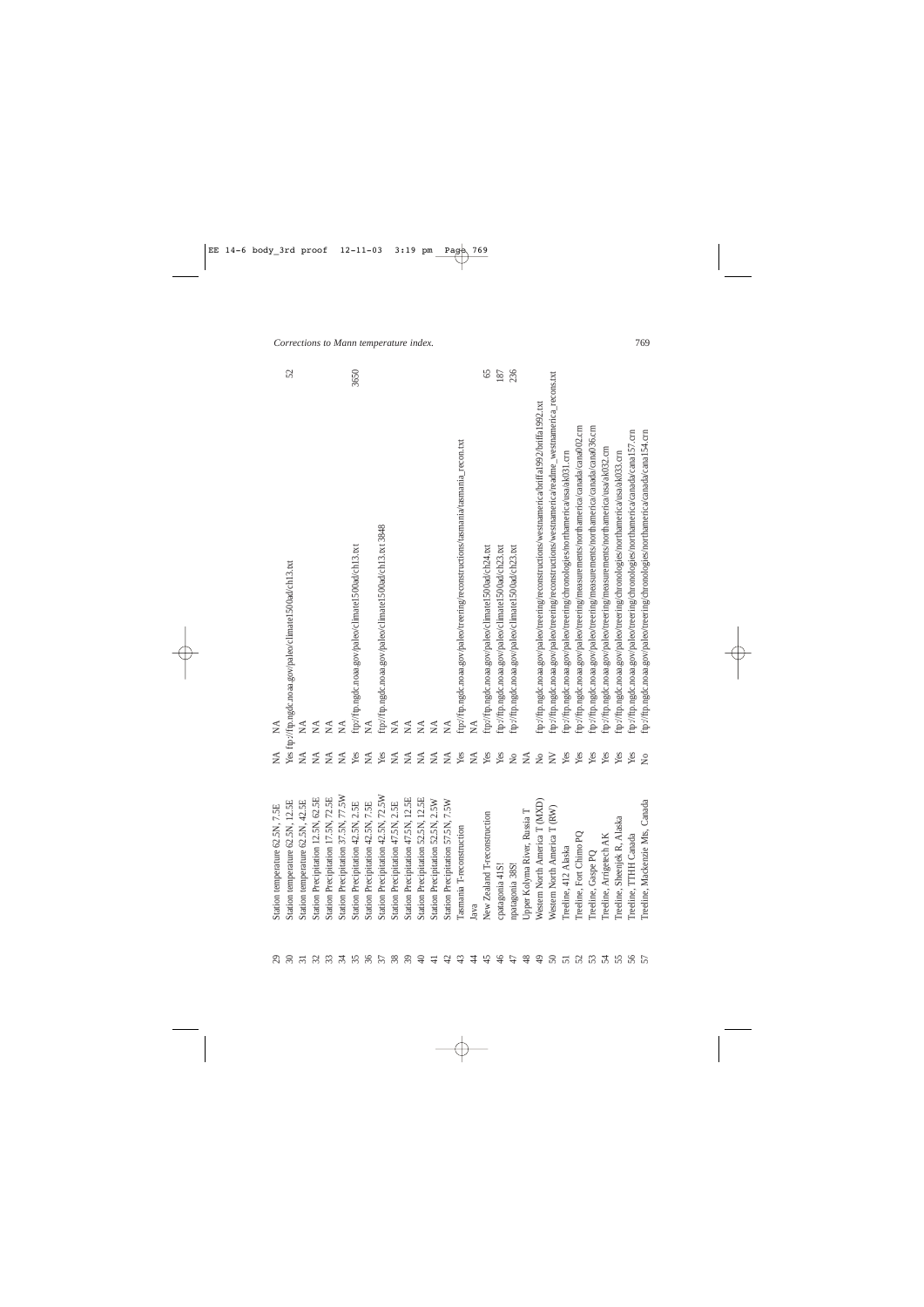| 58                   | Treeline, Coppermine R, Canada              | Yes                               | ftp://ftp.ngdc.noaa.gov/paleo/treering/chronologies/northamerica/canada/cana153.cm             |
|----------------------|---------------------------------------------|-----------------------------------|------------------------------------------------------------------------------------------------|
|                      | nby Cabin, Canada<br>Treeline, Horr         | $\mathcal{L}^{\circ}$             | ftp://ftp.ngdc.noaa.gov/paleo/treering/chronologies/northamerica/canada/cana155.cm             |
| $\infty$             | Treeline, Churchill, Canada                 | $\mathsf{S}^{\mathsf{O}}$         | ftp://ftp.ngdc.noaa.gov/paleo/treering/chronologies/northamerica/canada/cana158.cm             |
|                      | le Penin, Canada<br>Treeline, Castl         | $\rm \stackrel{\circ}{\rm \bf Z}$ | ftp://ftp.ngdc.noaa.gov/paleo/treering/chronologies/northamerica/canada/cana159.cm             |
|                      | Precip-Recon-SE USA-NC                      | $\lesssim$                        | $\lesssim$                                                                                     |
|                      | Precip-Recon- SE USA-SC                     | $\lesssim$                        | $\lessapprox$                                                                                  |
|                      | -SE USA -GA<br>Precip-Recon                 | $\tilde{\mathbf{X}}$              | $\tilde{\mathbf{z}}$                                                                           |
| 68224444444588989899 | Mongolia, Tarvagatny Pass                   | Yes                               | ftp://ftp.ngdc.noaa.gov/paleo/treering/chronologies/asia/mong003.crn                           |
|                      | Yakutia, Russia T-reconstruction            | $\tilde{M}$                       | NA - but compare to ftp://ftp.ngdc.noaa.gov/paleo/treering/chronologies/asia/russ142w_crns.cm  |
|                      | T-reconstruction<br>Fennoscandia            | $\tilde{\mathbf{X}}$              | NA - but compare to ftp://ftp.ngdc.noaa.gov/paleo/treering/chronologies/europe/swed019x_cms.cm |
|                      | Northern Urals T-reconstruction             | $\tilde{\mathbf{X}}$              | $\tilde{\ge}$                                                                                  |
|                      | USA, OK PCI                                 | $\tilde{\mathbf{X}}$              | ₹                                                                                              |
|                      | USA, OK PC2                                 | $\lesssim$                        | $\tilde{\mathbf{z}}$                                                                           |
|                      | USA, OK PC3                                 | $\tilde{\mathbf{X}}$              | MÃ                                                                                             |
|                      | Mexico PCI                                  | $\mathfrak{Z}$                    | $\mathfrak{Z}$                                                                                 |
|                      | Mexico PC2                                  | $\tilde{\mathbf{X}}$              | $\lesssim$                                                                                     |
|                      | Mexico PC3                                  | $\lesssim$                        | É                                                                                              |
|                      | Mexico PC4                                  | $\tilde{\mathbf{X}}$              | É                                                                                              |
|                      | Mexico PC5                                  | $\tilde{\mathbf{X}}$              | $\lessgtr$                                                                                     |
|                      | Mexico PC6                                  | $\tilde{\mathbf{X}}$              | $\lesssim$                                                                                     |
|                      | Mexico PC.                                  | $\tilde{\mathbf{X}}$              | $\lesssim$                                                                                     |
|                      | Mexico PC8                                  | $\tilde{\mathbf{X}}$              | $\tilde{\mathbf{z}}$                                                                           |
|                      | Mexico PC9                                  | $\mathbb{X}$                      | $\tilde{\ge}$                                                                                  |
|                      | nronologies PC1<br>Vaganov <sub>12</sub> Cl | $\lesssim$                        | $\tilde{\mathbf{z}}$                                                                           |
| 8588358              | Vaganov 40 Chronologies - PC1               | $\tilde{\mathbf{X}}$              | $\tilde{\mathbf{z}}$                                                                           |
|                      | Vaganov 58 Chronologies PC1                 | $\mathfrak{Z}$                    | $\mathbb{Z}$                                                                                   |
|                      | USA PCI                                     | $\tilde{\mathbf{X}}$              | ΧÁ                                                                                             |
|                      | USA PC2                                     | $\tilde{\mathbf{z}}$              | $\tilde{\mathbf{z}}$                                                                           |
|                      | USA PC3                                     | $\tilde{\mathbf{z}}$              | $\tilde{\mathbf{z}}$                                                                           |
|                      |                                             |                                   |                                                                                                |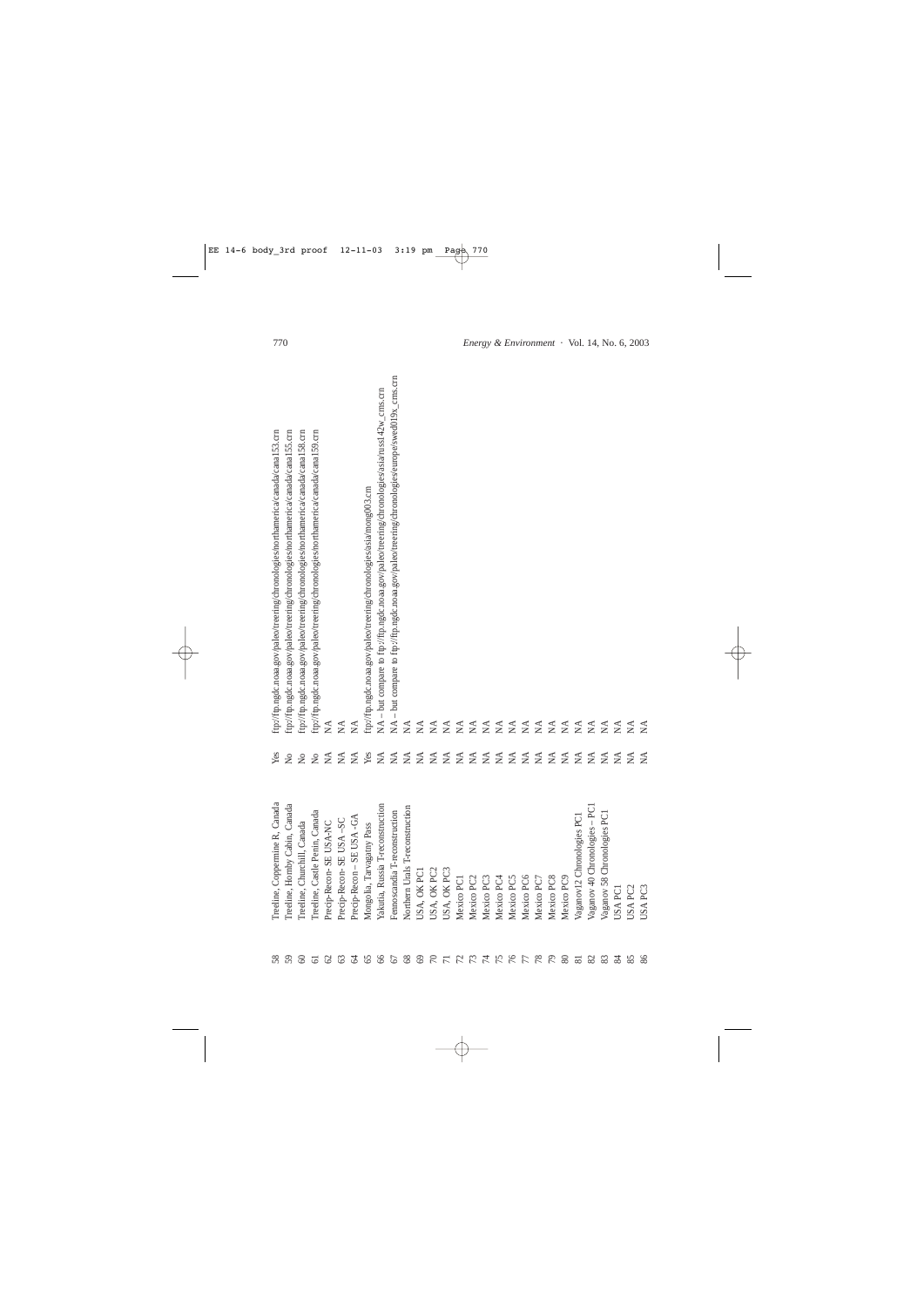| 87            | USA PC4            | $\mathbb{X}^{\mathsf{A}}$      | $\mathfrak{Z}$                                                                      |
|---------------|--------------------|--------------------------------|-------------------------------------------------------------------------------------|
| 88            | USA PC5            | $\lesssim$                     | $\tilde{\ge}$                                                                       |
| 89            | USA PC6            | $\lessapprox$                  | $\mathfrak{Z}$                                                                      |
| $\infty$      | <b>JSA PC7</b>     | $\tilde{\ge}$                  | $\lesssim$                                                                          |
| 51            | USA PC8            | $\tilde{\ge}$                  | $\tilde{\ge}$                                                                       |
|               | USA PC9            | $\tilde{\ge}$                  | $\lessapprox$                                                                       |
| 28            | South America PC1  | $\tilde{\ge}$                  | $\tilde{\ge}$                                                                       |
| $\mathcal{A}$ | South America PC2  | $\tilde{\mathbf{X}}$           | $\tilde{\ge}$                                                                       |
| 95            | South America PC3  | $\tilde{\ge}$                  | $\tilde{\ge}$                                                                       |
| 96            | Australia PC1      | $\tilde{\mathbf{X}}$           | $\tilde{\ge}$                                                                       |
| 50            | Australia PC2      | $\lesssim$                     | $\boldsymbol{\Sigma}$                                                               |
| 98            | Australia PC3      | $\tilde{M}$                    | $\tilde{\ge}$                                                                       |
| 99            | Australia PC4      | $\mathbb{X}^{\mathsf{A}}$      | $\widetilde{\ge}$                                                                   |
| 100           | CHIN <sub>04</sub> | Yes                            | ftp://ftp.ngdc.noaa.gov/paleo/treering/chronologies/asia/chin004.crn                |
| 101           | CHIN04X            | $\tilde{z}$                    | ftp://ftp.ngdc.noaa.gov/paleo/treering/chronologies/asia/chin004x.crn               |
| 102           | FRAN009            | $\mathcal{L}^{\circ}$          | ftp://ftp.ngdc.noaa.gov/paleo/treering/chronologies/europe/fran009.crn              |
| 103           | FRAN010            | $\mathcal{L}^{\circ}$          | ftp://ftp.ngdc.noaa.gov/paleo/treering/chronologies/europe/fran010.crn              |
| 104           | FRANO11            | $\mathcal{L}^{\circ}$          | ftp://ftp.ngdc.noaa.gov/paleo/treering/chronologies/europe/fran011.crn              |
| 105           | INDI008X           | Yes                            | ftp://ftp.ngdc.noaa.gov/paleo/treering/chronologies/asia/indi002x.crn               |
| 106           | MEXI001            | $\stackrel{\circ}{\mathbf{Z}}$ | ftp://ftp.ngdc.noaa.gov/paleo/treering/chronologies/northamerica/mexico/mexi001.crn |
| 107           | MORO003            | $\overline{\mathsf{S}}$        | ftp://ftp.ngdc.noaa.gov/paleo/treering/chronologies/africa/morc011.crm              |
| 108           | MORO007            | $\overline{\mathsf{S}}$        | ftp://ftp.ngdc.noaa.gov/paleo/treering/chronologies/africa/morc001.crm              |
| 109           | MORO008            | $\overline{\mathsf{S}}$        | ftp://ftp.ngdc.noaa.gov/paleo/treering/chronologies/africa/morc014.crm              |
| 110           | SPAI011            | $\mathcal{L}^{\circ}$          | ftp://ftp.ngdc.noaa.gov/paleo/treering/chronologies/europe/spai011.crn              |
| $\equiv$      | <b>SPAI012</b>     | $\overline{\mathsf{S}}$        | ftp://ftp.ngdc.noaa.gov/paleo/treering/chronologies/europe/spai012.crn              |
| 112           | SWED002B           | Yes                            | ftp://ftp.ngdc.noaa.gov/paleo/treering/chronologies/europe/swed002.crn              |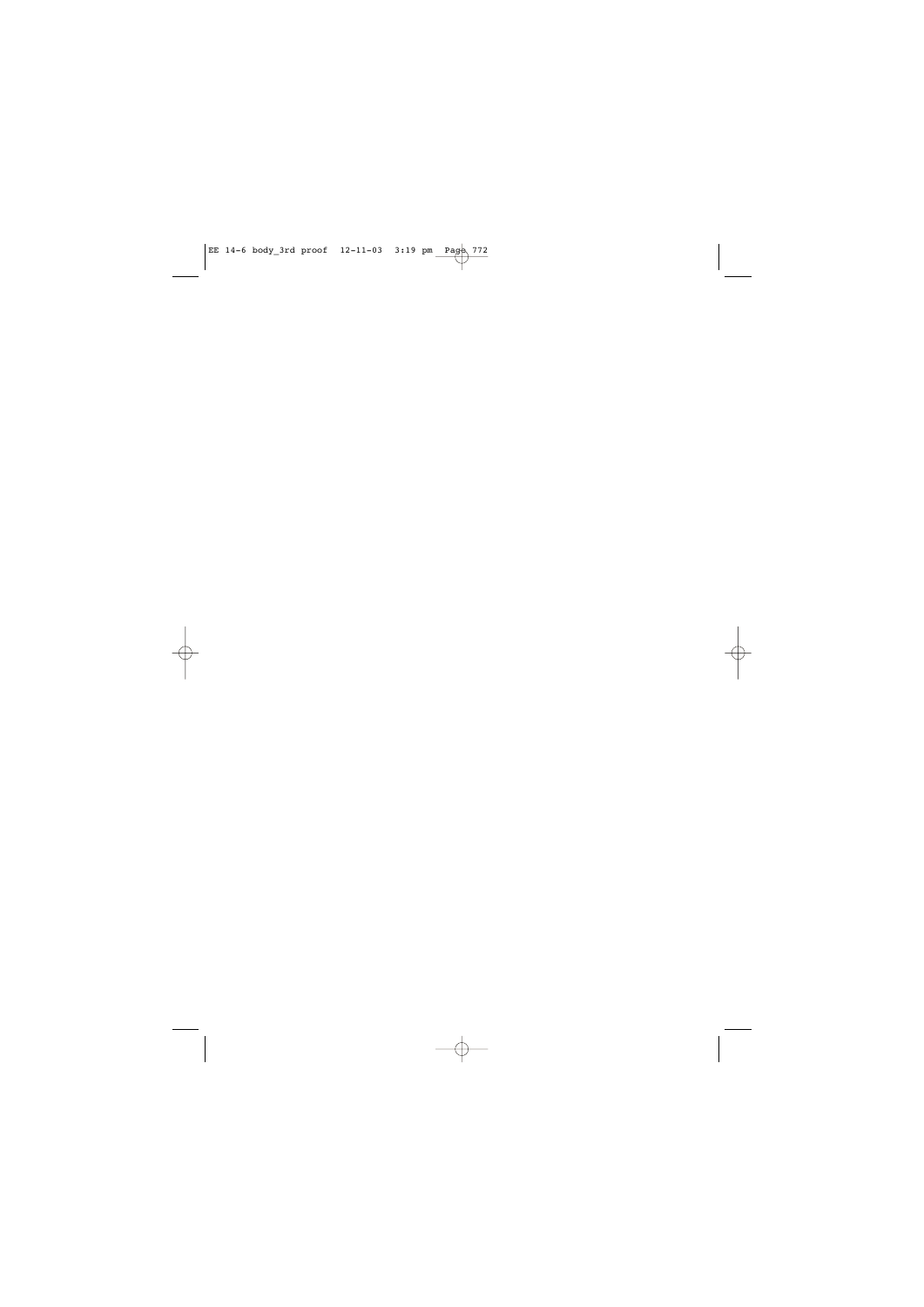# **THE M&M CRITIQUE OF THE MBH98 NORTHERN HEMISPHERE CLIMATE INDEX: UPDATE AND IMPLICATIONS**

**Stephen McIntyre**

*512–120 Adelaide St. West, Toronto, Ontario Canada M5H 1T1;* **Ross McKitrick**

*Department of Economics, University of Guelph, Guelph Ontario Canada N1G2W1.*

# **ABSTRACT**

The differences between the results of *McIntyre and McKitrick* [2003] and *Mann et al.* [1998] can be reconciled by only two series: the Gaspé cedar ring width series and the first principal component (PC1) from the North American tree ring network. We show that in each case MBH98 methodology differed from what was stated in print and the differences resulted in lower early 15th century index values. In the case of the North American PC1, MBH98 modified the PC algorithm so that the calculation was no longer centered, but claimed that the calculation was "conventional". The modification caused the PC1 to be dominated by a subset of bristlecone pine ring width series which are widely doubted to be reliable temperature proxies. In the case of the Gaspé cedars, MBH98 did not use archived data, but made an extrapolation, unique within the corpus of over 350 series, and misrepresented the start date of the series. The recent Corrigendum by Mann *et al*. denied that these differences between the stated methods and actual methods have any effect, a claim we show is false. We also refute the various arguments by Mann et al. purporting to salvage their reconstruction, including their claims of robustness and statistical skill. Finally, we comment on several policy issues arising from this controversy: the lack of consistent requirements for disclosure of data and methods in paleoclimate journals, and the need to recognize the limitations of journal peer review as a quality control standard when scientific studies are used for public policy.

#### **1. INTRODUCTION**

The Northern Hemisphere temperature index of *Mann et al. [1998, "MBH98"],* together with its extension in *Mann et al. [1999],* was adopted by the Intergovernmental Panel on Climate Change *[IPCC, 2001]* as the canonical temperature history of the Northern Hemisphere. It is the authority for claims that the 1990s were the warmest decade of the millennium and its influence on the public's attitude towards climate change and climate change policy has been enormous, and was recently reinforced by its usage in the Arctic Climate Impact Assessment *[ACIA, 2004*].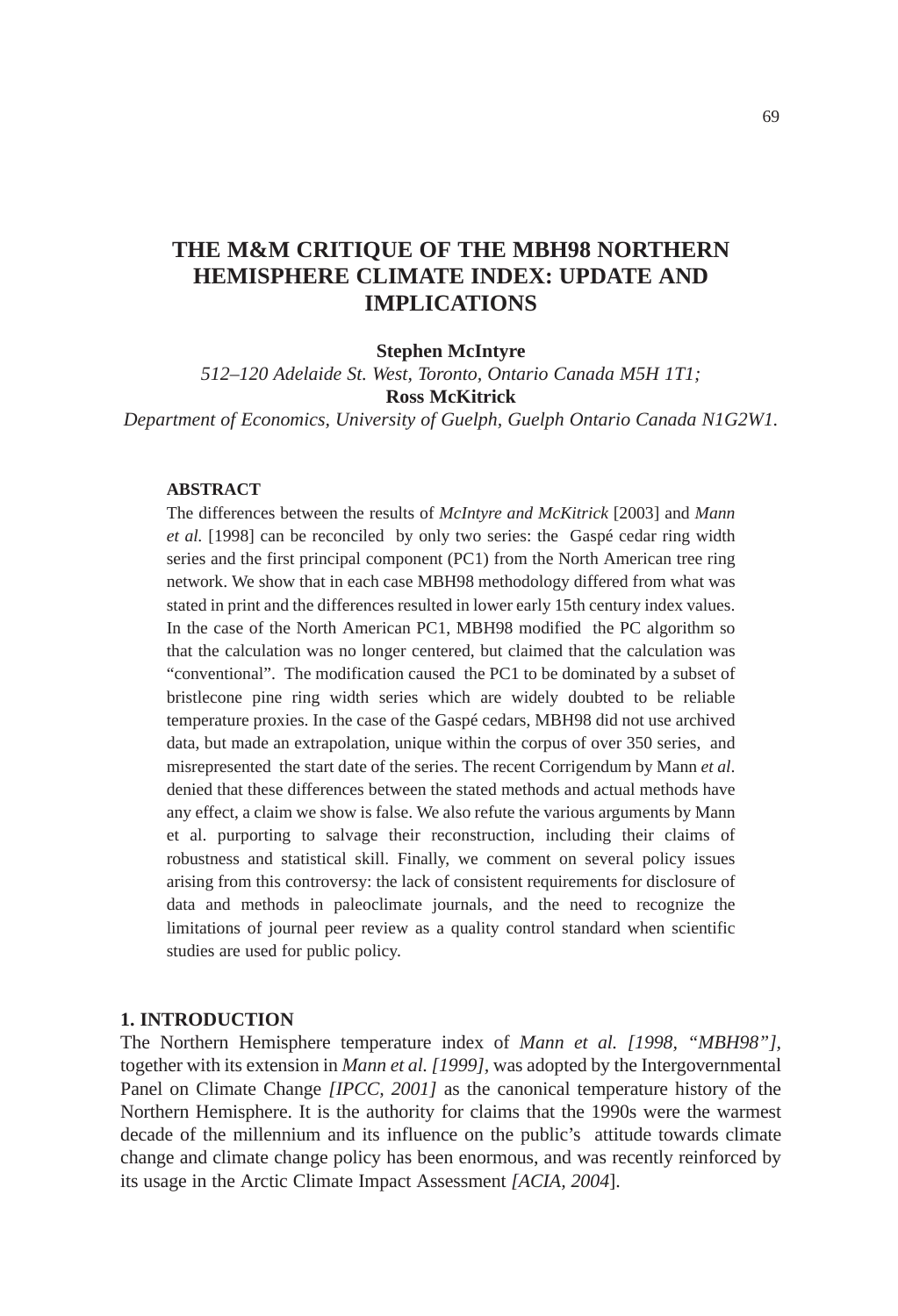In *McIntyre and McKitrick [2003*, "MM03"], we attempted to replicate the results of MBH98 and encountered many data and methodological problems, some of which had a significant effect on the central MBH98 conclusions concerning the uniqueness of the late-20th century climate. In response to MM03 and subsequent submissions and correspondence to *Nature*, Mann et al. have provided new information about MBH98, including an extensive archive of data and methods at the Supplementary Information (the "Corrigendum SI") to *Mann et. al., [2003, 2004a, 2004c*, the "Corrigendum"], an extensive archive of data and methods at a University of Virginia FTP site, *[Mann, 2002-2004]* and various written responses to our work *[Mann et al. 2003, 2004a, 200b, 2004d].* Unfortunately Mann et al. have refused to provide the source code used to generate their results, other than the limited (but essential) programs used for tree ring principal components (PCs). They have also refused to provide supporting calculations for the individual calculation steps in MBH98, especially the controversial step from 1400-1450 (the "AD1400 step"). We made unsuccessful appeals to both *Nature* and the U.S. National Science Foundation, which funded MBH98, to compel release of this material.

Because of this obstruction, not all the problems in MBH98 can be resolved. However, we believe that we have sufficient information in hand to:

- (1) completely reconcile the differing results of MM03 and MBH98;
- (2) establish the non-robustness of MBH98;
- (3) reject the temperature reconstruction in MBH98.

The results presented here do not contradict the results of MM03, but are a logical development of the issues first raised therein.

In order to establish our results, we have attempted to emulate all aspects of MBH98. Much of the controversy in the response to our first article on MBH98 pertained to the accuracy of our emulation. We have followed all published information on the MBH98 procedures, and any remaining differences likely cannot be addressed without disclosure of the actual MBH98 code. However, none of the points established herein are affected by the remaining secrecy surrounding MBH98 computational details (for full details of our emulation, including R code, see the Supplementary Information). We anticipate that there will be critical interest in the emulation itself and we will address these matters in a separate paper.

One of the points of view advocated in this article is that individual data series matter in the MBH98 results. We disagree with the view that problems with individual series simply get washed out in a multiproxy study. In the context of the MBH98 methodology this optimistic assumption is untenable.

Section 2 explains the sources of difference between MM03 and MBH98. Section 3 considers the issue of the robustness of MBH98 results. Section 4 discusses particular issues concerning bristlecone pine and cedar proxies, which are central to the matters in this paper. Section 5 deals with some remaining counter-arguments from Mann *et al.* and Section 6 offers concluding comments.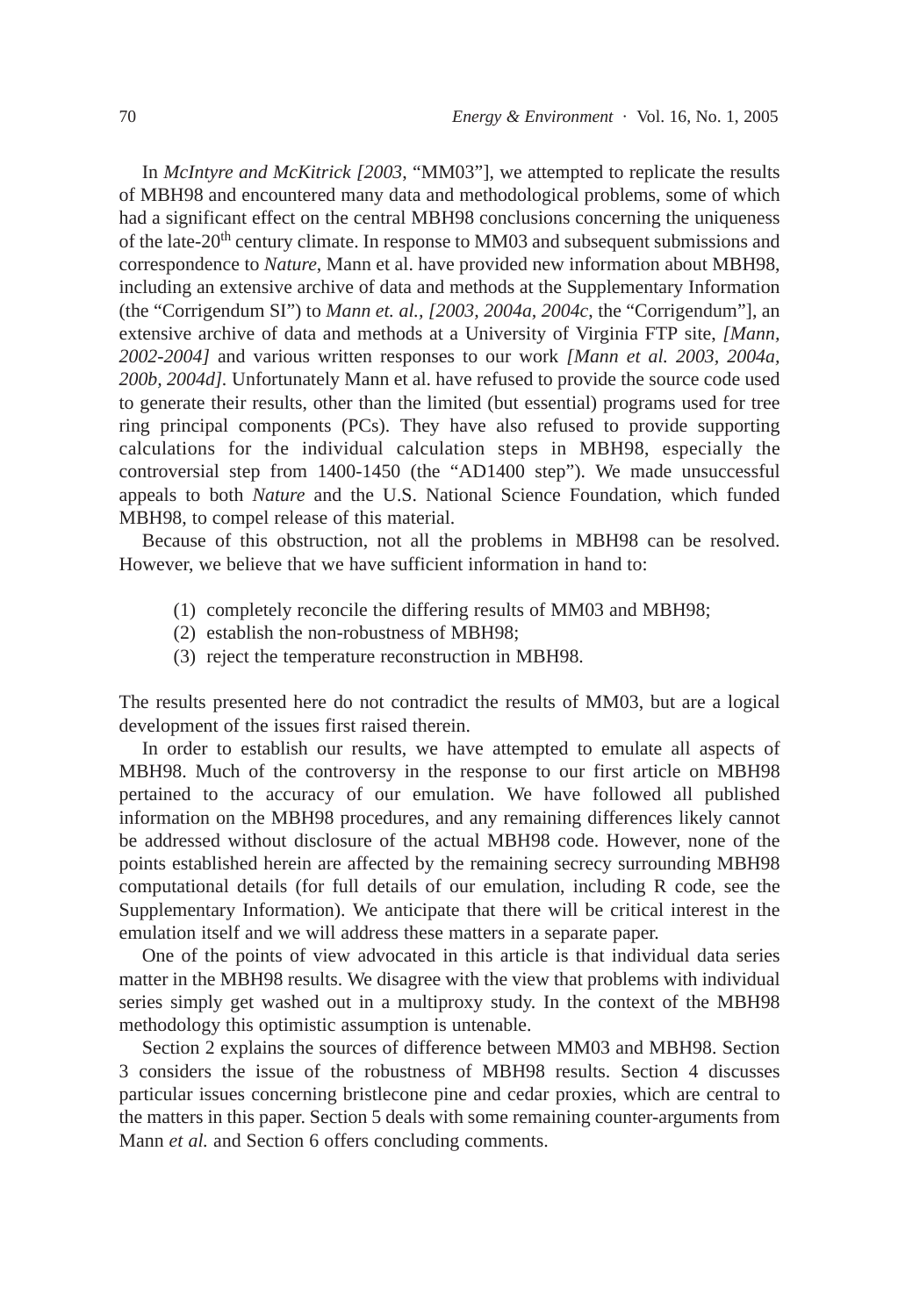#### **2. RECONCILING MM03 AND MBH98**

Differences between MM03 results and MBH98-type results can be reconciled through variations in the handling of only two series, the Gaspé "northern treeline" series and the first principal component (PC1) from the North American proxy roster (NOAMER). The changes are illustrated in Figure 1 below.



Figure 1. NH Temperature Index. Top panel: MBH98 emulation; middle panel: using archived Gaspé version; bottom panel: using centered PC algorithm.

The top panel shows our emulation (version 3) of MBH98, which implements new information from the Corrigendum SI. Relative to the MBH98 reconstruction, it has a Reduction of Error ("RE") statistic of 0.83 in the  $1400-1901$  period (R<sup>2</sup> – 0.68) – both values lower than our version 2 emultion without the Corrigendum SI information.

The middle panel ("Archived Gaspé") shows the effect of merely using the version of the Gaspé series archived at WDCP, rather than the version as modified by MBH98, accounting for a material change in the early  $15<sup>th</sup>$  century. The only difference between the two series is the extrapolation of the first four years in MBH98. Under MBH98 methods, a series had to be present at the start of a calculation step in order to be included in the interval roster. In only one case in the entire MBH98 corpus was this rule broken – where the Gaspé series was extrapolated in its early portion, with the convenient result of depressing early 15<sup>th</sup> century results. This extrapolation was not disclosed in MBH98, although it is now acknowledged in the Corrigendum *[Mann et al., 2004c]*. In MBH98, the start date of this series was misrepresented; we discovered the unique extrapolation only by comparing data as used to archived data. There are other considerations making this unique extrapolation singularly questionable. The Gaspé series is already included in the NOAMER principal components network (as cana036) and thus appears twice in the MBH98 data set, and the extrapolation,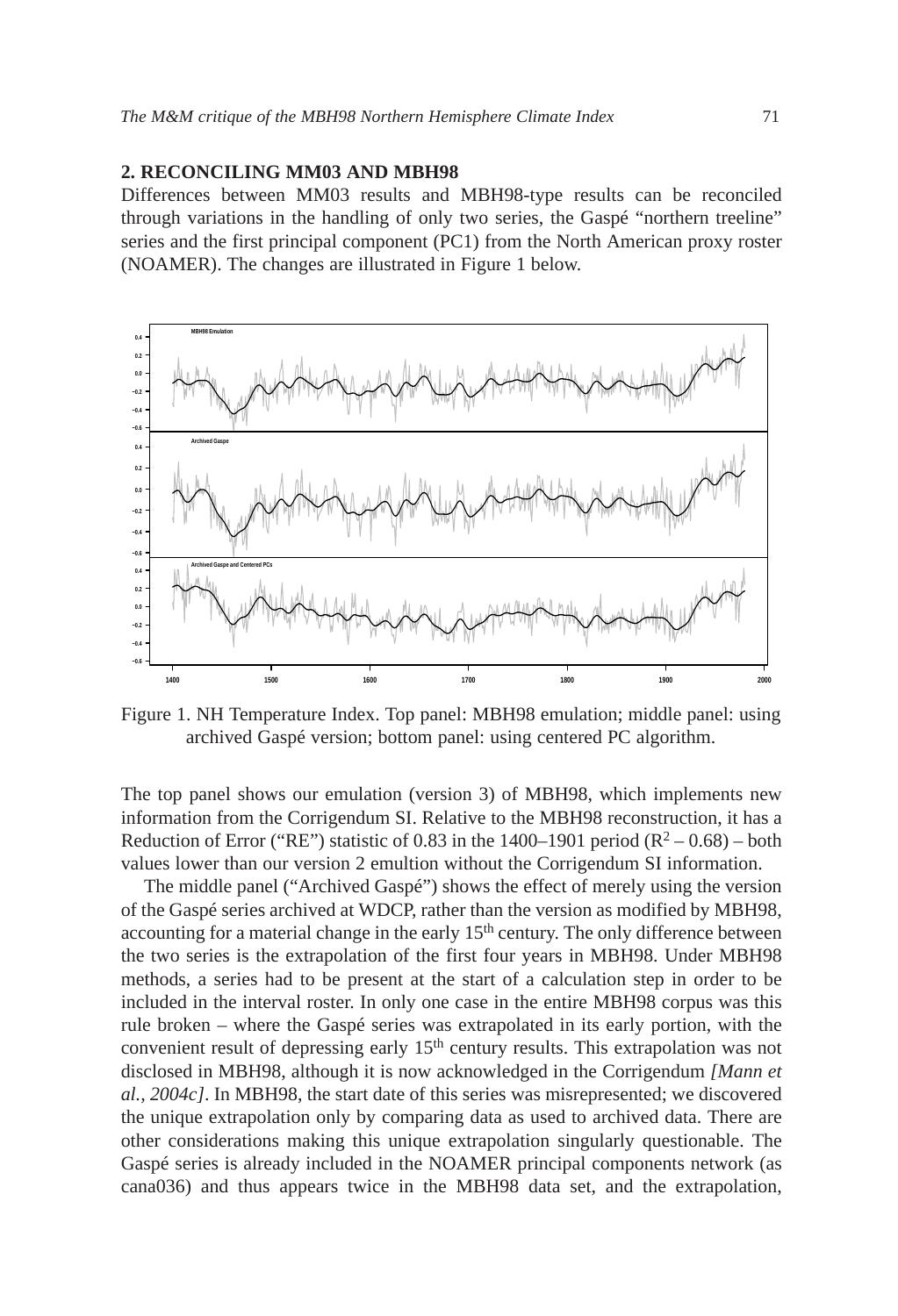curiously, is only applied to one of the columns. The underlying dataset is based on only one tree up to 1421 and only 2 trees up to 1447. *Jones and Mann [2004]* point to the need for "circumspect use" of tree ring sites with few early examples. The early portion of the series fails standard minimum signal criteria [e.g. *Wigley et al. 1984]* and indeed fails the data quality standards Mann et. al. themselves listed elsewhere. The early portion of the series was not used by the originating authors *[Jacoby and d'Arrigo, 1989; D'Arrigo and Jacoby, 1992]*, whose analysis only begins effective 1601. In fact, *Jones and Mann [2004]* do not use the Gaspé series as an individual proxy and only use the Jacoby-d'Arrigo northern treeline composite when it is adequately replicated after 1601.

The bottom panel ("Archived Gaspé and Centered PCs") shows the additional effect of using conventional (centered) PC methods and is virtually identical to MM03. MBH98 had stated that they used "conventional" principal components (PC) calculations. A conventional PC calculation applies standardization in which the columns are centered by subtracting their mean, which is done for the calculations in the bottom panel. Stepwise PC series are used (extending the NOAMER network back to AD1400), thereby avoiding the main criticism leveled against MM03.

Once again, MBH98 contained a misrepresentation, this time about their PC method. After the University of Virginia FTP site was made publicly available following MM03, by examining PC series archived there and, by examining source code for PC calculations, $<sup>1</sup>$  we were able to determine that MBH98 had not carried out</sup> a "conventional" PC calculation, but had modified the PC algorithm, by, among other things, subtracting the 1902-1980 mean, rather than the 1400-1980 column mean, prior to PC calculations, so that the columns were no longer centered on a zero mean in the 1400–1980 step. By this procedure, series are more decentered, and their variance more inflated, the larger is the difference between the series mean and the mean of the 20<sup>th</sup> century subset. The effect of this transformation would have been mitigated if they had carried out a singular value decomposition on the covariance matrix, but they carried it out on the de-centered data matrix. We have shown elsewhere that this method re-allocates variance so that the PC algorithm then strongly over-weights hockey stick-shaped proxies and that it is so efficient in mining a hockey stick shape that it nearly always produces a hockey-stick shaped PC1 even from persistent red noise [*McIntyre and McKitrick, 2005;* discussed in *Muller, 2004*].

This observation has received a considerable amount of publicity and some observers have misunderstood the point. While we have made scripts available at our FTP site, for greater certainty, we show here the relevant R functions, which were used

<sup>1</sup> See weights in ftp://holocene.evsc.virginia.edu/pub/MBH98/TREE/ITRDB/NOAMER/pca-noamer.f. This program has 588 lines of Fortran code, of which the first 323 lines are particular to the PC calculations and the final 265 lines is an SVD routine. The 1902–1980 mean is removed in lines 168–173 as follows:

<sup>168</sup> c remove 1902–19xx mean from training data

<sup>169</sup> c

<sup>170</sup> do i=nlow,nhigh

<sup>171</sup> iyear  $=$  i-nlow+1

<sup>172</sup> aprox(iyear.j)=aprox(iyear.j)-roxave(j)

<sup>173</sup> end do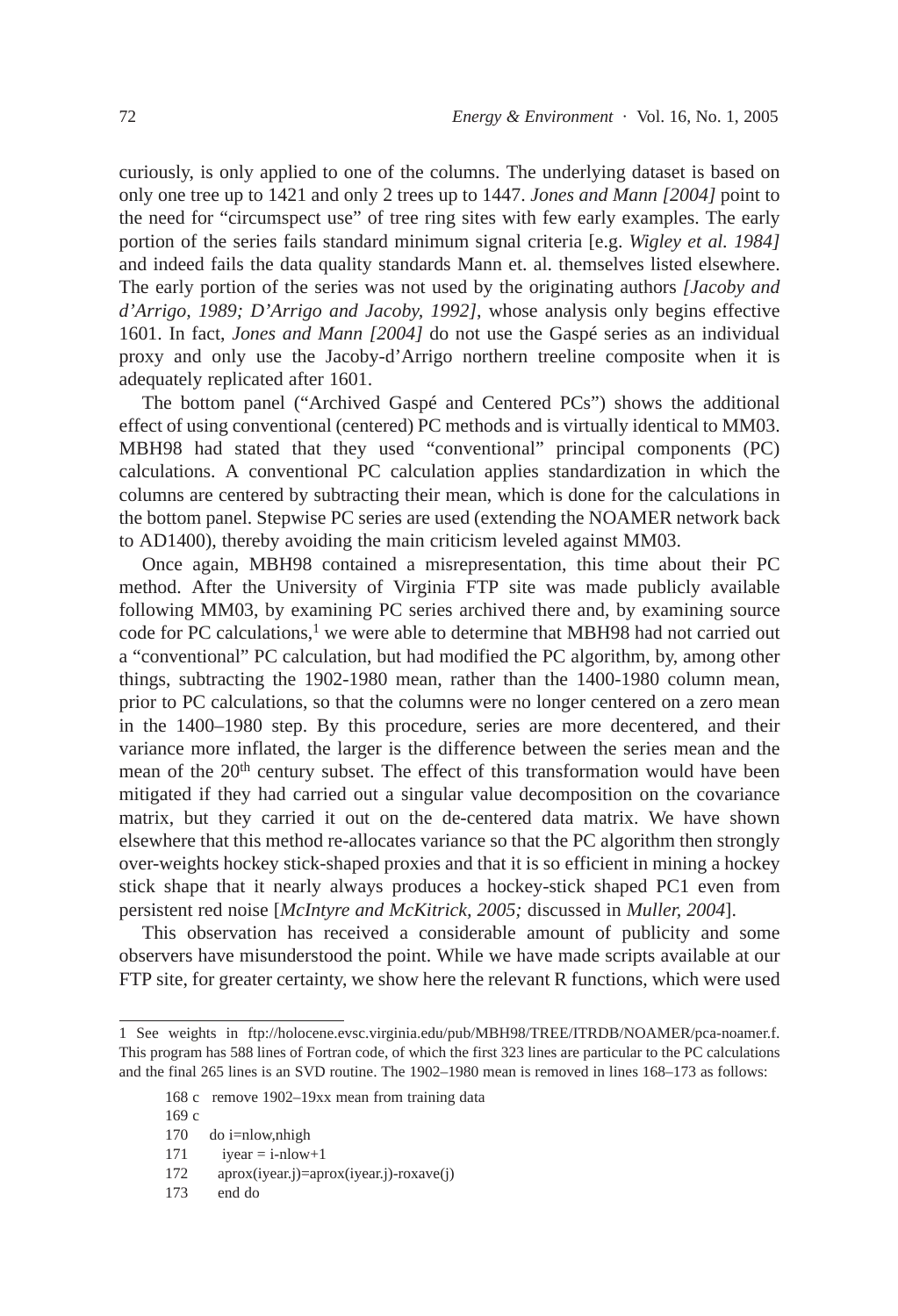for these results and which show algorithmically exactly what Mann and we are doing. We emphasize that we are able to exactly replicate Mann's PC calculations with these scripts and that, in unpublished material at *Nature*, Mann has replicated our PC calculations. Although many readers may not be familiar with R *[R Development Core Team, 2004],* we strongly believe that the provision of source code in the actual language is an essential part of ensuring replicable results and that there is sufficient commonality in source codes that the following code will illuminate the issues even for persons who are unfamiliar with the language. We have also chosen to highlight source code in the running text rather than a footnote, because source code issues turn out to be an essential finding. The detrended standard deviation was calculated with the following function:

sd.detrend<-function(x) {  $t < -c(1:length(x))$ ; fm $\lt$ -lm(x $\lt$ t); sd.detrend $\lt$ sd(fm\$residuals); sd.detrend }

The MBH98 transformation was calculated with the following function:

mannomatic<-function(x, M=78) {N<-length(x); xstd<- (x- mean(  $x$ [(N-M):N]))/sd(x[(N-M):N]); sdprox<-sd.detrend(xstd[(N-M):N]); mannomatic<- xstd/sdprox; mannomatic }

The main effect of this transformation is through the de-centering, rather than the difference between detrended and undetrended standard deviations, which, in this case, is empirically rather slight. A default value of 78 for M is used to simplify use for the 1902–1980 calibration period, which is M+1 years long.

The North American tree ring network for the AD1400 step was collected into one matrix *Tree,* in this case of dimension 581x70. A matrix *Tree.mannomatic* transformed according to MBH98 was obtained through applying the above function to the matrix as follows:

Tree.mannomatic<-apply(Tree,2,mannomatic)

By applying the svd function in R, a singular value decomposition corresponding exactly to the archived results (eigenvalues, eigenvectors and PC series) at the University of Virginia FTP site<sup>2</sup> was obtained:

PCA.mannomatic.svd<-svd(Tree.mannomatic)

We have reported that this algorithm nearly always yields hockey-stick shaped series from persistent red noise networks [*McIntyre and McKitrick, 2005;* also see below]. In response, some readers have expressed incredulity about whether our methods

<sup>2</sup> Directory <ftp://holocene.evsc.virginia.edu/pub/MBH98/TREE/ITRDB/NOAMER/BACKTO\_1400>, PCs at pc01.out, …; eigenvectors at eof01.out,…eigen.out contains percentage variance for each eigenvalue of total variance rather than actual eigenvalues.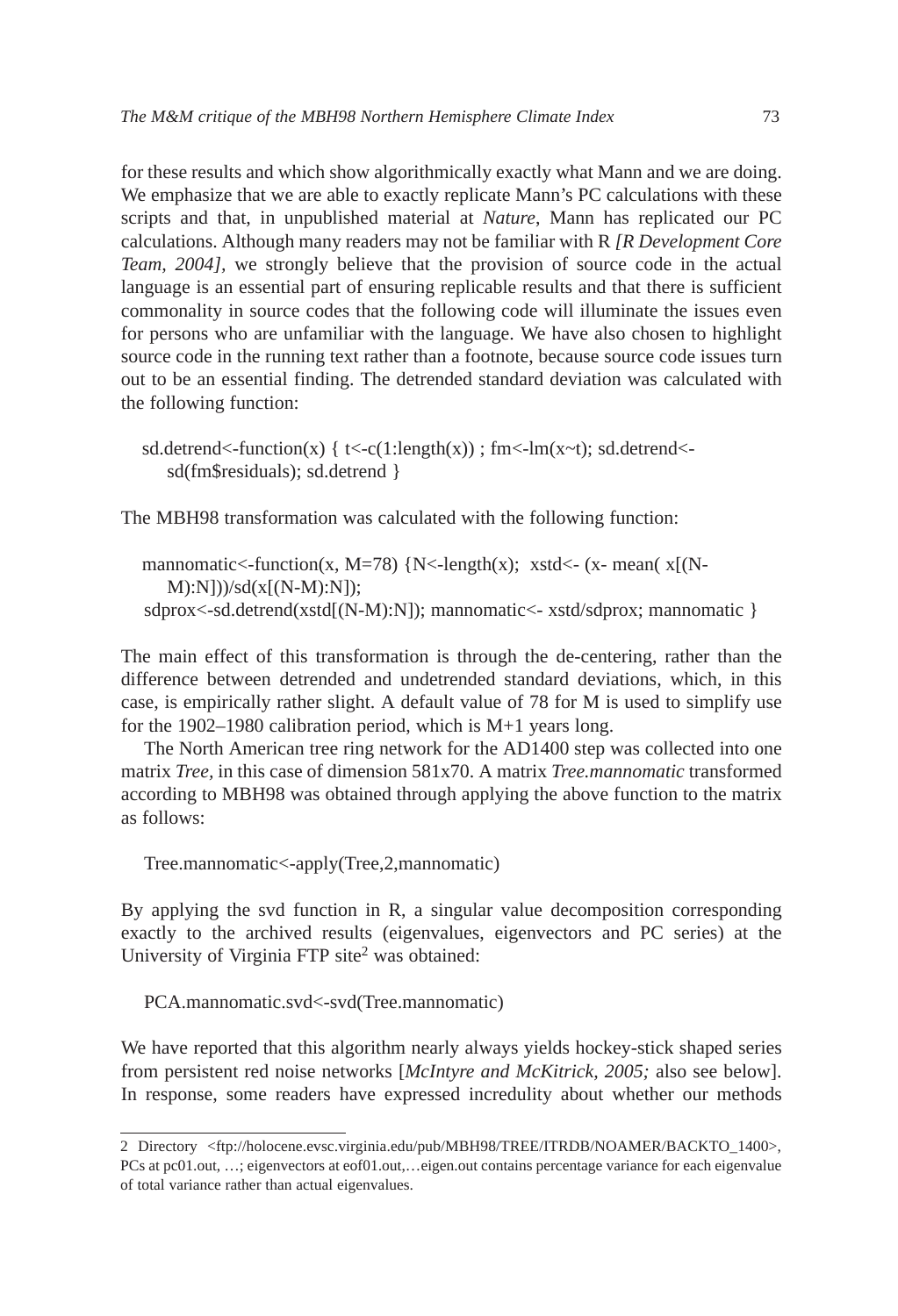accurately reflect actual MBH98 methods. For this specific point – the replication of tree ring PC calculations, we re-iterate that we have *exact* replication of MBH98 PCs and that the above method, however implausible it may seem on first principles, is the method that was used in MBH98 tree ring PC calculations.

While PC algorithms are related to SVD algorithms, they are not exactly the same. We were able to replicate the above results with a PC algorithm, only by specifying an uncentered option as follows:

PCA.mannomatic.prcomp<-prcomp(Tree.mannomatic, center=FALSE)

A different protocol is used for reporting eigenvalue information in the *svd* and *prcomp* algorithms, but the results are identical, allowing for the protocol.<sup>3</sup>

The method which we used in MM03, MM04a and MM04b can be shown by the corresponding command, displaying two differences clearly – not using the transformed data; and the use of a *centered* method.

PCA.centered<-prcomp(Tree, center=TRUE)

The default value is center=TRUE and the result would also have been realized by:

PCA.centered<-prcomp(Tree)

A centered calculation is clearly what one would expect in a "conventional" calculation. A centered calculation on the de-centered matrix is a possible variation, which can be implemented through:

PCA.mannomatic.centered<-prcomp(Tree.mannomatic, center=TRUE)

In this case, the calculation is done on the covariance matrix of the transformed data and produces an intermediate result (in terms of the hockey stick shape of the PC1).

We see no advantage to the MBH98 approach of using hundreds of lines of Fortran text to carry out the above functions, thereby opening up the possibility of error, since it can be easily done in a few lines of high-level programming languages, as shown above. While the MBH98 procedure may have originated as a programming error, the Corrigendum did not admit any error and seemed to take the position that the above method was intentional (even though it was undisclosed and tends to produce hockey sticks). Be that as it may, the key difference turns out to be not the stepwise principal components method, as claimed in *Mann et al. [2003],* but the use of an uncentered algorithm on de-centered data. Together with the MBH98 use of a non-archived version of the Gaspé series (containing a unique extrapolation), this fully reconciles MM03 and MBH98 results.

<sup>3</sup> PCA.mannomatic.svd\$d = PCA.mannomatic.prcomp\$sdev \*sqrt (N-1), where N is the number of years in the calculation. PCA.mannomatic.svd\$u[,k]=PCA.mannomatic.prcomp\$x[,k]/(sqrt(N-1) \*PCA. mannomatic.prcomp\$sdev[k]).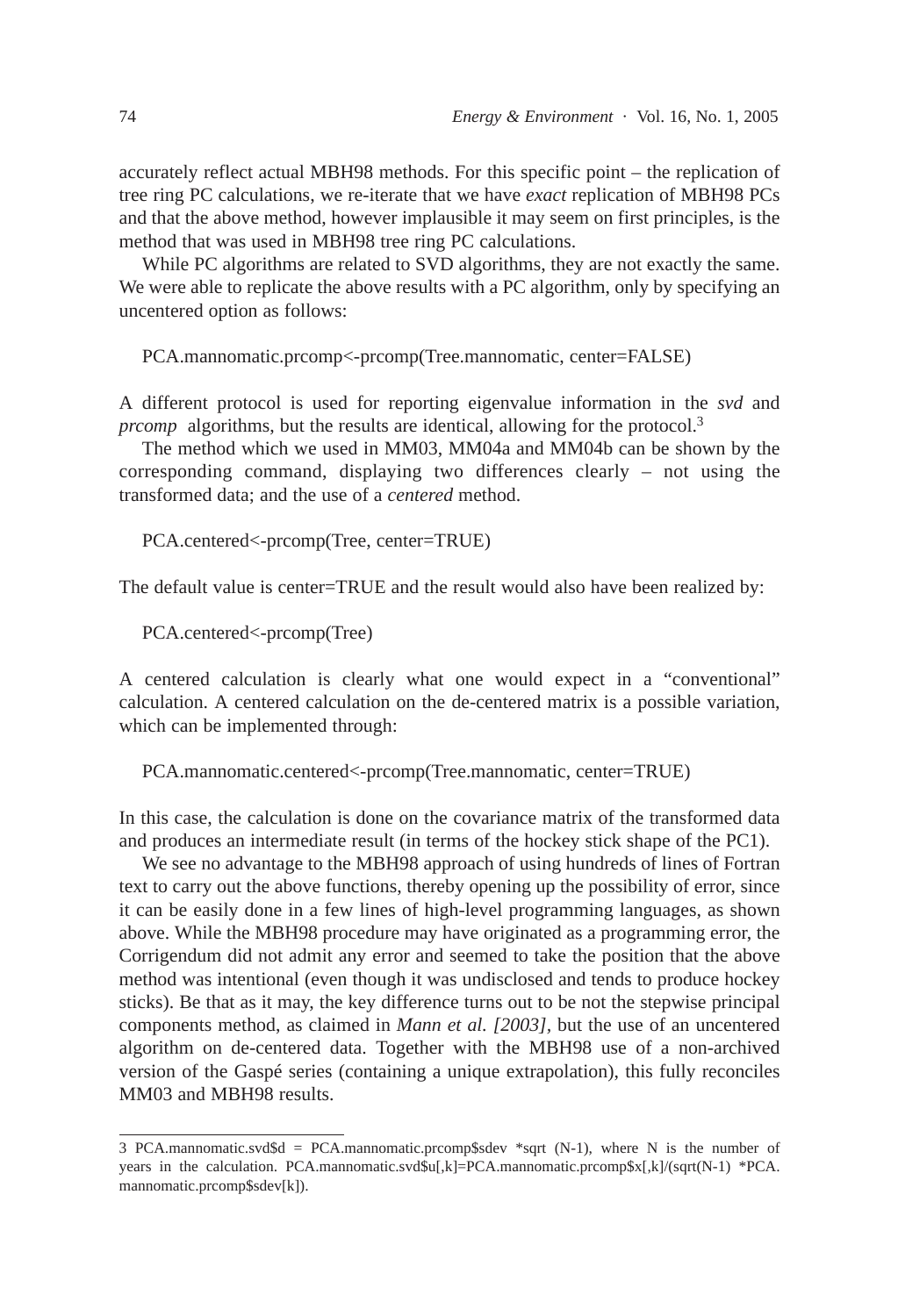# **3. EFFECT OF SLIGHT VARIATIONS ON 15TH CENTURY TEMPERATURE RESULTS**

We presented these results in a slightly different form in *McIntyre and McKitrick [2004a, 2004b]*. In response to these results (and to MM03), *Mann et al. [2004a, 2004b, 2004d]* argued that they can still obtain MBH98-type results under other conditions. While we differ with Mann et al. on the issue of which methodological assumptions are "correct", if the assumptions are specified sufficiently precisely, there is surprising consensus on the actual effects. Slight variations of methods and data lead on the one hand to MM-type results (with a  $15<sup>th</sup>$  century higher than the late  $20<sup>th</sup>$ century) or on the other hand to MBH-type results (with a  $15<sup>th</sup>$  century lower than the late  $20<sup>th</sup>$ ). These can be summarized as follows.

# **Variants on the NOAMER PC1 (After Removing the Gaspé Series Extrapolation)**

- In the MBH98 de-centered PC calculation, a small group of 20 primarily bristlecone pine sites, all but one of which were collected by Donald Graybill and which exhibit an unexplained  $20<sup>th</sup>$  century growth spurt (see Section 5 below), dominate the PC1. Only 14 such chronologies account for over 93% of the variance in the  $PC1<sup>4</sup>$  effectively omitting the influence of the other 56 proxies in the network. The PC1 in turn accounts for 38% of the total variance. In a centered calculation on the same data, the influence of the bristlecone pines drops to the PC4 (pointed out in *Mann et al., 2004b, 2004d).* The PC4 in a centered calculation only accounts for only about 8% of the total variance, which can be seen in calculations by Mann et al. in Figure 1 of *Mann et al. [2004d].*
- If a centered PC calculation on the North American network is carried out (as we advocate), then MM-type results occur if the first 2 NOAMER PCs are used in the AD1400 network (the number as used in MBH98), while MBH-type results occur if the NOAMER network is expanded to 5 PCs in the AD1400 segment (as proposed in *Mann et al., 2004b, 2004d)*. Specifically, MBH-type results occur as long as the PC4 is retained, while MM-type results occur in any combination which excludes the PC4. Hence their conclusion about the uniqueness of the late  $20<sup>th</sup>$ century climate hinges on the inclusion of a low-order PC series that only accounts for 8 percent of the variance of one proxy roster.
- If de-centered PC calculation is carried out (as in MBH98), then MM-type results still occur regardless of the presence or absence of the PC4 if the bristlecone pine sites are excluded, while MBH-type results occur if bristlecone pine sites (and PC4) are included. Mann's FTP site *[Mann, 2002–2004]* actually contains a sensitivity study on the effect of excluding 20 bristlecone pine sites<sup>5</sup> in which this adverse finding was discovered, but the results were not reported or stated publicly and could be discerned within the FTP site only with persistent detective work.
- If the data are transformed as in MBH98, but the principal components are calculated on the covariance matrix, rather than directly on the de-centered data, the

<sup>4</sup> See <ftp://holocene.evsc.virginia.edu/pub/MBH98/TREE/ITRDB/NOAMER/BACKTO\_1400/eof01.out> 5 See <ftp://holocene.evsc.virginia.edu/pub/MBH98/TREE/ITRDB.NOAMER/BACKTO\_1400- CENSORED>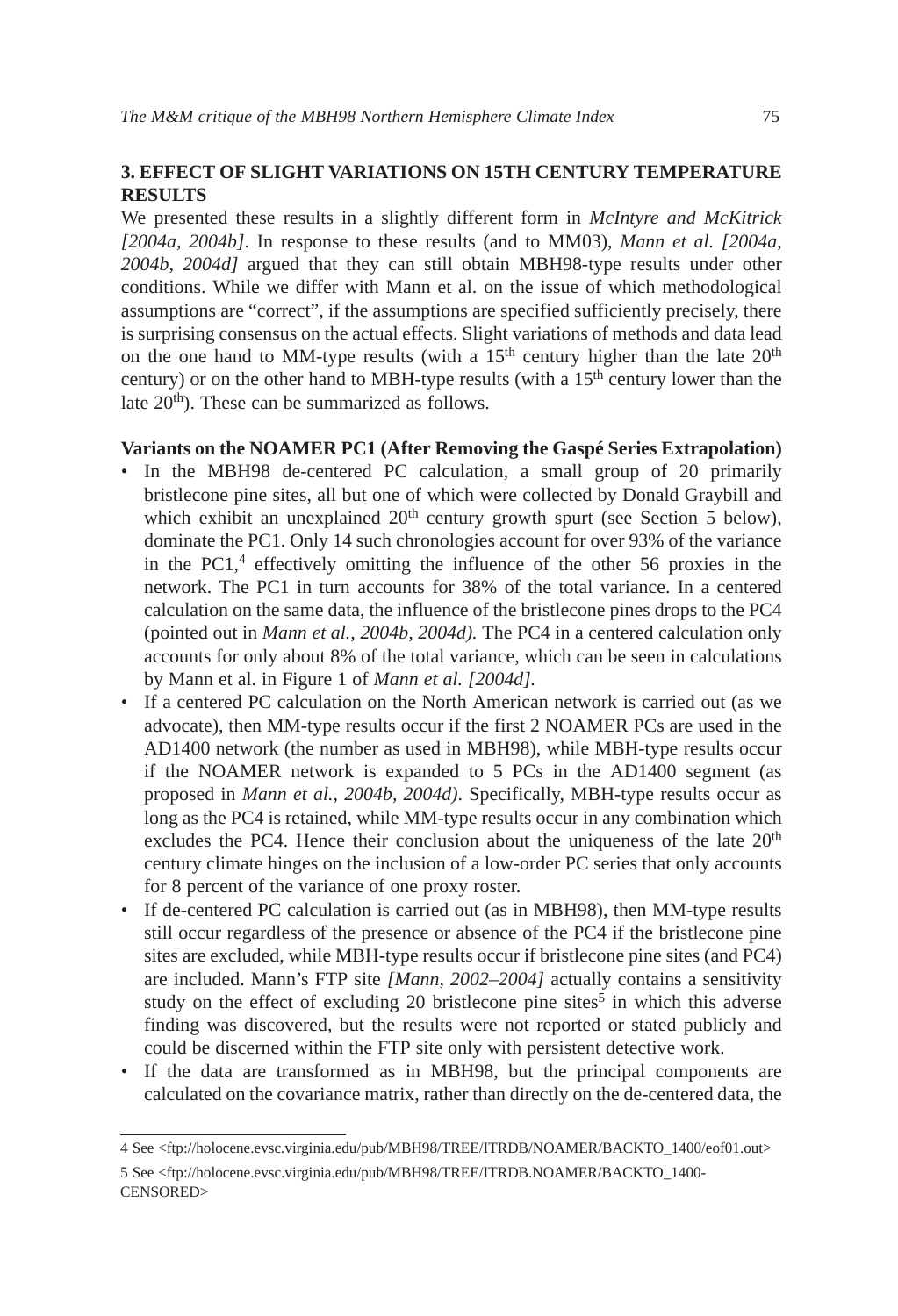results move about halfway from MBH to MM. If the data are not transformed (MM), but the principal components are calculated on the correlation matrix rather than the covariance matrix, the results move part way from MM to MBH, with bristlecone pine data moving up from the PC4 to influence the PC2. In no case other than MBH98 do the bristlecone series influence PC1, ruling out their interpretation as the "dominant component of variance" *[Mann et al, 2004b]*

• If no North American PC1 is used at all in the AD1400 calculations (which occurs if PC calculations are done over the maximum period in which all sites are available, as done in MM03), then MM-type results occur under both centered and decentered PC calculations, with and without bristlecone pines.

# **Variants on the Gaspé Series (After Applying Centered PC Method on NOAMER)**

• If the archived version of the Gaspé series is used, MM-type results occur. If the early (pre-1447) portion of the site chronology with less than 3 trees is not used [see discussion in *Jones and Mann, 2004*]*,* MM-type results occur. If the duplicate version of the Gaspé series used as an individual proxy is not used (while continuing the use of the Gaspé series in the NOAMER network with or without the extrapolation), MM-type results occur. MBH-type results occur only if a duplicate version of the Gaspé series is used as an individual proxy and the portion of the site chronology with  $1-2$  trees is used and if the first four years of the chronology are extrapolated under an ad hoc procedure not otherwise used in MBH98. *Mann et al. [2004a, 2004b]* justified the extrapolation as a means of maintaining representation of northern treeline series in this interval. If representation is achieved by use of the updated version of the Sheenjek River series (which meets replication standards in the  $15<sup>th</sup>$  century), then MM-type results occur.

# **Variants on the Entire Procedure**

• If, as is suggested in *Mann et al. [2004a, 2004b],* no PC calculations are applied to the North American and Stahle/SWM networks and the sites are instead used as individual proxies (while otherwise carrying on with MBH98 methods), then MBH-type results are obtained regardless of whether the Gaspé series is duplicated or extrapolated. In this case, the MBH temperature reconstruction becomes little more than an index of bristlecone pine growth. However, if the bristlecone pine sites are excluded from this network, then MM-type results are obtained.

We emphasize the consensus between ourselves and Mann et al. on the results of sufficiently well-defined calculations. The PC calculations themselves are replicated between parties to complete accuracy. Differences remain in the emulations of NH temperature (given the PC series), but *Mann et al. [2003]* showed a calculation with high early 15<sup>th</sup> century results if the North American PC1 were unavailable; the comments in *Mann et al. [2004b]* about the effect of the PC4 confirm this overall agreement if assumptions are sufficiently well defined.

These results also show that the effects of individual series are not necessarily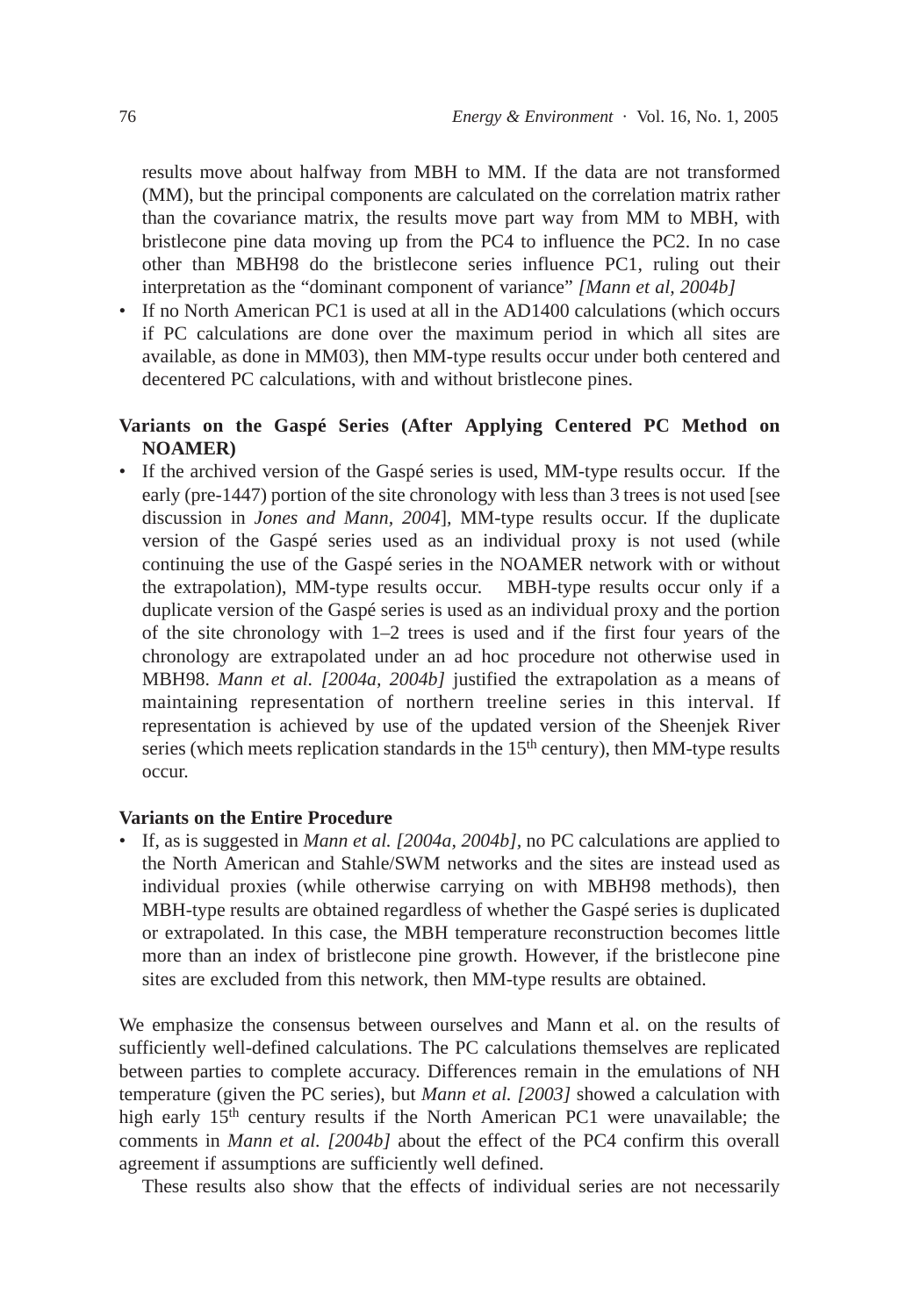washed out in a multiproxy method of MBH98 type, contrary to suggestions in *Zorita et al. [2003*]6 and *von Storch et al. [2004]*<sup>7</sup>*.*

In response to a reader's suggestion, we performed a sensitivity test in which we arbitrarily increased the ring widths of all non-Graybill  $(50 \text{ of } 70)$  sites by  $+0.5$  (index units) in the first half of the  $15<sup>th</sup>$  century, and then re-calculated the PC1 under MBH98 methodology. The purpose is to evaluate how well the added variance is retained in the final temperature index. We provide the exact script here both to describe the calculation exactly and because the results are initially very counter-intuitive and have provoked some disbelief.

| Tree.adj<-Tree                                                                                           | #creates mirror object for testing |
|----------------------------------------------------------------------------------------------------------|------------------------------------|
| Tree.adj[1:50,!graybill]<- Tree.adj[1:50,!graybill]+0.5 # adds 0.5 to all non-Graybill sites (mean is 1) |                                    |
| Tree.adj.mannomatic<- apply(Tree.adj,2, mannomatic) # applies MBH98 transformation to columns            |                                    |
| PCA.adj.mannomatic<-svd(Tree.adj.mannomatic)                                                             | #svd on data matrix                |
| PC1.adj.mannomatic<- PCA.adj.mannomatic\$u [,1]                                                          | #selects PC1 from svd model        |

The results of this calculation are shown in Figure 2 together with the results from a centered calculation (all results smoothed). For a centered calculation, the increased ring widths for the first 50 years lead to an increase in the PC1 as expected. However, under the MBH98 de-centered method the *increased* ring widths for 50 non-Graybill sites in the early 15th century causes a significant *decrease* (!) in the early 15th century PC1. *Carried forward through to Northern Hemisphere temperature calculations, these increased ring widths would be construed by the MBH98 method as evidence of colder temperatures in the early 15th century.*

This rather perverse result nicely illustrates a problem of mechanically applying a numerical algorithm like PC analysis without regard to whether it makes sense for the underlying physical process. PC methods are indifferent to the orientation (up or down) of a series – the difference is merely the presence or absence of a negative sign. A vivid example in this context is the archived PC1 for *Mann et al. [1999]*, <sup>8</sup> which is upside-down as archived, but which was flipped for presentation purposes in *Mann et al. [1999]*. Under the MBH98 algorithm, the addition of the extra values in the first half of the 15<sup>th</sup> century causes the algorithm to flip the series upside-down so that they match as well as possible to the bristlecone pines, whose hockey stick pattern is

<sup>6 &</sup>quot;MBH98's method yields an estimation of the value of the temperature PCs that is optimal for the set of climate indicators as a whole, so that the estimations of individual PCs cannot be traced back to a particular subset of indicators or to an individual climate indicator. This reconstruction method offers the advantage that possible errors in particular indicators are not critical, since the signal is extracted from all the indicators simultaneously."

<sup>7 &</sup>quot;The optimized temperature fields target the whole available proxy network at a given time, so that the inclusion of a few instrumental data sets in the network should have little influence on the estimated fields, unless the instrumental records are explicitly overweighted. The advantage is that the method is robust against very noisy local records. This contrasts with direct regression methods, where the estimated temperature fields are the predictands of a regression equation. In this case a few instrumental records, highly correlated to the temperature fields, may overwhelm the influence of proxy records with lower correlations in the calibration period."

<sup>8</sup> ftp://ftp.ngdc.noaa.gov/paleo/contributions\_by\_author/mann1999/proxies/itrdb-namer-pc1.dat>.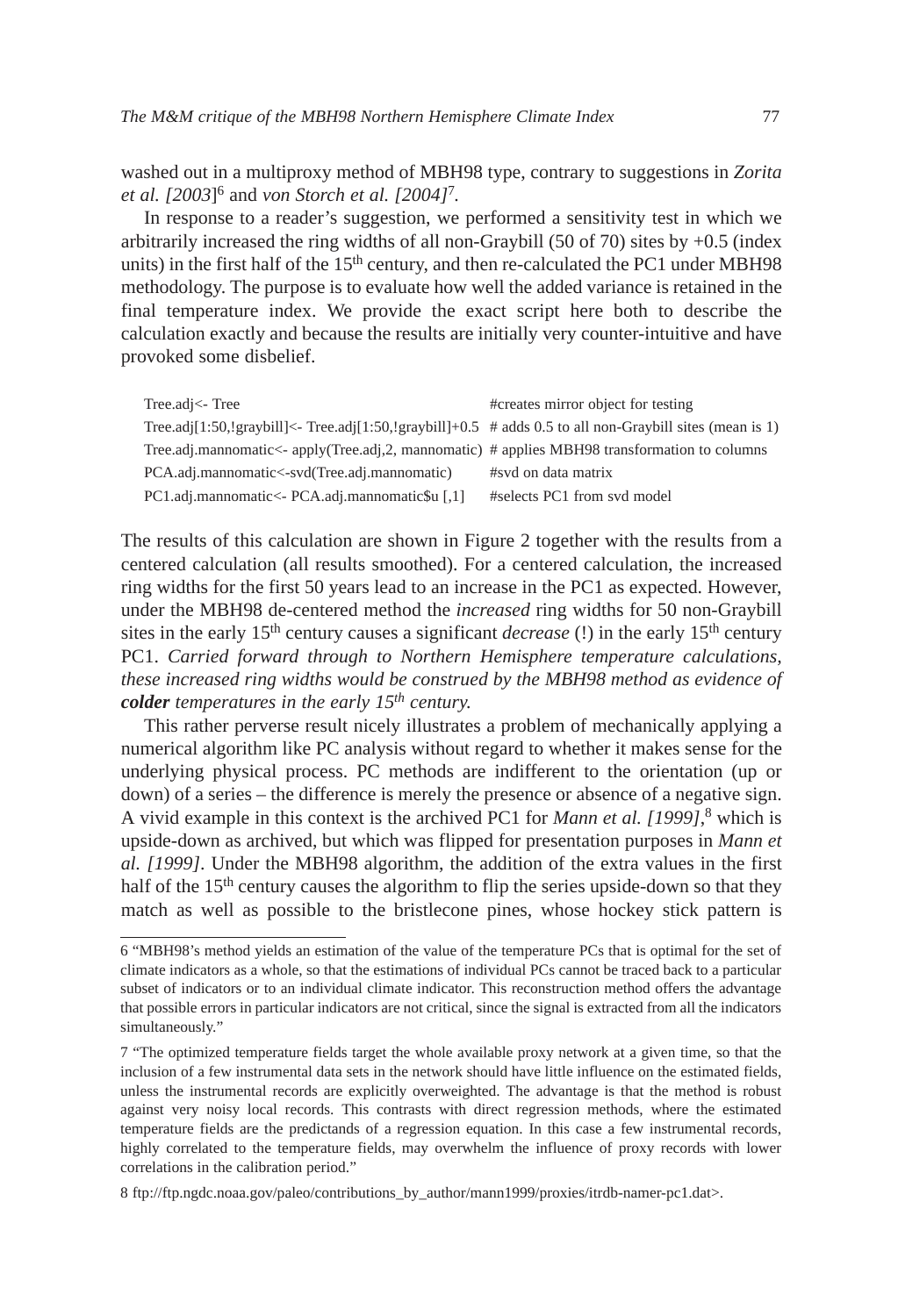

Figure 2. North American AD1400 PC1. Above: PC1 using centered calculations;

below: MBH98 PC1 using decentered method. Solid-base case; dashed – with arbitrary addition of 0.5 to non-Graybill sites from 1400–1450. 25-year smoothing is applied.

imprinted on the PC1. This does not occur using a centered algorithm.

# **4. ROBUSTNESS**

The sensitivity of  $15<sup>th</sup>$  century results to such slight variations of method and data show a fundamental instability in MBH98 results, related especially to the presence or absence of bristlecone pines and Gaspé cedars. This flatly contradicts some claims by Mann et al. about the robustness of MBH98 results. MBH98 stated the following:

**the long-term trend in NH is relatively robust to the inclusion of dendroclimatic indicators in the network**, suggesting that potential tree growth trend biases are not influential in the multiproxy climate reconstructions. (p. 783, emphasis added)

This was stated in even stronger, and equally misleading, terms in *Mann et al. [2000]* as follows:

We have also verified that possible low-frequency bias due to nonclimatic influences on dendroclimatic (tree-ring) indicators is not problematic in our temperature reconstructions….**Whether we use all data, exclude tree rings, or base a reconstruction only on tree rings, has no significant effect on the form of the reconstruction for the period in question.** … These comparisons show no evidence that the possible biases inherent to tree-ring (alone) based studies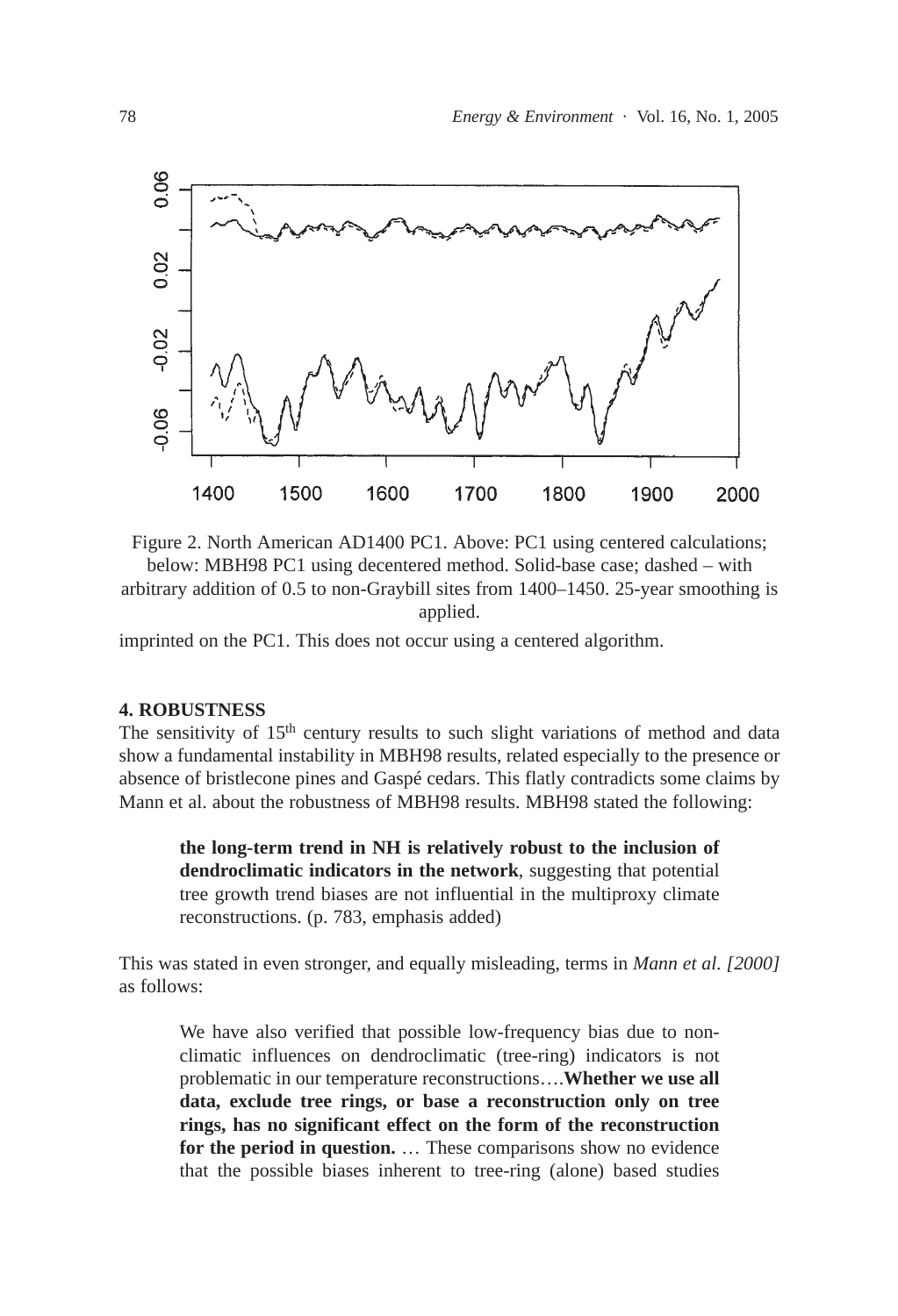impair in any significant way the multiproxy-based temperature pattern reconstructions discussed here. (http://www.ngdc.noaa.gov/paleo/ei/ei\_nodendro.html, emphasis added)

The synopsis of results in Section 3 effectively disproves these claims, regardless of the point of view that one may take on questions such as whether 2 PCs or 5 PCs is "correct" for the AD1400 North American network. Each of the permutations discussed above is a sensitivity test much less draconian than excluding all tree rings. Both the Gaspé cedar series and the bristlecone pine series are obviously subsets of the dendroclimatic indicators and each has a significant effect on the  $15<sup>th</sup>$  century results, as indeed do the specific methodological decisions (extrapolation, decentered PC calculations), which enhance the effect of these series.

Figure 3 may be helpful in illustrating exactly why these two series have such a dramatic impact on early  $15<sup>th</sup>$  century results. The left panel is a scatterplot as follows. For each of the 22 proxies in the AD1400 roster we computed the correlation between each proxy and the temperature PC1 over the 1902–1980 interval (x-axis), and the difference between the 1902–1980 mean and the 1400–1450 mean, divided by the 1400–1980 standard deviation (y-axis). The 1902–1980 interval is the MBH98 calibration period and is the interval over which the mean is computed in the PC decentering. It can be shown that the PC weights for each proxy in the AD1400 network are closely related to the correlation with the temperature PC1. The difference of means is a measure of "MBH-ness" – series with a zero value are flat, while those with an absolute value in excess of 1 have a a hockey stick shape (sometimes upsideup and sometimes upside-down). The two points in the top right hand corner represent



Figure 3. Left: Scatterplot with x-axis: correlation between AD1400 step proxies and the temperature PC1 in the calibration period 1902–1980; y-axis: difference between

1902–1980 mean and 1400–1450 mean divided by 1400–1980 standard deviation. right: cumulative contribution to standardized difference between 1902–1980 mean and 1400–1450 mean.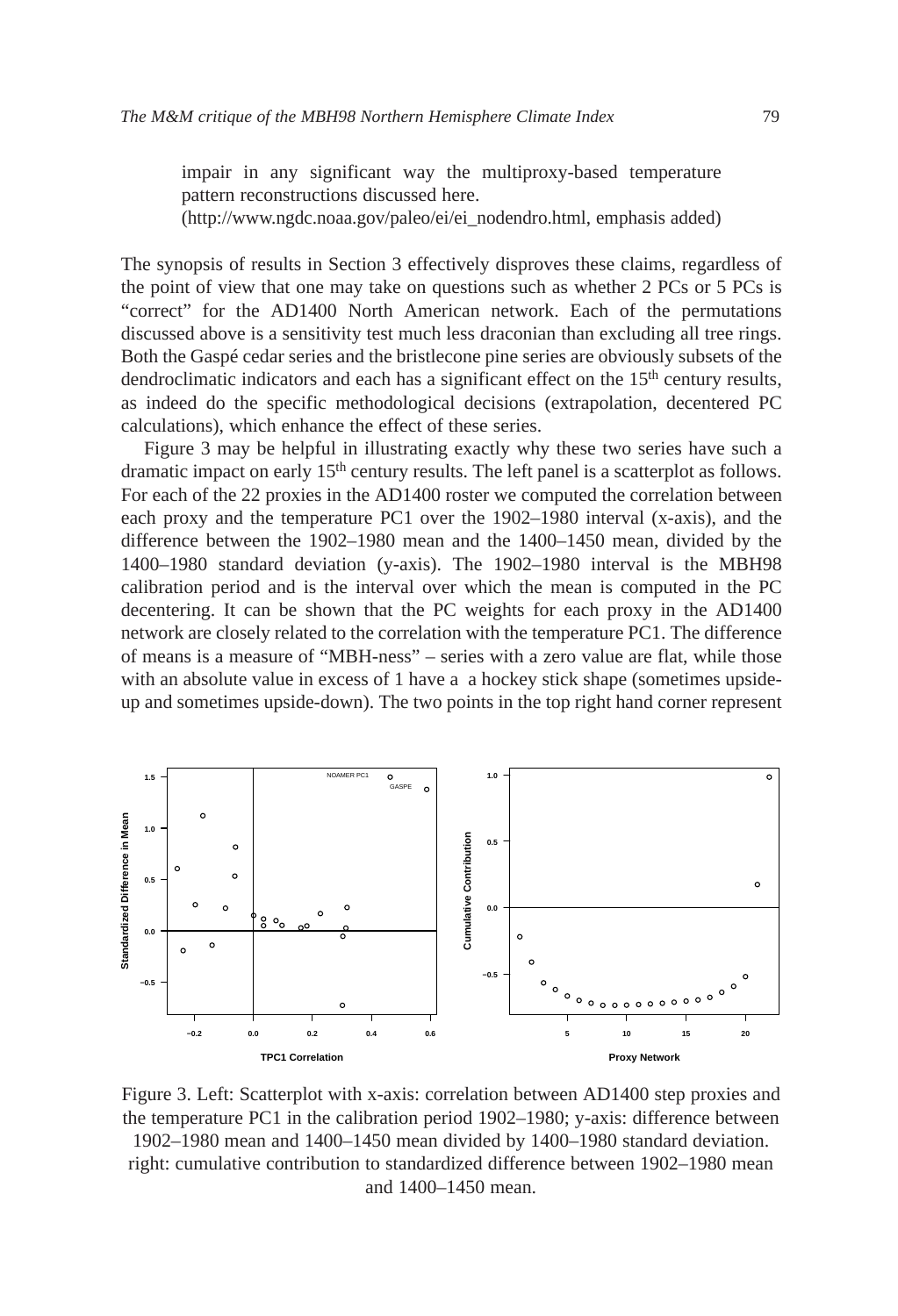the MBH98 NOAMER PC1 and Gaspé tree ring series. Except for these two points there is an overall *negative* relationship between the difference of means and the correlation with temperature: i.e. hockey stick series fit the temperature data relatively poorly in the calibration interval. But the NOAMER PC1 and Gaspé series are such influential outliers that they reverse this pattern for the model as a whole.

In the right panel the 22 series in the AD1400 step are introduced sequentially into the multiproxy calibration model, with the Gaspé and NOAMER PC1 series introduced last. The standardized difference between the 1902–1980 mean NH temperature and the 1400–1450 mean NH temperature is computed at each step. The relatively high 1902–1980 temperature in MBH98 (i.e. the hockey stick shape) results entirely from the contributions of the two final, outlier values.

If the same calculations are carried out using centered principal components calculations and the Sheenjek River series is used as a northern treeline proxy instead of the Gaspé series, as represented in Figure 4, there are no longer two outlier series, resulting in the 1400–1450 mean temperature being higher than the 1902–1980 mean temperature.

Some consternation has been expressed by critics of MM03 that its high early  $15<sup>th</sup>$ century values are inconsistent with other supposedly independent temperature reconstructions. However, the MM results are obtained from the same underlying proxy set as MBH98. The influence of the two outlier series can be seen in a different way in Figure 5, which shows a simple comparison of the mean of Gaspé and NOAMER PC1 against a weighted average of 6 series used in the AD1400 network



Figure 4. As with Figure 3, but with centered PC calculations and Sheenjek River. Left: Scatterplot with x-axis: correlation between AD1400 step proxies and the temperature PC1 in the calibration period 1902–1980; y-axis: difference between 1902–1980 mean and 1400–1450 mean divided by 1400–1980 standard deviation. right: cumulative contribution to standardized difference between 1902–1980 mean and 1400–1450 mean. The 1400–1450 mean temperature is now higher than the 1902–1980 mean temperature.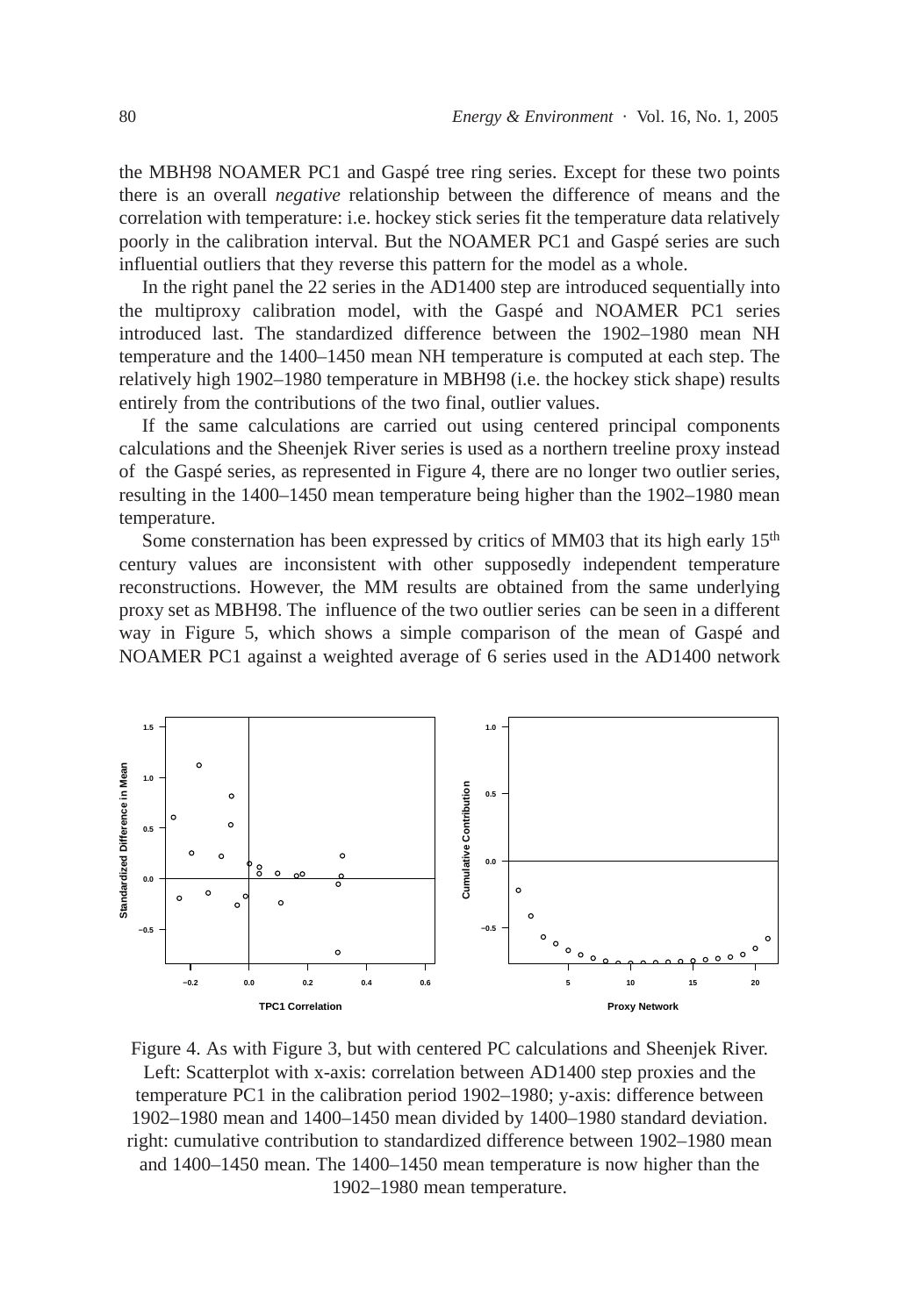

Figure 5. Solid: Weighted average of 6 MBH98 AD1400 step proxies: 4 Quelccaya series (averaged to one series), Tornetrask temperature reconstruction and Tasmania temperature reconstruction; Dashed – average of MBH98 NOAMER PC1 and Gaspé. All series smoothed with 25-year Gaussian filter.

(and often used in other multiproxy studies). The weights are calculated as follows: equal weight is given to the Tornetrask and Tasmania series, while each of the 4 constituent Quelccaya series are given a quarter-weight, reversing the sign for the accumulation series. All series are standardized. The strong negative bias of the two outlier series is evident, as is the closer relationship of the 6 series average to the MMtype reconstruction.

# **5. BRISTLECONE PINES AND GASPÉ CEDARS**

Although considerable publicity has attached to our demonstration that the PC methods used in MBH98 nearly always produce hockey sticks, we are equally concerned about the validity of series so selected for over-weighting as temperature proxies. While our attention was drawn to bristlecone pines (and to Gaspé cedars) by methodological artifices in MBH98, ultimately, the more important issue is the validity of the proxies themselves. This applies particularly for the 1000–1399 extension of MBH98 contained in *Mann et al. [1999]*. In this case, because of the reduction in the number of sites, the majority of sites in the AD1000 network end up being bristlecone pine sites, which dominate the PC1 in *Mann et al. [1999]* simply because of their longevity, not through a mathematical artifice (as in MBH98).

Given the pivotal dependence of MBH98 results on bristlecone pines and Gaspé cedars, one would have thought that there would be copious literature proving the validity of these indicators as temperature proxies. Instead the specialist literature only raises questions about each indicator which need to be resolved prior to using them as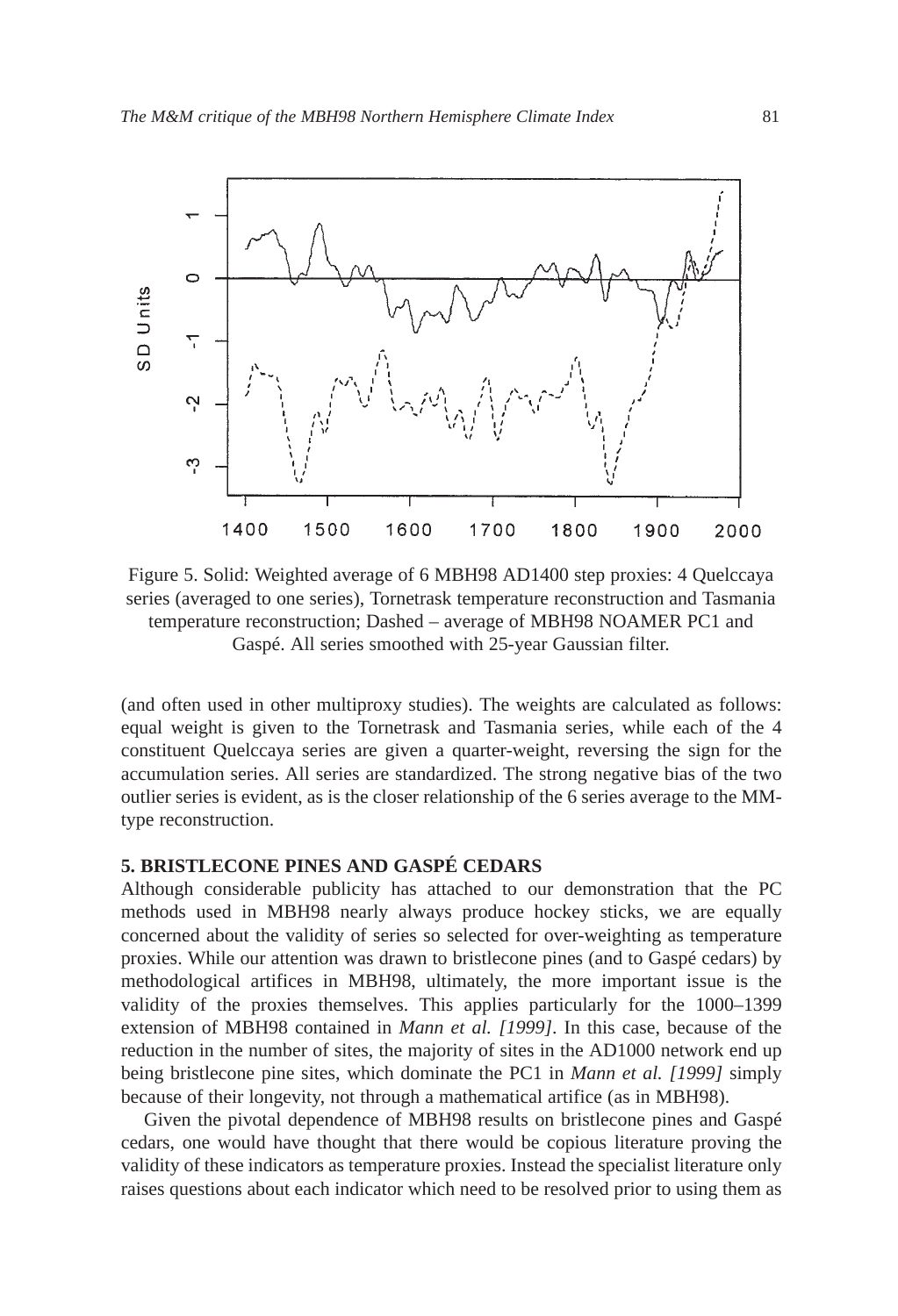temperature proxies at all, let alone considering them as uniquely accurate stenographs of the world's temperature history.

#### **5.1 Bristlecone Pines**

There has been an undoubted increase in bristlecone pine ring widths in the  $20<sup>th</sup>$ century. *Graybill and Idso [1993]* explicitly stated it is greater than could be explained by temperature. Ironically, *Mann et al. [1999]* (referring to the bristlecone pine sites) admits the same thing:

A number of the highest elevation chronologies in the western U.S. do appear, however, to have exhibited long-term growth increases that are more dramatic than can be explained by instrumental temperature trends in these regions. (p. 760)

The anomalous  $20<sup>th</sup>$  century growth rate for bristlecone pines is illustrated in Figure 6, which compares the standardized MBH98 PC1 (dominated by bristlecone pines) to the *Briffa et al. [1992a]* North American temperature reconstruction (using tree rings from many species), which is used in MBH98 itself, as well as *Jones and Bradley [1993]*, *Jones et al. [1998]* and *Jones and Mann [2004].* There is little visual relationship. The correlation between the two series in the MBH98 calibration period of 1902–1980 is 0; the RE statistic for the MBH98 PC1 as a predictor for the Briffa temperature reconstruction in a verification period of 1600–1901 is –7.7, showing no skill whatsoever. Thus, whatever "dominant component of variance" *[Mann et al., 2004a]* is supposedly captured in the MBH98 PC1 has apparently escaped detection in the Briffa reconstruction. The strong negative bias of the MBH98 PC1 is evident in comparison to the Briffa reconstruction. The strong negative bias of the MBH98 PC1 is also evident in periods where we have instrumental records in North America. There is no reason to believe that average temperatures in the  $18<sup>th</sup>$  century were negative 3 standard deviation units.

Despite the reliance of MBH98 on the North American PC1, the validity of this series as a temperature proxy was not independently established in peer-reviewed literature. Co-author Hughes stated later *[Hughes and Funkhouser, 2003*] that the anomalous growth rate of bristlecone pines was a "mystery", which should have raised questions about the PC1. The strong difference between the Briffa re-construction, comprised of many species, and the MBH98 PC1 (representing only bristlecone pines) should also have raised questions about whether there may be species-particular effects related to any of the numerous unusual features of bristlecone pines.

We surveyed the literature on bristlecone pines and report here on many peculiarities pertaining to this species, which should be clearly addressed prior to relying on the MBH98 PC1 for policy purposes.

Bristlecones are famously long-lived, but despite this, do not appear to senesce *[Lanner and Connor, 2001; Connor and Lanner, 1991].* They occur in an unusual strip bark form, where the bark in most long-lived trees dies around the circumference except for a small strip on one side. Unlike most pines, they continue to respire during the winter thereby consuming photosynthate *[Schulze et al., 1967].*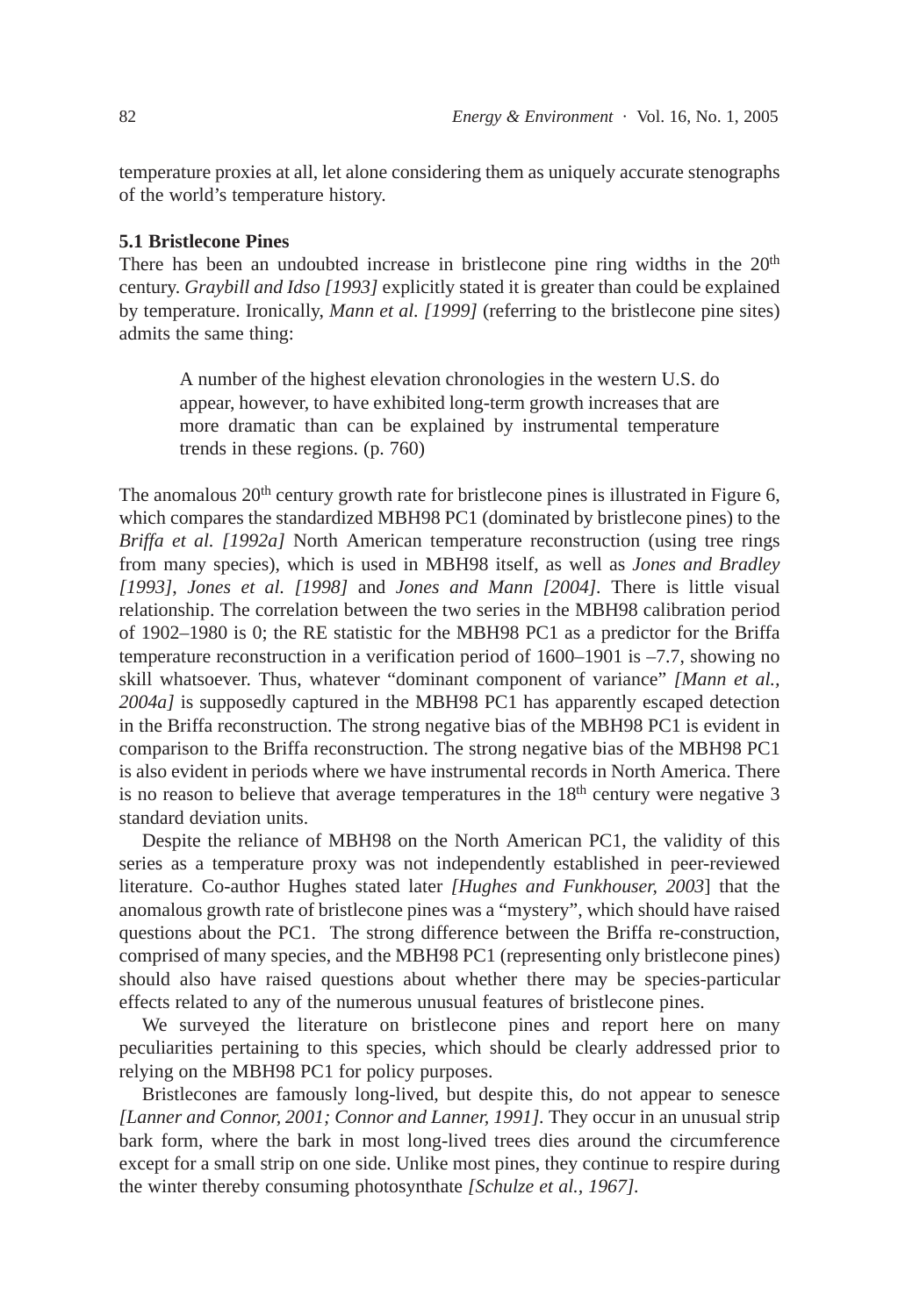

Figure 6. Solid: North American temperature reconstruction of Briffa et al. [1992a]. Dashed: the MBH98 North American PC1. All series smoothed with a 25-year Gaussian filter. Both series are standardized by subtracting the 1902–1980 mean and dividing by the 1902–1980 standard deviation (re-scaling is not an issue here, since the PC calculations have already been done.)

Tree lines at bristlecone pine sites were significantly higher in the past, especially during the Holocene Optimum about 6000 years ago, but also during the medieval period *[LaMarche and Mooney, 1967; LaMarche, 1973]*. In 1957, bristlecone pines in the Campito Mountain area were not reproducing *[Billings and Thompson, 1957],* indicating that more favourable conditions than the 1950s were required for bristlecones pine to become seedlings.

The Sheep Mountain series, ca534, is the top-weighted series in the MBH98 NOAMER PC1<sup>1</sup> receiving 390 times the weight of the least-weighted series. *LaMarche, Fritts, Graybill and Rose [1984]* (all authors listed for emphasis) argued that the anomalous  $20<sup>th</sup>$  century growth in bristlecone pines was attributable to  $CO<sub>2</sub>$ fertilization, using Sheep Mountain as an example. In the 1980s, Donald Graybill followed up at the other bristlecone pine sites, collecting the samples which later comprised the NOAMER PC1. Graybill specifically sought out strip bark samples and reported that strip bark forms had much stronger  $20<sup>th</sup>$  century growth than entire bark forms at the same site *[Graybill and Idso, 1993]*. More recently, *Bunn et al. [2003]* confirmed higher growth in strip bark forms than entire bark forms at sites in Montana.

<sup>1</sup> ftp://holocene.evsc.virginia.edu/pub/MBH98/TREE/ITRDB/NOAMER/BACK TO\_1400/ECOF01.OUT and series identifications in ftp://holocene.evsc.virginia.edu/pub/MBH98/TREE/ITRD /NOAMER/ BACTO\_1400/noamer-itrdb-ad1400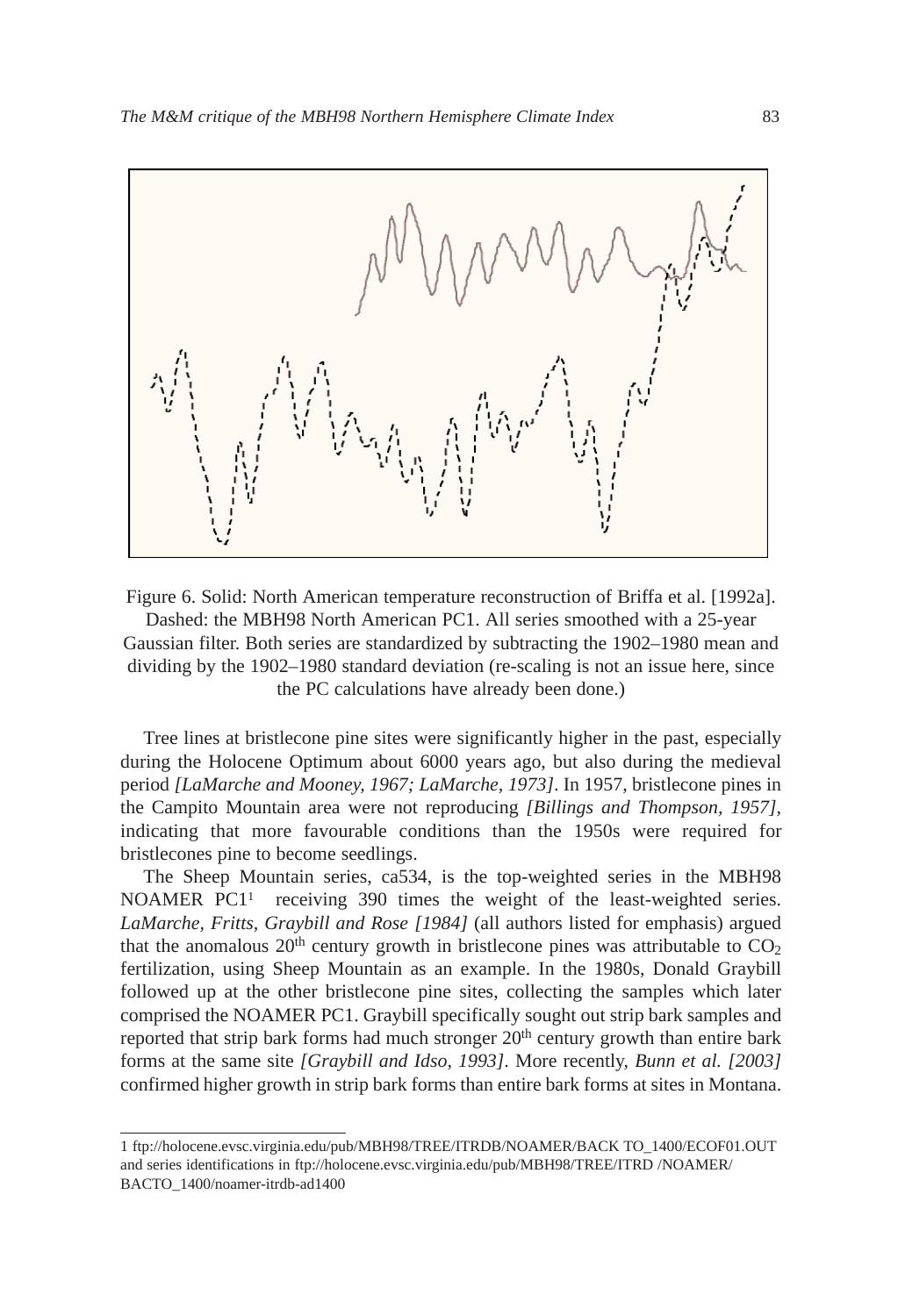*Brooks et al. [1996]* also pointed out the impact of anthropogenic nitrogen on fertilization of high-altitude bristlecone pines, stating that:

At these high-elevation catchments there has been a shift in ecosystem dynamics from an N-limited system to an N-saturated system as a result of anthropogenically-fixed N in wetfall and dryfall. Results from the Western Lakes Survey component of the National Surface Water Survey show that N saturation is a regional problem in the Colorado Front Range, with many lakes having (NO3-) concentrations greater than 10 meq/L. Foliar N to P ratios in Bristlecone Pine increase with elevation in the Colorado Front Range, indicating that at higher elevations P is translocated from foliar tissue more efficiently than N and that increasing atmospheric deposition of N with elevation is causing a change from N limitation to P limitation in the highestelevation Bristlecone Pines.

*Graybill and Idso [1993]* attributed the anomalous 20<sup>th</sup> century growth of strip-bark forms to CO<sub>2</sub> fertilization There are some possible reasons why CO<sub>2</sub> fertilization may affect high-altitude strip bark forms more strongly than lower-altitude entire-bark forms and there is specific evidence for CO<sub>2</sub> fertilization for vegetation from the White Mountains, California, where important bristlecone pine stands are located *[Mooney et al., 1964]*. The response to changes of  $CO<sub>2</sub>$  concentration in controlled experiments is strongly non-linear and attenuates as  $CO<sub>2</sub>$  levels increase.  $CO<sub>2</sub>$  levels at the high altitudes of bristlecone pines (3000–3500 m) are significantly lower than at sea level and, at the lower  $CO<sub>2</sub>$  levels at high-altitude, the response to increased  $CO<sub>2</sub>$  levels is in a range with stronger response.

The general hypothesis of CO2 fertilization of tree growth has been hotly contested. Opponents [e.g. *Jacoby and D'Arrigo, 1997 and Graumlich, 1991]* have pointed to other sites which do not exhibit anomalous 20<sup>th</sup> century growth and argued that the anomalous growth effect is limited to high-altitude strip bark forms. More recently, *Schauer et al.* [2001] reported that trees with strip-bark have significantly lower predawn water potentials during the driest part of the growing season relative to nonstrip-barked trees. So the anomalous growth of strip bark trees may be related to effects differing from  $CO<sub>2</sub>$ .

Whatever side one takes on the  $CO<sub>2</sub>$  fertilization debate is really immaterial. Even if one adopts the position of Jacoby and Graumlich – that the effect is limited to strip bark forms – since the NOAMER PC1 is comprised almost entirely of strip-bark forms it could easily be affected as a proxy, even under the limited position taken by Jacoby and Graumlich.

*Mann et al. [1999]* purported to adjust the NOAMER PC1 for CO<sub>2</sub> fertilization, by coercing the shape of the NOAMER PC1 to the Jacoby northern treeline reconstruction in the 1750–1980 period, arguing that the northern treeline series would not be affected by  $CO<sub>2</sub>$  levels. Once one gets into such ad hoc adjustments, many new questions need to be answered about the validity of the adjustment procedure. In the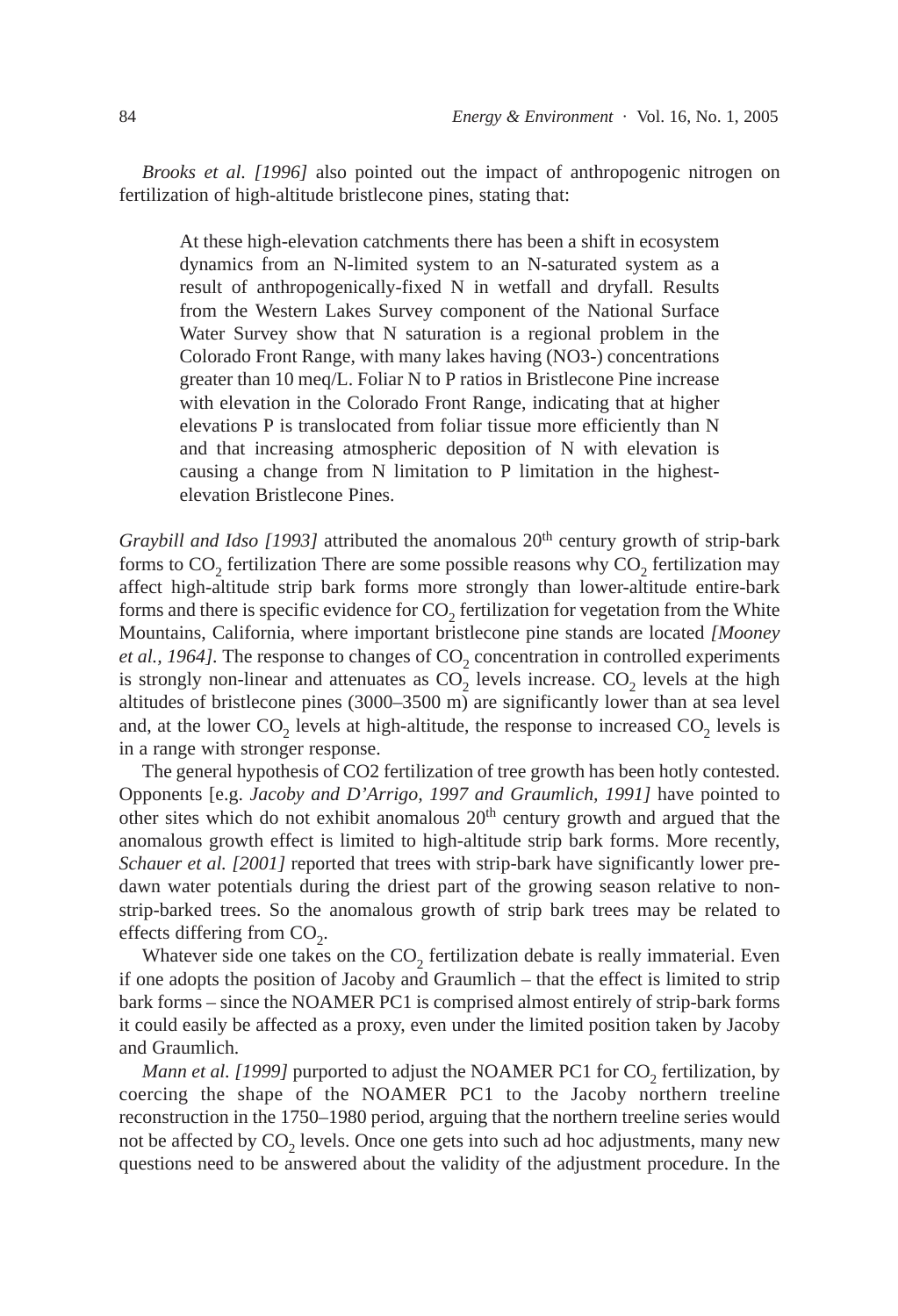actual *Mann et al.* [1999] adjustment, the main adjustment for "CO<sub>2</sub> fertilization" takes place in the 19<sup>th</sup> century rather than the  $20<sup>th</sup>$  century, with *Mann et al.* [1999] being forced into the counterintuitive position that the effect of  $CO<sub>2</sub>$  fertilization was somehow stronger in the  $19<sup>th</sup>$  century but became attenuated in the  $20<sup>th</sup>$  century, the exact opposite of the hypothesis of *LaMarche et al. [1984]* and later *Graybill and Idso [1993].* If the differences between the northern treeline series and the bristlecone pines arise from some other factor (a couple of possibilities are discussed below), then the *Mann et al. [1999]* "adjustment" would have made the proxy record even more distorted. In MBH98, no such adjustment was made in the AD1400 period in any event. (It also appears that no such adjustment was made in *Mann and Jones [2003]* or *Jones and Mann [2004],* but we are presently unable to confirm this.)

An important influence on these trees is precipitation. *Mann and Jones [2003]* point out the need to distinguish between temperature and precipitation effects, which may have a different expression. Within bristlecone pine literature, *LaMarche and Stockton [1974]* pointed out that high-altitude bristlecone pine stands have both a lower limit and upper limit and argued that bristlecone pine growth at the lower limit was controlled by precipitation and at the upper limit by temperature. *Hughes and Funkhouser [2003]* found regional correlations among high-altitude bristlecone pine growth, which they attributed to regional climate, but still concluded that the anomalous 20<sup>th</sup> century growth was a "mystery". Even in upper limit stands, the bristlecone pine stands in the PC1 are located in semi-arid regions and the bifurcation in *LaMarche and Stockton [1974]* may be overly simplistic. Studies of actual bristlecone pine growth have shown that it is limited by soil moisture *[Fritts, 1969; Beasley and Klemmedson, 1973].* Even in higher stands, their principal botanical competition in many locations is with big sagebrush *[Wright and Mooney, 1965; Mooney et al., 1964]* with bristlecones outcompeting big sagebrush on moister dolomite substrate. This effect is vividly illustrated by Figure 2 of *Wright and Mooney [1965],* where the sharp geological contact between the dolomite and sandstone is clearly shown by the change from bristlecone pines to sagebrush at the same elevation. The same effect is also perhaps shown in the charming  $19<sup>th</sup>$  century painting (Figure 7), where a sharp change in vegetation at the same elevation is easily observed. There is evidence that higher moisture levels in the  $20<sup>th</sup>$  century in the American Southwest accounted for high growth rates in New Mexico *[Grissino-Mayer, 1996; D'Arrigo and Jacoby, 1991],* where two of the *LaMarche and Stockton [1974]* sites are located. The effect may extend to other locations. In the classical bristlecone pine sites of the White Mountains, where a weather station operated close to Sheep Mountain and Campito Mountain from 1954 to 1980, records show low ring widths correlate to drought, even in upper limit stands. *Mann and Jones [2003]* pointed out that precipitation proxies need to be carefully distinguished from temperature proxies and a complete demonstration that these effects have been separated in bristlecone pines is obviously required. *Williams [1996]* reported that a continuous climate record since 1951 at Niwot Ridge in the Colorado Front Range, near a bristlecone pine site, showed a decline in mean annual temperature and an increase in annual precipitation amount.

There is one other issue that needs to be canvassed and eliminated prior to reliance on bristlecone pines. The pulse in bristlecone pine growth is contemporaneous with a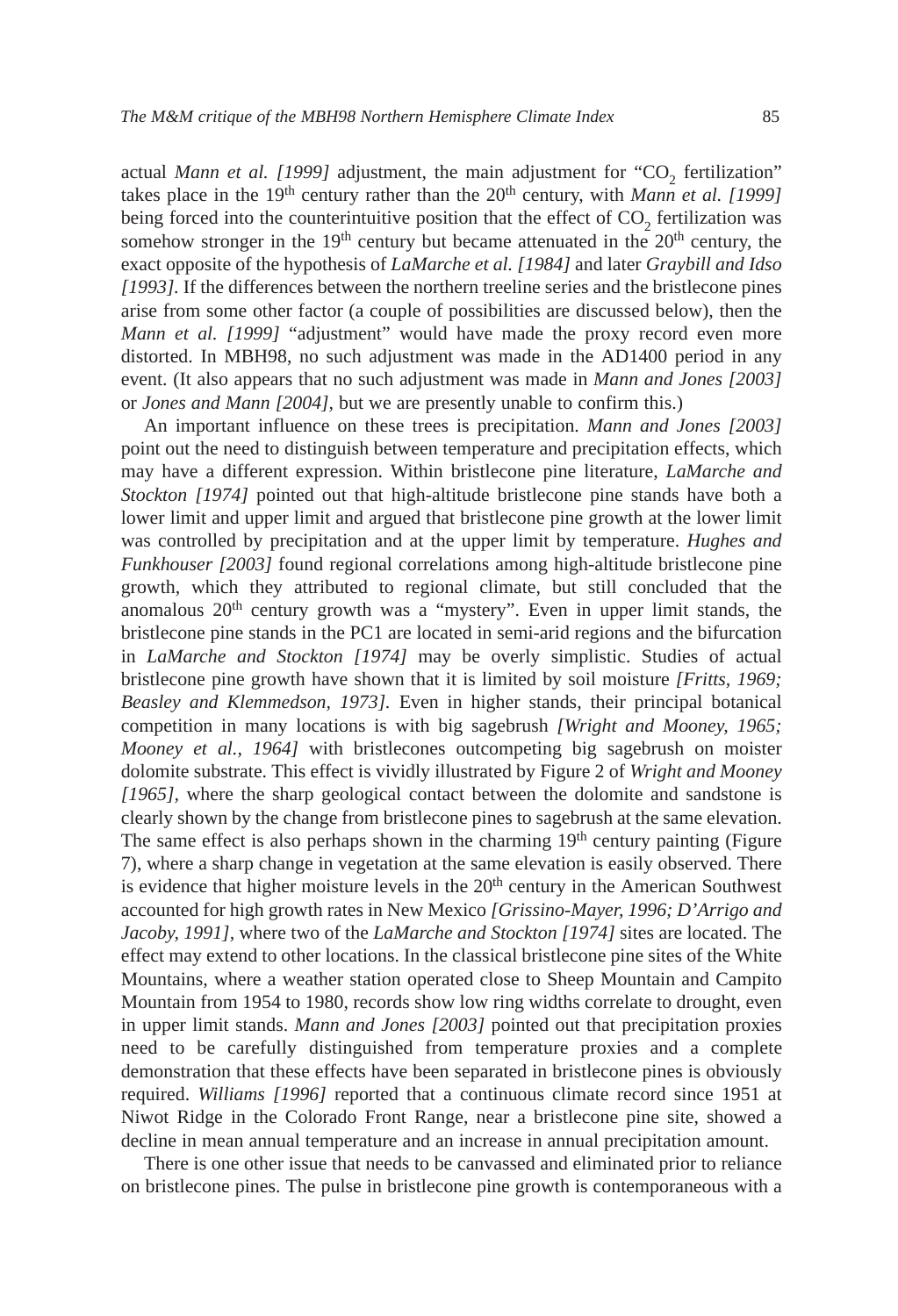

Figure 7. 19th century painting showing bristlecone pines. Source: NOAA website. In the background, the pines reaching up the hill are almost certainly bristlecone pines on a dolomite substrate, with a sandstone substrate where there are no pines. Retrieved from <http://www.ngdc.noaa.gov/paleo/drought/drght\_graumlich.html>

pulse in woody plant growth throughout the American Southwest, attributed to overgrazing by sheep in the late  $19<sup>th</sup>$  Century (see Figure 8), which in turn followed the extension of the railroads *[Allen, 1998; Allen et al., 1998].* Sheep differ from other species in that they will completely destroy grasslands by eating down to the roots, leaving barrens *[Allen, 1998].* Although *Allen [1998]* only documented the expansion of pinyon pines and junipers into terrain formerly occupied by 19th century grasslands, Allen (2004, pers. comm.) did not exclude the possibility of a similar effect involved in anomalous  $20<sup>th</sup>$  century growth for bristlecone pines, but was unaware of any studies on the topic. There is a published reference to the introduction of large commercial sheep flocks in the late 19th century in the White Mountains CA *[St. Andre et al. 1967],* where the key sites of Sheep Mountain and Campito Mountain are located. The founder of the Sierra Club, John Muir, complained of the depredations of sheep in the Sierra Nevadas (adjacent to the White Mountains) as "hoofed locusts" *[Muir, 1911]*. Carl Purpus, a late 19<sup>th</sup> century botanical collector in the Sierra Nevadas, stated in 1896 that commercial flocks had cleaned out all grass to the top of Old Mt Whitney [present-day Mount Langley, which reaches 4,280 m] *[Ertter, 1988].* Allen (pers. comm., 2004) said that there was a large commercial sheep trail at Jicarita Peak NM, another bristlecone pine site studied by *LaMarche and Stockton [1974].* In severe high-altitude terrain, even after the departure of commercial flocks, a small population of bighorn sheep could prevent the re-establishment of grass (Leslie Thomas, Colorado Springs, landscape architect, pers. comm.) Since grass (and other herbs) compete with pines for scarce moisture, one can hardly exclude, on a priori basis, the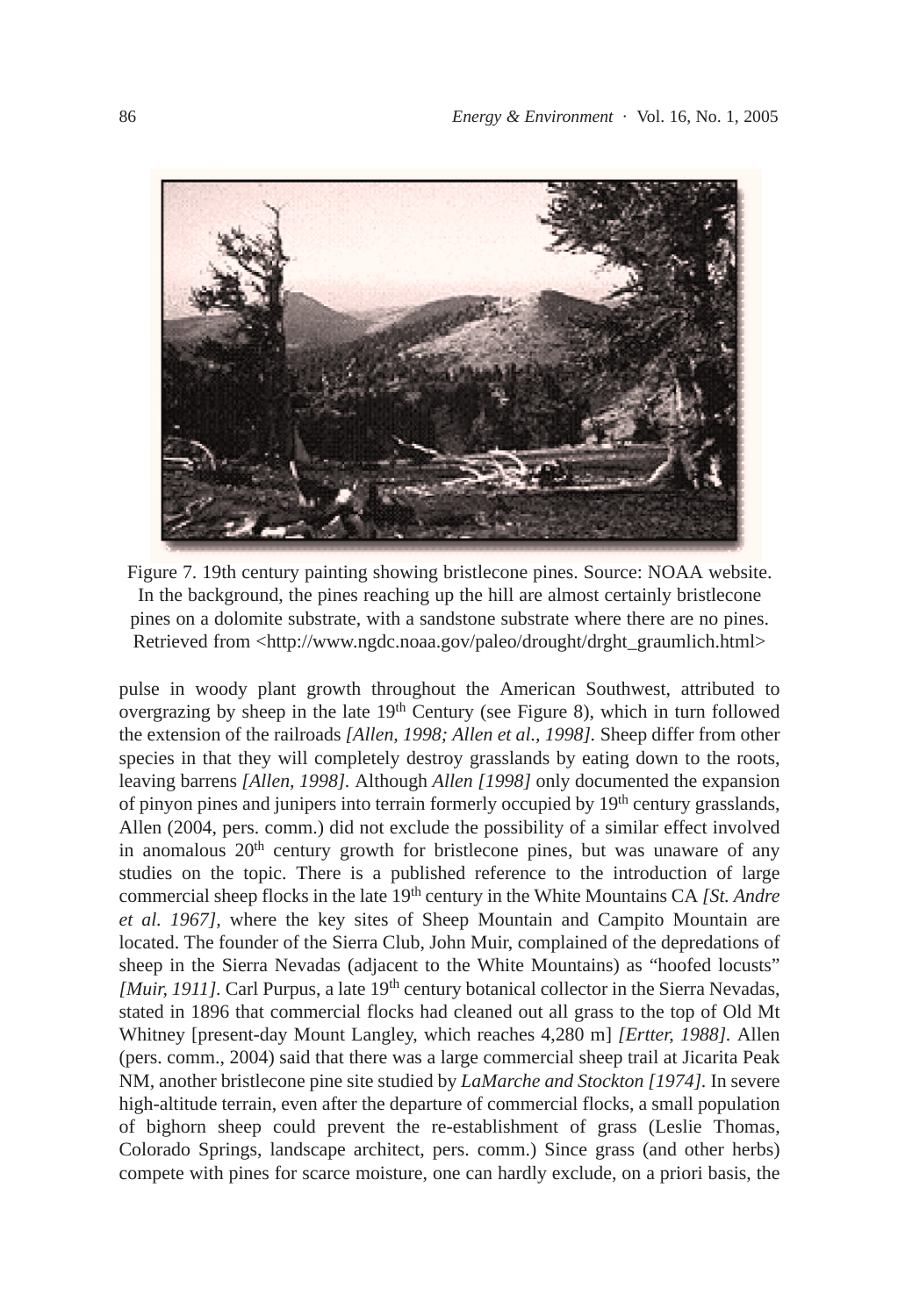possibility of a connection between anomalous 20<sup>th</sup> century growth rates of bristlecone pines and a growth release following  $19<sup>th</sup>$  century overgrazing, as experienced elsewhere in the American Southwest.



Figure 8. Sheep grazing in ponderosa pine forests and grasslands near Flagstaff, AZ, ca. 1899. Image 21a by F.H. Maude, Cline Library Special Collections, Northern Arizona University. Retrieved from http://www.cpluhna.nau.edu/Change/grazing.htm

Finally, there may even be problems with the site chronologies as indexes of actual growth. *Cook and Peters [1997]* pointed out that conventional dendrochronology techniques resulted in a bias in 20th century results at Campito Mountain, one of the Graybill sites in the NOAMER PC1. Presumably the same effect applies to other bristlecone pine sites.

If the reader takes the (reasonable, we think) view that these unusual trees are not mystical antennae for an elusive "climate signal" missed by all other proxy indicators, then each of the above problems and issues must be dealt with systematically, prior to any reliance being placed on bristlecone pine ring widths as the dominant arbiter of world climate history.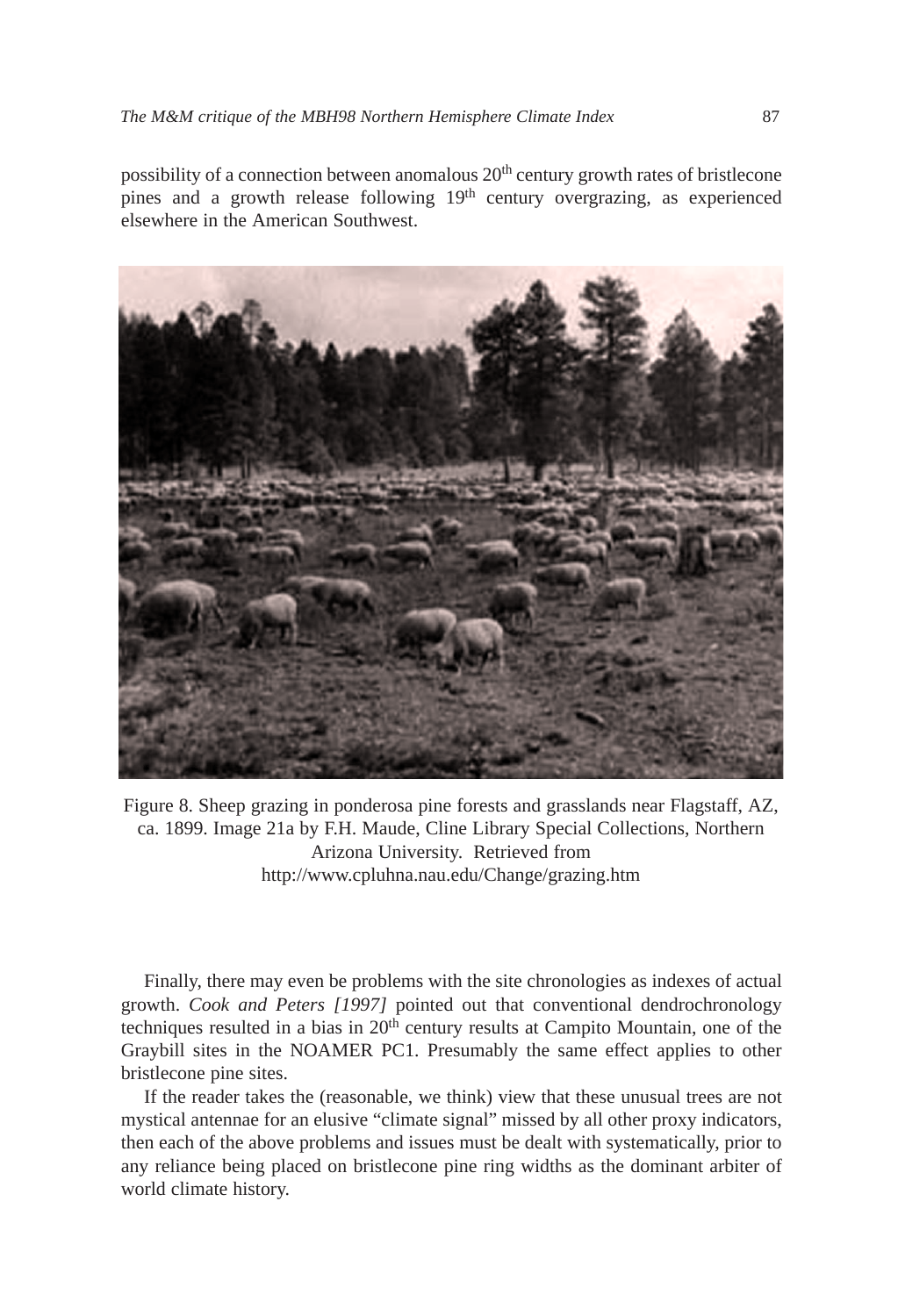## **4.2 Gaspé Cedar Series**

The other critical series in MBH98 is the Gaspé cedar chronology. There are many interesting similarities between bristlecone pines and cedars. *Kelly, Cook and Larson [1992]* likened Eastern white cedars to bristlecone pines, pointing out the occurrence of strip bark forms and the apparent lack of senescence. Larson (pers. comm., 2004) stated that there is little aging effect in Ontario cliff cedars: they grow slowly when they are young and slowly when they are old.

There is virtually no site information on the Gaspé cedar series. *Sheppard and Cook [1988]* mentions the site, but is not a comprehensive publication. They commented on its "peculiar" growth spurt in the 20<sup>th</sup> century, but cautioned that there were no other northern white cedar chronologies available so it was not possible to say whether it was indicative of climatic conditions or some other influence. *Sheppard and Cook [1988]* referred to two other pending cedar studies, one in Maine and one in Michigan. The Maine series (Sag Pond) has been archived at WDCP and does not show any 20th century trend, while the Michigan series seems to have remained unpublished. *Archambault and Bergeron [1992]* published a cedar series from Lac Duparquet, Quebec, but it does not show any  $20<sup>th</sup>$  century trend and the authors reported a positive correlation to precipitation and a negative relationship to June temperature. For Ontario cedars, *Kelly et al. [1994]* reported a strong negative relationship between temperature and observed growth rates in the  $20<sup>th</sup>$  century.

Cedar growth is optimal under cool and moist conditions *[Kelly et al., 1994; Matthes-Sears and Larson, 1990]* and declines both in very hot and very cold weather (an upsidedown U). A similar upside-down U pattern has been reported for bristlecone pines and two other conifer species *[Schoettle, 2004].* In fact, the possibility of a quadratic ring width response to temperature has been recently posited by *D'Arrigo et al. [2004*] in connection with Twisted Tree Heartrot Hill. This possibility has far-reaching implications on the entire enterprise of estimating past temperatures from tree ring widths: with a quadratic (upside-down U) response, it is impossible to determine whether a past narrow ring width resulted from cold or hot weather.

We carried out our own comparison between gridcell temperature in the Gaspé area and Gaspé temperatures and did not find any correlation.

*Cook and Peters [1997]* discussed above, explored spurious end-of-sample growth bias as an artifact of tree-ring chronology de-trending. Amazingly, in addition to the Campito Mountain bristlecone pine site, their other main example was the Gaspé series (cana036). In order to eliminate this bias, the underlying tree ring chronologies would have to be re-calculated, a calculation which would have the effect of reducing its hockey-stick shape, with implications that stand alone from any of the other issues raised in this paper.

The Gaspé site was re-sampled in the early 1990s; we have seen a site chronology showing that the re-sampling did not replicate the previously reported  $20<sup>th</sup>$  century growth spurt. However, the new data has not been published or archived, and the originating authors have refused to disclose the new data on the grounds that the older data "better" shows temperature and because their research is "mission-oriented". We have sought coordinates of the actual site in order to commission a re-sampling of the site, but we have not received this information despite repeated requests.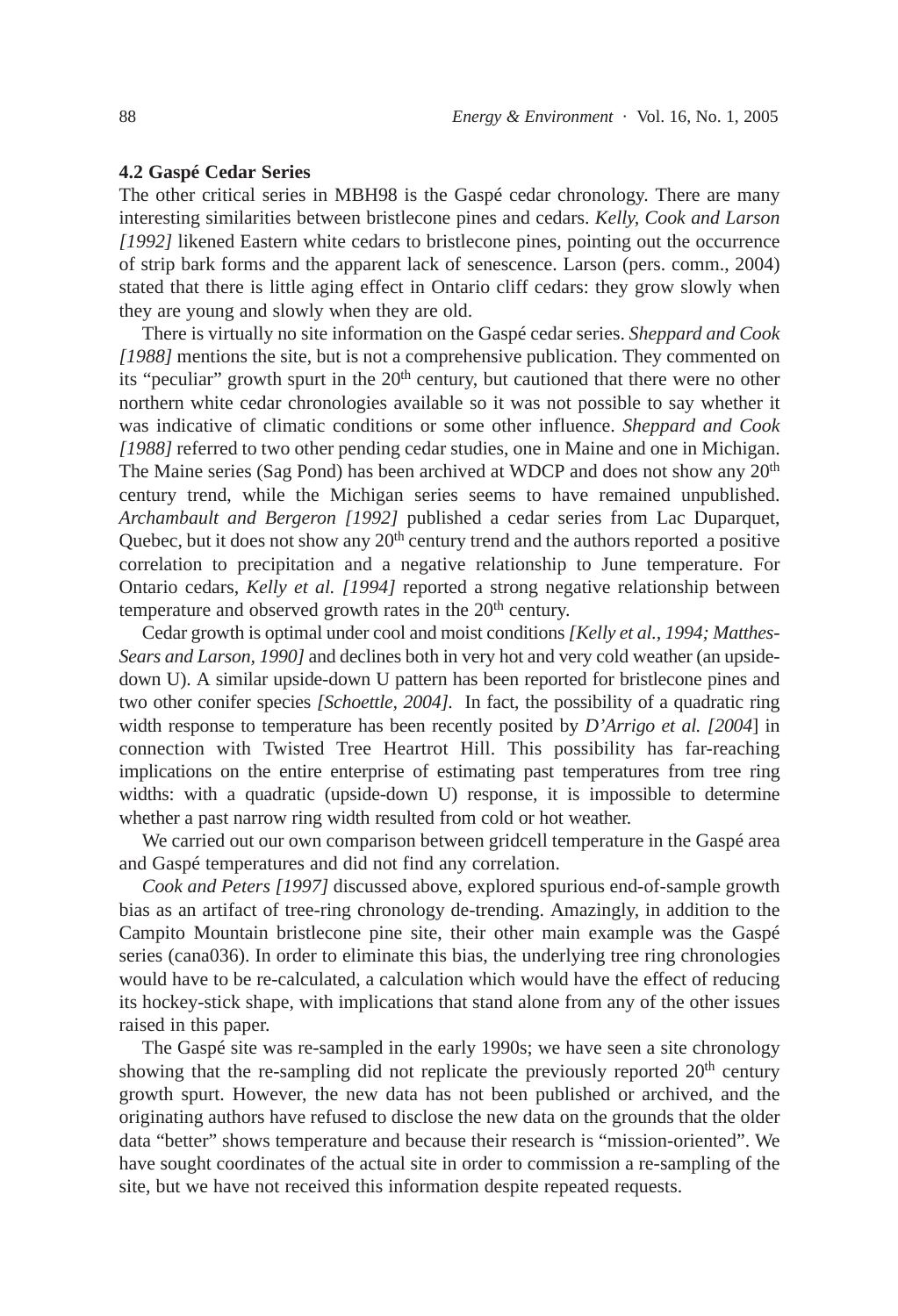# **5. REFUTATION OF COUNTER-ARGUMENTS OF MANN ET AL.**

We now turn to a discussion of recent arguments of *Mann et al. [2003, 2004a, 2004b, 2004d],* purporting to counter our various criticisms.

# **5.1 "Effective Omission" of Indicators**

*Mann et al. [2004a, 2004b]* argued that our use of centered principal components calculations amounted to an "effective omission" of the 70 sites of the North American network. They showed that a calculation excluding the North American PC1 also resulted in MM-type results with high early  $15<sup>th</sup>$  century values. Although the calculations to which they were referring (using centered PC methods) did *not* actually omit this network, since the results were similar to results without the PC1, Mann et al. argued that our calculations *effectively omitted* these indicators. This critique fails on several counts. First, the North American PC1 is only one of 22 series in the AD1400 step. A robust statistical method should be relatively insensitive to the presence or absence of one of 22 series. If centered principal components calculations are used, the temperature index is relatively insensitive to the presence or absence of the North American PC1. On the other hand, if de-centered principal components calculations are used, the results are very unstable to the presence or absence of the North American PC1. Robustness considerations therefore tend to support the use of a conventional centered PC method. Second, using the MBH98 decentered method, 14 bristlecone sites account for over 99% of the explained variance in the PC1. Using the terminology of Mann et al., under the decentered methodology, the other 56 sites are "effectively omitted" from the PC1, which is merely a carrier for the bristlecone pines. Using a centered methodology, the PC1 is relatively similar to the mean of all the series. Thus, we believe that it is more accurate to characterize MBH98 de-centering methods as "effectively omitting" the majority of tree ring sites.

*Mann et al. [2004a, 2004b]* also argued that use of the archived version of the Gaspé series amounted to an "effective omission" of the northern treeline series. *Jones and Mann [2004]* do not use the Gaspé series at all and only use the Jacoby northern treeline series in the relatively well-replicated portion after 1601. Simply applying the quality control criteria of *Jones and Mann [2004]* should not provoke complaints about "effective omission". Moreover, we have specifically maintained the number of northern treeline series in the AD1400 step, by using the updated version of the Sheenjek River series (which could have been used in 1997). Replication in the Sheenjek River series is much superior to that of the Gaspé series, which does not meet standard quality control criteria in its early portion.

## **5.2 Tendency of decentered PC methods to yield PC1 hockeysticks**

In *McIntyre and McKitrick [2004a, 2004b],* we pointed out that the de-centered PC method used in MBH98 tends to produce hockey-stick shaped series. We have sharpened this result considerably in *McIntyre and McKitrick [2005].* There we define a "hockey stick" as a series in which the 1902–1980 mean differs from the long-term mean by more than 1 standard deviation ( $\sigma$ ). Applying the MBH98 decentered PC method to trendless red noise with persistence properties of the North American tree ring network (modeled as fractional processes), in 10,000 simulations we found that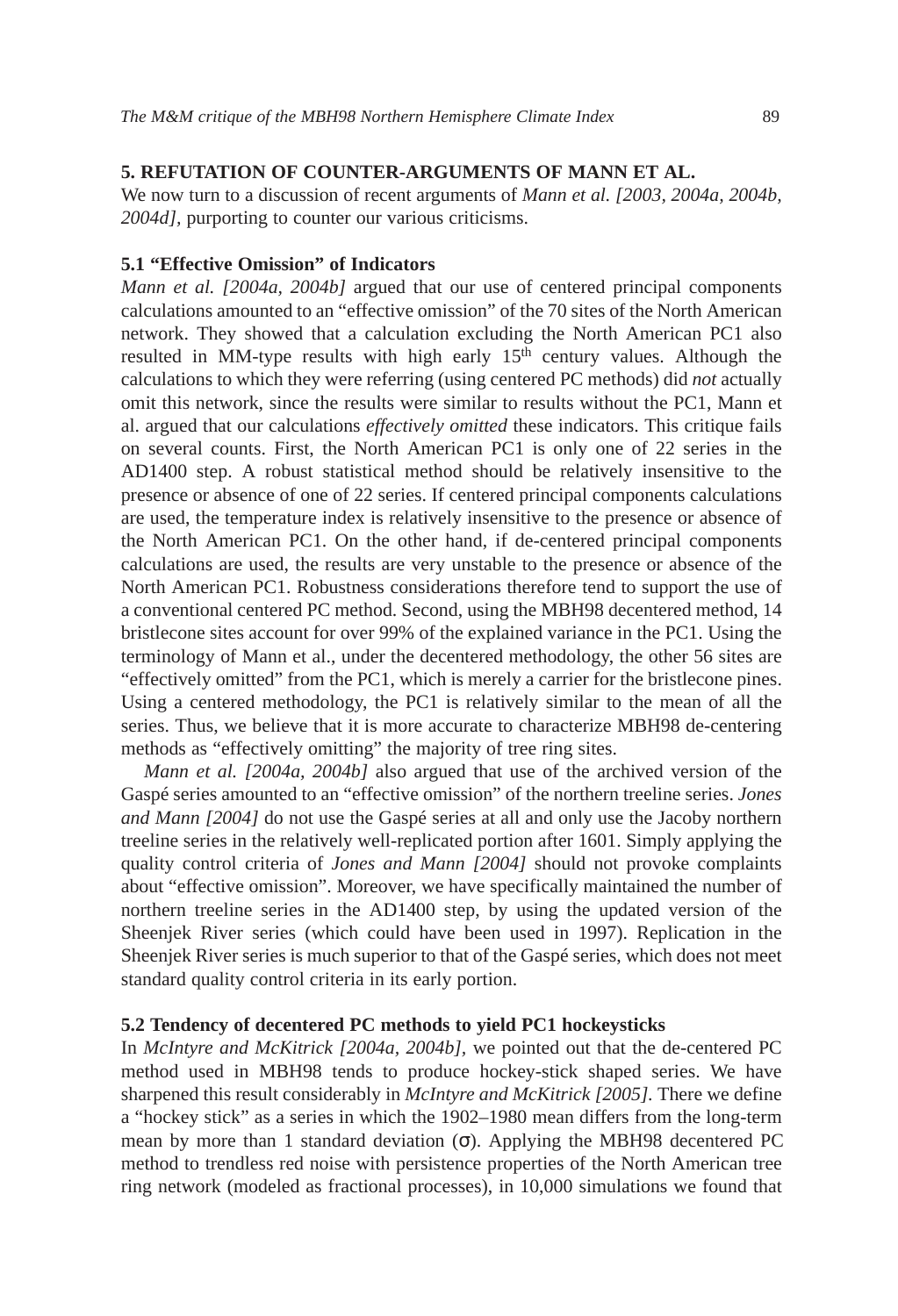the 1902–1980 mean differed from the 1400–1980 mean by more than 1  $\sigma$  over 99% of the time, (1.5  $\sigma$  –72%; 1.75  $\sigma$  –19% and 2  $\sigma$  –0.2%). The hockey stick blades sloped up about half the time and down half the time, but the 1902-1980 mean is almost never within one  $\sigma$  of the 1400–1980 mean. PC series are unoriented so that no significance is attributed to the sign.

In their comment to the earlier version of this argument, Mann et al. [2004a, 2004b] argued that their PC series were simply linear combinations of the underlying proxies and that no pattern could be produced in the PC1 which was not in the underlying data. It is of course true that the PC series are linear combinations of the proxies, but it is evident that the de-centering process preferentially selects series with hockey-stick shapes and this over-weighting is what yields a pattern that is not representative of the underlying data. The exclusive selection of bristlecones into the PC1 should give rise to serious examination of why all other proxies are so efficiently discarded  $-$  a discussion which does not occur in MBH98.

# **5.3 Lack of a linear response to temperature in "key" proxies**

In *McIntyre and McKitrick [2004b],* in our criticism of bristlecone pines as an arbiter of world climate, we pointed out (as above) that a linear response to temperature had not been established for these sites (as seemingly required by MBH98). *Mann et al. [2004b]* replied that:

MM04 demonstrate their failure to understand our methods by claiming that we required that "proxies follow a linear temperature response". In fact we specified (MBH98) that indicators should be "linearly related to one or more of the instrumental training patterns<sup>2</sup>", not local temperatures.

We doubt the authors really believe the idea of a temperature proxy exhibiting no relationship to local temperature makes much sense. It is instructive to compare this response to the policy articulated in *Jones and Mann [2004],* which states:

A number of other temperature reconstructions used in earlier multiproxy composites or in review papers [e.g., Jones et al., 1998; Mann et al., 1998a, 1999; Mann and Jones, 2003] are not included. This is because they are either less resolved than decadal resolution [e.g., Dahl-Jensen et al., 1998] or correlations with local grid box temperatures are not significant …

*Jones and Mann [2004]* do consider "climate field reconstructions" (CFRs), which appear to be similar to "instrumental training patterns" of MBH98. In this case, *Jones and Mann [2004]* argue that the CFRs should be shown to be similar to some aspect of local climate during some part of the year. This would seem to invite opportunistic use of either precipitation or temperature as a climate indicator, something for which they reproached *Soon et al. [2003].* But perhaps most telling is the comment of MBH98 co-author Hughes in *Hughes and Funkhouser [2003],* who did not attribute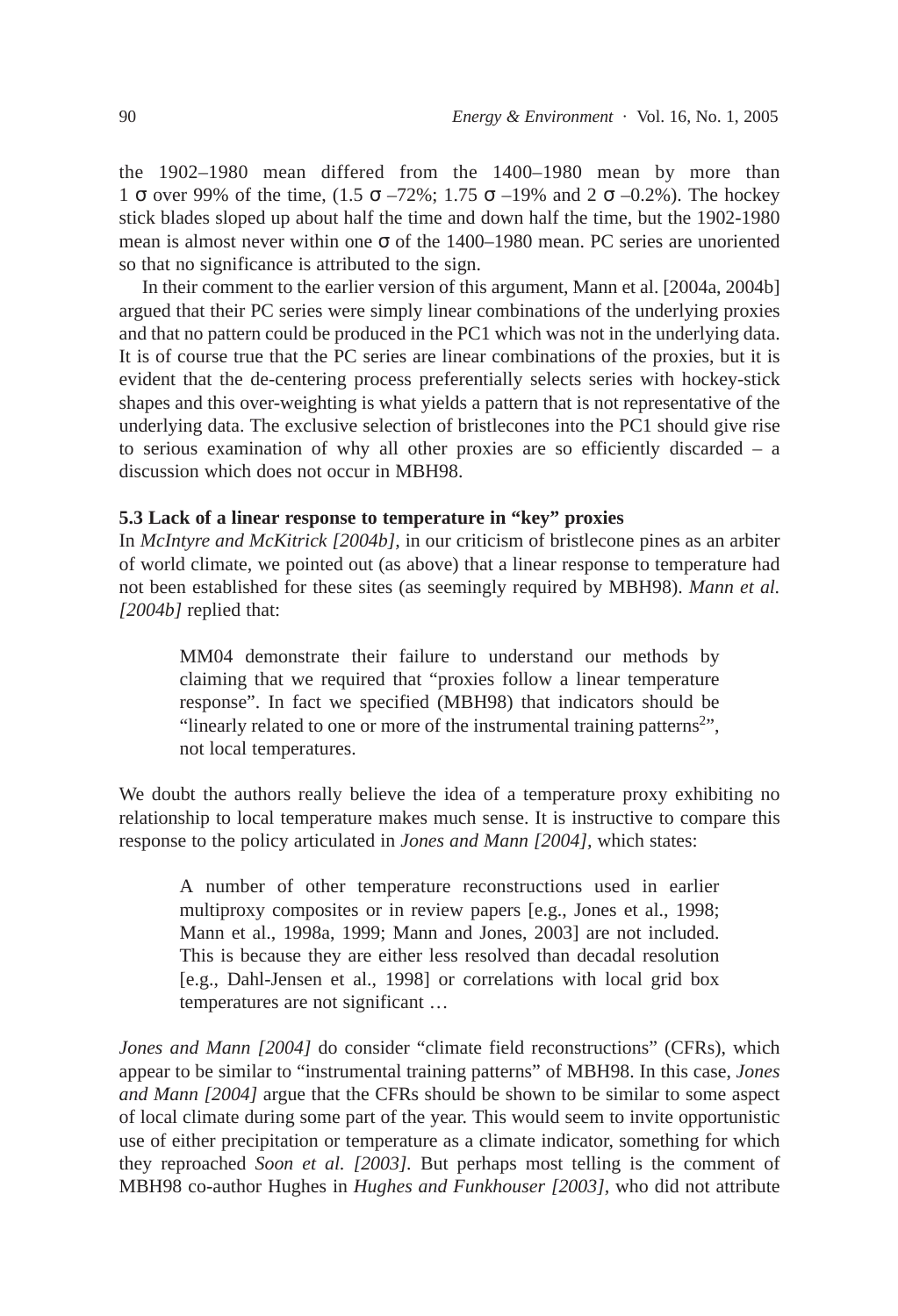the bristlecone pine growth to an "instrumental training pattern", but stated that their anomalous  $20<sup>th</sup>$  century growth rate is a "mystery".

#### **5.4 Insignificant Values of Verification Statistics**

*Mann et al.* [2004a, 2004b] have argued that, regardless of how they got their results, their reconstruction with decentered PC methods and extrapolation of the duplicate Gaspé series has greater "skill" than a reconstruction with centered PC methods and use of the archived version of the Gaspé series. Most dendroclimatic reconstructions provide a suite of verification statistics, including  $RE$ ,  $R^2$ ,  $CE$ , sign test and product mean test *[e.g. Cook et al, 1994].* In MBH98, only the RE statistic is reported for steps prior to the AD1820 step, including the controversial AD1400 step. Mann et al. have not provided their own results for the other verification statistics or supporting calculations from which these statistics could be calculated, and have refused requests for this information. *McIntyre and McKitrick, 2005,* using Monte Carlo simulations, shows that the MBH98 benchmark for 99% significance for the RE statistic is substantially under-stated (0.0 in MBH98 versus a Monte Carlo estimate of 0.59) and that the  $R<sup>2</sup>$  and other verification statistics, which were not reported in MBH98, are statistically insignificant in the AD1400 step.

*Mann et al.* [2004b] contained a diatribe against the  $\mathbb{R}^2$  statistic. However, in other papers [e.g. *Mann and Jones, 2003],* when they were in his favour, Mann has reported  $R^2$  statistics. In this case, we estimate the  $R^2$  statistic as being only 0.02 – obviously well short of statistical significance and strongly indicating that even the lower level of RE significance discussed above is spurious.

# **5.5. "Confirmation" by other studies**

*Mann et al. [2003, 2004a, 2004b]* argued that their results are similar to those of "independent" studies, such as *Jones, Briffa et al. [1998], Crowley and Lowery [2000], Briffa, Jones et al [2001]*, *Mann and Jones [2003]* and *Jones and Mann [2004],* calculated with different proxies and different methods. This "similarity" is typically shown by "spaghetti" diagrams supposedly illustrating the similarity, rather than through detailed analysis.

These studies are hardly "independent". If all the authors in the multiproxy articles are listed, one sees much overlapping. Mann himself was a co-author of two supposedly "independent" studies; his sometime co-author (as well as Bradley's sometime co-author) Jones was co-author of two of the others. Even *Crowley and Lowery [2000]*, where there is no apparent overlap, stated that they used data supplied by Jones. This hardly amounts to "independence" in any conventional use of the term.

Many proxies are re-used in these studies, a point which *Briffa and Osborn [1999]* acknowledged, as follows:

An uninformed reader would be forgiven for interpreting the similarity between the 1000-year temperature curve of Mann et al. and a variety of others also representing either temperature change over the NH as a whole or a large part of it (see the figure) as strong corroboration of their general validity, and, to some extent, this may well be so.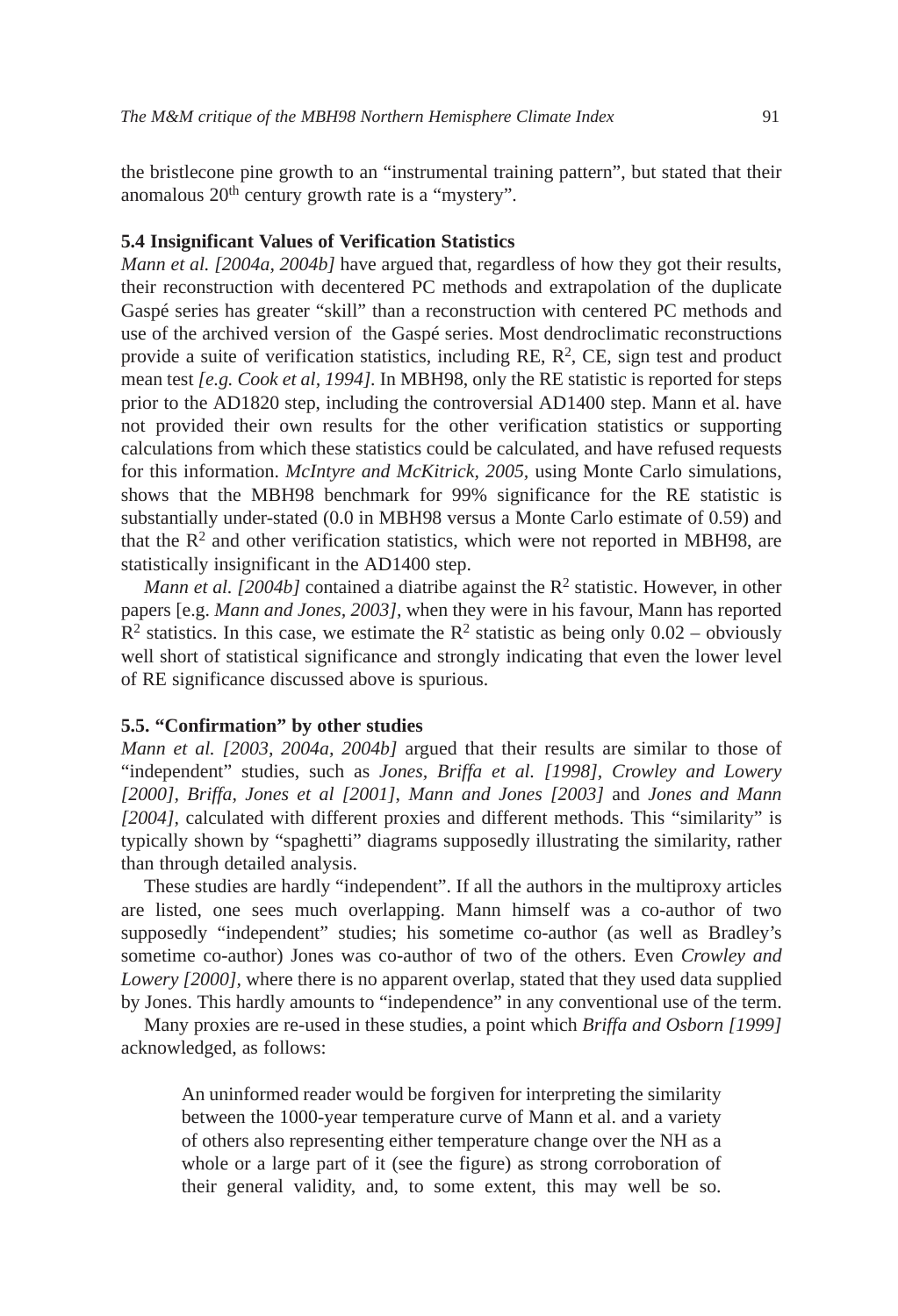Unfortunately, very few of the series are truly independent: There is a degree of common input to virtually every one, because there are still only a small number of long, well-dated, high-resolution proxy records.

Briffa's Polar Urals and Tornetrask series [*Briffa et al., 1995; Briffa et al., 1992b* respectively] are recurrent proxies as is Cook's Tasmania reconstruction [*Cook et al., 1991, 1992*]. The North American PC1, criticized here, is used as a proxy in *Mann et al. [1999]*, *Mann and Jones [2003]* and *Jones and Mann [2004].* 

Most importantly, even if such articles generate similar results to MBH98, that does not prove that MBH98 results were calculated correctly. Mann et al. have to support MBH98 on its own terms; appeals to other results are completely irrelevant.

For rhetorical purposes, agencies like the IPCC may well turn to these other studies for support, if MBH98 can no longer be used, but the prominent reliance on MBH98/99 in the Third Assessment Report is a matter of public record and cannot now be undone. If there is any lesson from our work it is that, before making prominent use of these other studies, each one needs to be proven replicable. However critical we may be of MBH98, the disclosure for nearly all the other studies is significantly worse:

- After over 20 requests, Crowley (pers. comm., Oct. 2004) supplied smoothed and transformed versions of proxy data used in *Crowley and Lowery [2000],* but stated that he could not find the actual data versions used so that these could be verified.
- A listing of the sites used in *Briffa et al. [2001]* has never been published or archived. The authors have not responded to requests for data.
- A listing of sites in *Esper et al. [2002]* is available, but the majority of site data is not publicly archived.
- Most of the data from *Mann and Jones [2003]* and *Jones and Mann [2004]* was eventually provided by Jones in July 2004. However, Jones was unable to provide the weightings used in the creation of the final results, as these were in the possession of co-author Mann.
- Of these studies, only *Jones et al. [1998]* has a relatively complete record.

None of these studies provides a careful, objective analysis of how the particular proxy records are selected from the thousands available, thereby leaving unanswered the possibility of cherry-picking. Replication is only the first step in assessment. One then has to assess the quality of the proxies actually used. For example, we have concerns about potential problems in Briffa's Polar Urals record *[Briffa et al., 1995],* which has a very significant effect on medieval values in several of these studies. We intend to address these issues in the future.

### **6. DISCUSSION**

There are many large issues at stake in this discussion, mainly because of the powerful role a handful of published paleoclimate studies are playing in policy decisions.

The ability of later researchers to carry out independent due diligence in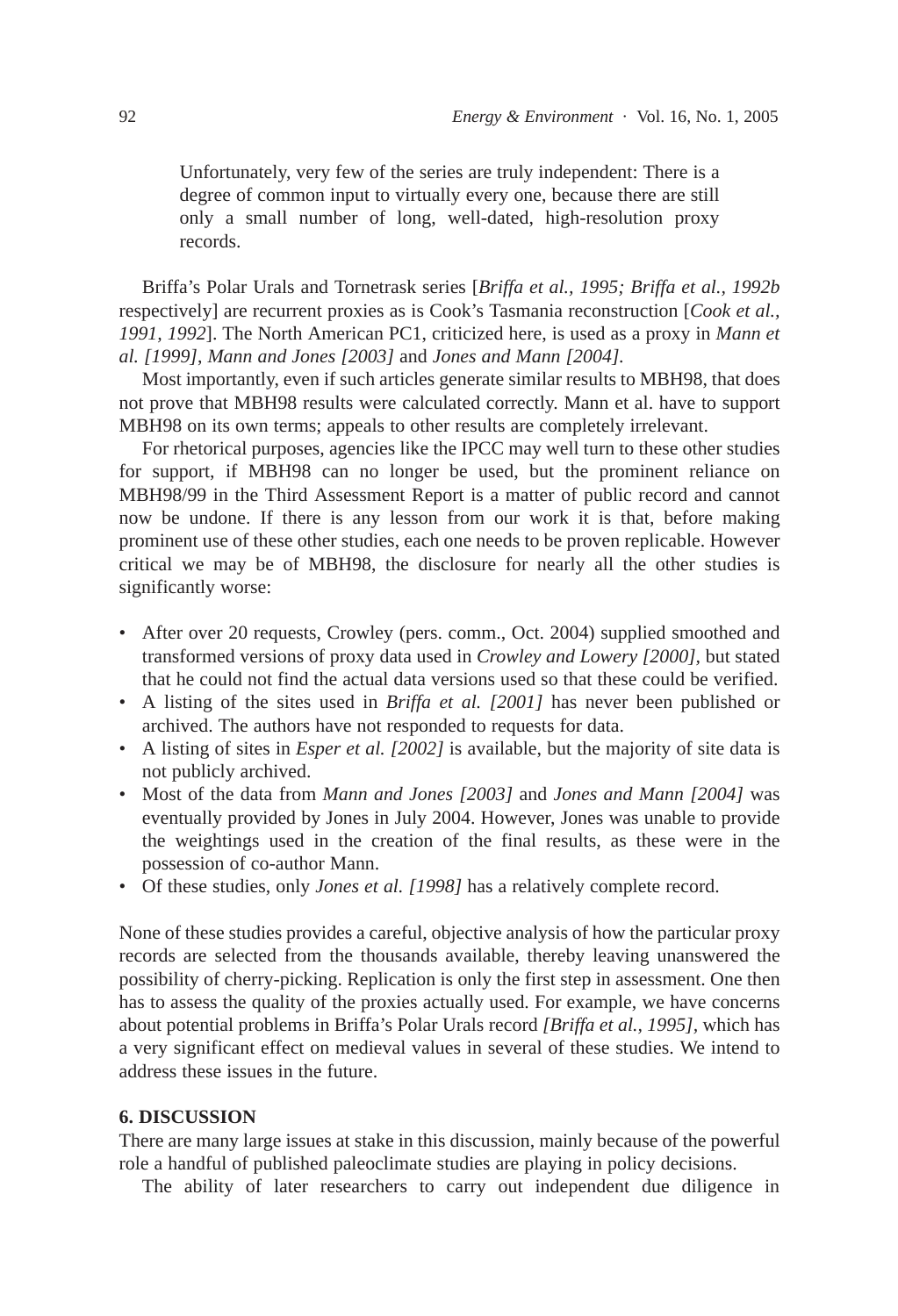paleoclimate is severely limited by the lack of journal policies or traditions requiring contributors to promptly archive data and methods. *King [1995]* has excellent comments on replication. In this respect, paleoclimate journal editors should consider changes taking place at some prominent economics journals. For example the *American Economic Review* now requires, as a precondition of publication, archiving data and computational code at the journal. This is a response to the critique of *McCullough and Vinod [2003],* and earlier work by *Dewald et al. [1986].* The files associated with paleoclimate studies are trivial to archive. In our view, if the public archive does not permit the replication of a multiproxy study, then it should be proscribed for use in policy formation *[McCullough and Vinod, 2003].*

In addition, we are struck by the lack of policy both in paleoclimate publications and in climate policy reports (e.g. IPCC, ACIA) regarding the reporting of results adverse to their claims. While it may be assumed that results adverse to their claims would be generally disclosed, we are unaware of any paleoclimate journal which explicitly articulates this as a requirement to authors. In contrast, for a prospectus offering securities to the public, officers and directors are required to affirm that the prospectus contains "full, true and plain disclosure", which requires the disclosure of material adverse results. In MBH98, there are a number of examples, where results adverse to their claims were not reported (and in some cases, actual misrepresentations), as listed below (most of which we have discussed passim above):

- MBH98 did not report the results adverse to their conclusions from calculations excluding bristlecone pines (contained in the BACKTO\_1400-CENSORED directory).
- For steps prior to 1820, MBH98 did not report verification statistics other than the RE statistic. Unlike the above case, we cannot prove on the present record that Mann et al. had calculated these other statistics, but we consider it quite likely that these statistics were calculated and not reported. (In this case, we believe that diligent referees, even under the limited scope and mandate of journal peer review, should have requested the reporting of this information.)
- MBH98 did not report results from calculations using archived Gaspé tree ring data (which did not contain the extrapolation of early values). Again, while we cannot prove that they actually carried out calculations using the archived version, we find it inconceivable that this unique extrapolation would have been made without previously doing a calculation using the archived version. Although the Corrigendum (six years after the event) disclosed the existence of this extrapolation, it did not disclose its uniqueness or the actual effect of this previously undisclosed extrapolation, disclosure which we believe to be essential for full disclosure, since the very existence of the extrapolation had been hidden from referees and previous readers by a misrepresentation of the start date of this series.
- MBH98 incorrectly stated that conventional PC methods were used, which necessarily means centered calculations. This error in their prior disclosure should have been prominently disclosed in the Corrigendum together with its effects on PC calculations described, especially since it was at the heart of our submission then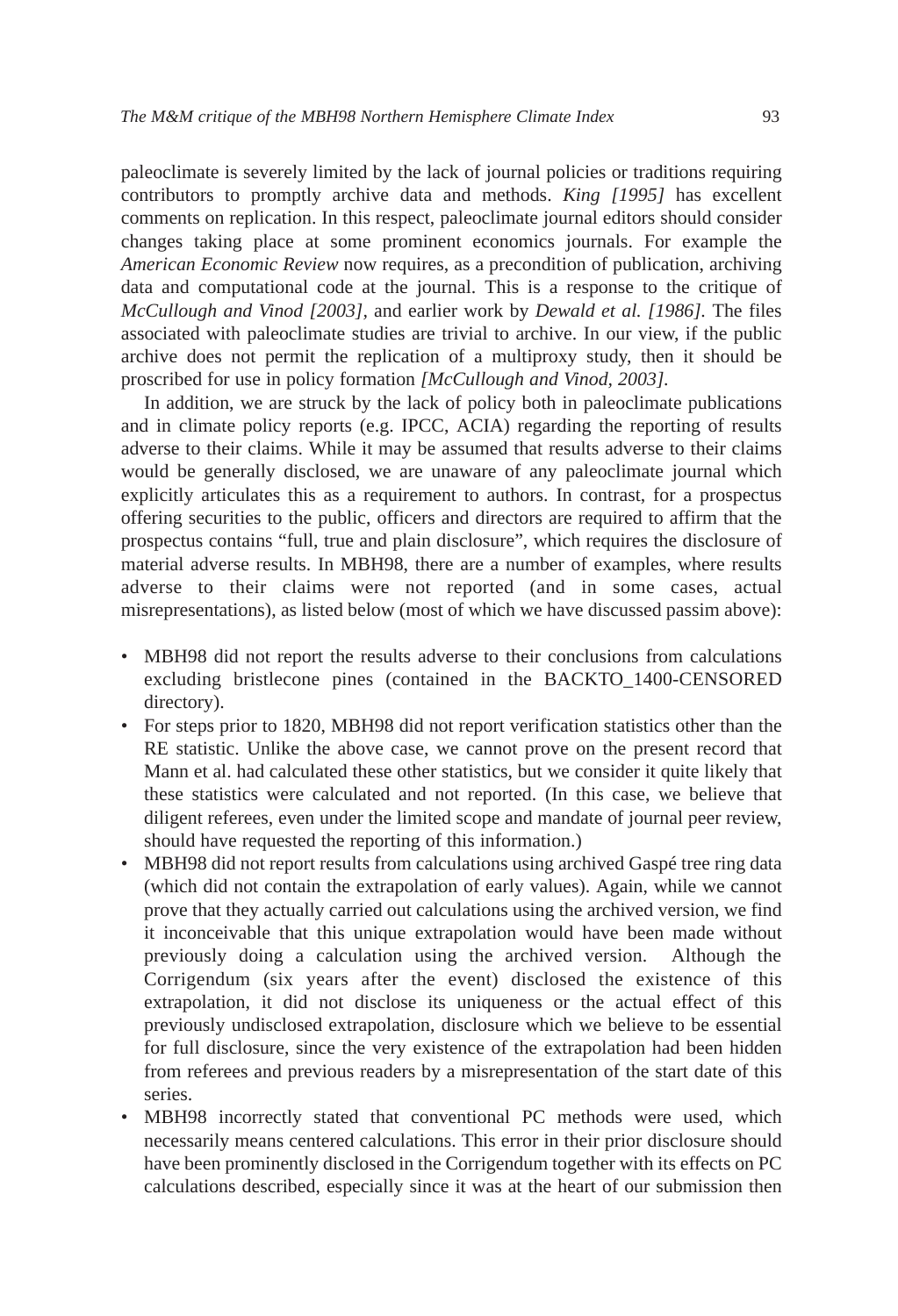under review at *Nature.* Mann et al. could then try to argue in that context that the effect was limited (an argument with which we obviously disagree). Instead, the prior incorrect disclosure was not mentioned at all in the printed Corrigendum; in the Corrigendum SI, the incorrect prior disclosure is not specifically mentioned; the method itself is acknowledged, but it is not prominent and even carries a denial that the method made any difference (a claim discussed at length above).

• The aggressive claims that MBH98 methods were "robust" (see discussion above) are extremely problematic. As noted above, Mann et al. had carried out a sensitivity study on the exclusion of the bristlecone pines and knew that their  $15<sup>th</sup>$  century results were not robust to these sites. We also believe that they knew the instability regarding the Gaspé series (or else they wouldn't have done the extrapolation.) We find it difficult to understand how the claims to robustness could have made under these circumstances.

We are also struck by the extremely limited extent of due diligence involved in peer review as carried out by paleoclimate journals, as compared with the level of due diligence involved in auditing financial statements or carrying out a feasibility study in mineral development. For example, "peer review" in even the most eminent paleoclimate publications, as presently practiced, does not typically involve any examination of data, replication of calculations or ensuring that data and computational procedures are archived. We are not suggesting peer reviewers should be auditors. Referees are not compensated for their efforts and journals would not be able to get unpaid peer reviewers to carry out thorough audits. We ourselves do not have explicit recommendations on resolving this problem, although ensuring the archiving of code and data as used is an obvious and inexpensive way of mitigating the problem.

But it seems self-evident to us that, recognizing the limited due diligence of paleoclimate journal peer review, it would have been prudent for someone to have actually checked MBH98 data and methods against original data before adopting MBH98 results in the main IPCC promotional graphics..

## **Supplementary Information** accompanies the paper at www.climate2003.com.

Financial support for this research was neither sought nor received. The authors declare they have no competing financial interests.

## **REFERENCES**

- Archambault, S., and Bergeron Y., 1992. An 802-year chronology from the Quebec boreal forest. *Canadian Journal of Forest Research*, Vol. 22, pp. 674–682.
- Arctic Climate Impact Assessment, 2004. *Impacts of a Warming Arctic: Arctic Climate Impact Assessment*, Cambridge University Press.
- Allen, C. D., J. L. Betancourt, and T. W. Swetnam. 1998*. Landscape Changes in the Southwestern United States: Techniques, Long-term Data Sets, and Trends*. Pages 71-84, In T. Sisk, editor, *Perspectives on the Land Use History of North America: A Context for Understanding our Changing Environment*. U.S. Geological Survey, Biological Science Report USGS/BRD/BSR-1998-0003. 104 pp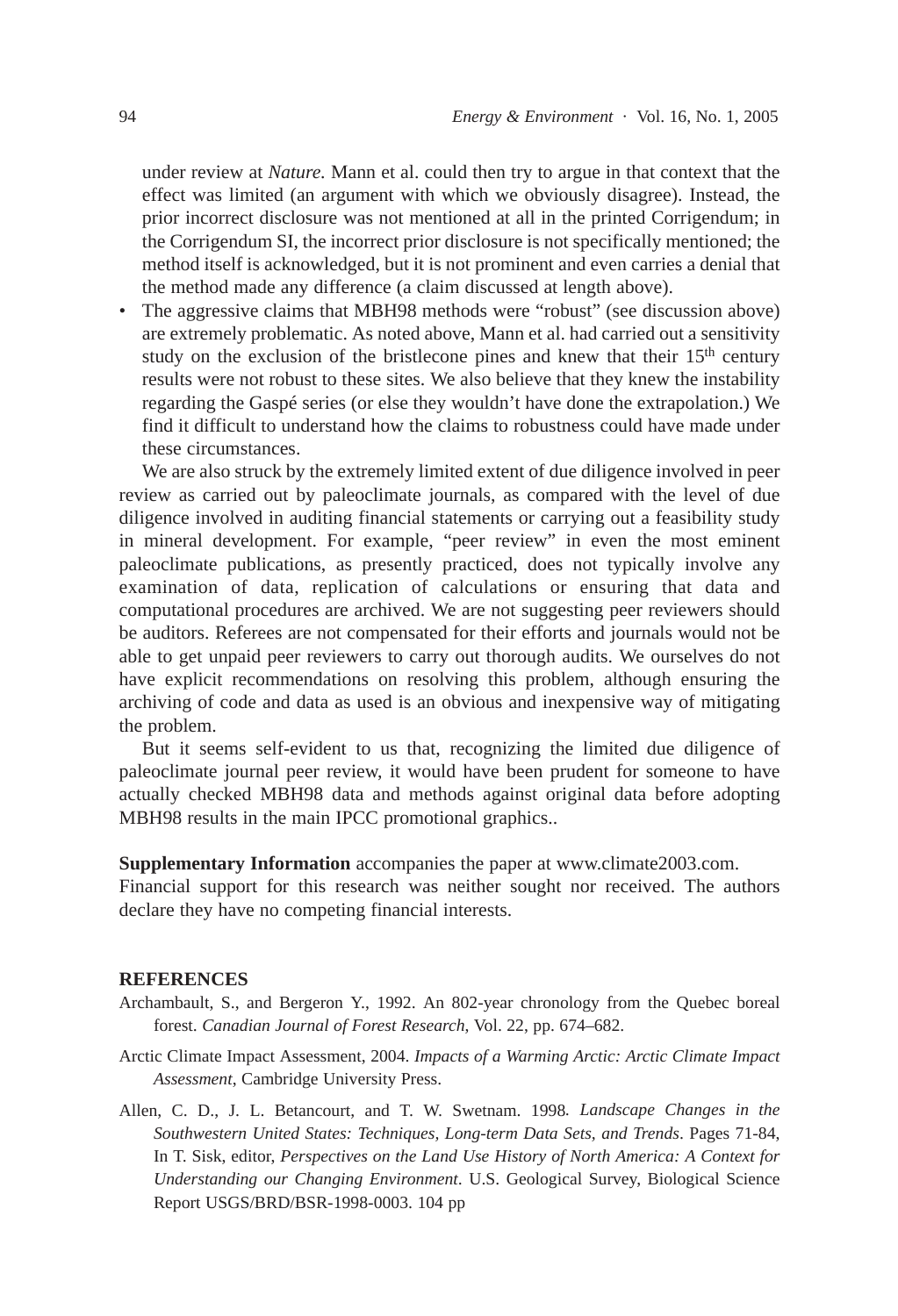- Allen, C.D. 1998. Where have all the grasslands gone? Quivera Coalition Newsletter, Spring/Summer. Retrieved from Grahame, John D. and Thomas D. Sisk, editors. 2002. Canyons, cultures and environmental change: An introduction to the land-use history of the Colorado Plateau at http://www.cpluhna.nau.edu/Research/grasslands1.htm
- Beasley, R.S. and J.G. Klemmedson, Recognizing Site Adversity and Drought-Sensitive Trees in Stands of Bristlecone Pine (pinus longaeva), *Economic Botany* Vol. 27, pp. 141–146.
- Billings, W.D. and J.H. Thompson, 1957. Composition of a stand of old bristlecone pines in the White Mountains of California*, Ecology*, Vol. 28, pp. 158–160.
- Bradley, R.S., and Jones P.D., `Little Ice Age' summer temperature variations: their nature and relevance to recent global warming trends, *The Holocene,* Vol. 3, pp. 367–376, 1993.
- Briffa, K.R. and T.J. Osborn, 1999. Climate Warming: Seeing the Wood from the Trees, *Science* Vol. 284, p. 926.
- Briffa, K.R., Jones, P.D. and Schweingruber, F.H., 1992a. Tree-ring density reconstructions of summer temperature patterns across western North America since A.D.1600, *Journal of Climate* Vol. 5, pp. 735–754.
- Briffa, K.R., Jones, P.D., Bartholin, T.S., Eckstein, D., Schweingruber, F.H, Karlen, W., Zetterberg, P. and Eronen, M., 1992b. Fennoscandian summers from A.D.500: temperature changes on short and long timescales. *Climate Dynamics* Vol. 7, pp. 111–119.
- Briffa, K.R., Jones, P.D., Schweingruber, F.H., Shiyatov, S.G. and Cook, E.R., 1995. Unusual twentieth-century summer warmth in a 1,000-year temperature record from Siberia. *Nature* Vol. 376, pp. 156–159.
- Briffa, K.R., T. J. Osborn, F.H. Schweingruber, I.C. Harris, P. D. Jones, S.G. Shiyatov, and E.A. Vaganov, 2001. http://www.ngdc.noaa.gov/paleo/pubs/briffa2001/fig1.jpg" Lowfrequency Temperature Variations from a Northern Tree Ring Density Network, *Journal of Geophysical Research,* 106 D3, pp. 2929–2941.
- Brooks, P.D., M.W. Williams, and S.K. Schmidt, 1996. Microbial activity under alpine snowpacks. *Biogeochemistry* Vol. 32, pp. 93–113.
- Bunn, A.G., R.L. Lawrence, G.J. Bellante, L.A. Waggoner, and L.J. Graumlich, Spatial variation in distribution and growth patterns of old growth strip-bark pines. *Arctic, Antarctic, and Alpine Research*, 2003, Vol. 35, pp. 323–330.
- Connor, Kristina F. and Ronald M. Lanner, 1991. Effects of tree age on pollen, seed, and seedling characteristics in Great Basin bristlecone pine. *Botanical Gazette* Vol. 152, pp. 107–113.
- Cook, E. R., Bird, T., Peterson, M., Barbetti, M., Buckley, B., D'Arrigo, R., Francey, R., and Tans, P. 1991. Climatic change in Tasmania inferred from a 1089-year tree-ring chronology of subalpine huon pine. *Science* Vol. 253, pp. 1266–1268.
- Cook, E. R., Bird, T., Peterson, M., Barbetti, M., Buckley, B., D'Arrigo, R. and Francey, R. 1992. Climatic change over the last millennium in Tasmania reconstructed from tree rings. *The Holocene* Vol. 2, No. 3, pp. 205–217.
- Cook, E.R., Briffa, K.R. and Jones, P.D. 1994. Spatial regression methods in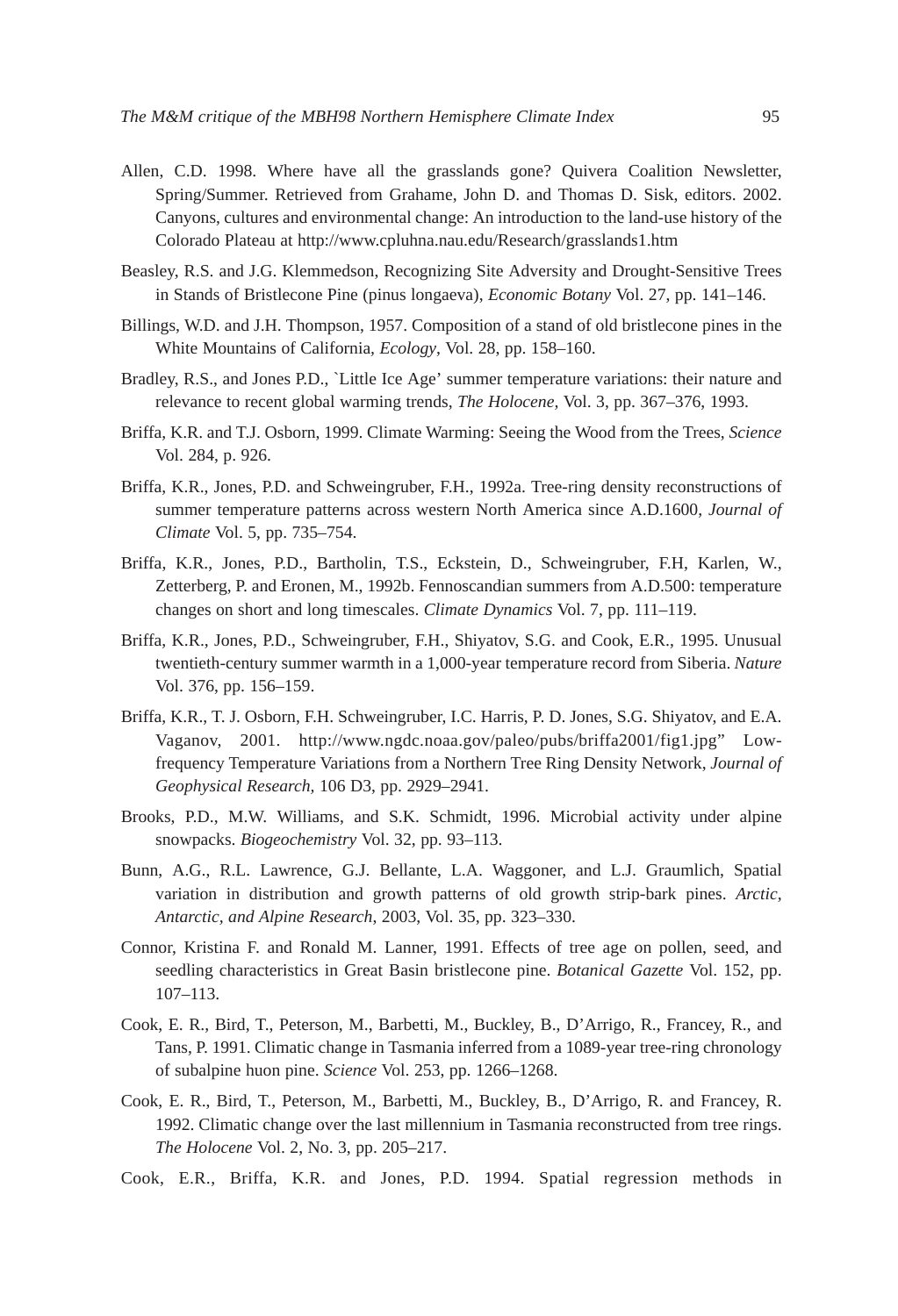dendroclimatology: a review and comparison of two techniques. *International Journal of Climatology* Vol. 14, pp. 379–402.

- Cook, E.R. and Peters, K. 1997. Calculating unbiased tree-ring indices for the study of climatic and environmental change. *The Holocene* Vol. 7, No. 3, pp. 359–368.
- Crowley, T.J. and Lowery, T.S., 2000. How warm was the Medieval warm period? *Ambio* Vol. 29, pp. 51–54.
- Dewald, W.G., J.G. Thursby, and R.G. Anderson, 1986. Replication in empirical economics: The journal of money, credit and banking project. *American Economic Review*, Vol. 76, No. 4, pp. 587–603.
- D'Arrigo, R.D., and Jacoby, G.C., 1991, A 1000-year record of winter precipitation from northwestern New Mexico, USA; A reconstruction from tree-rings and its relation to El Niño and the Southern Oscillation: *The Holocene*, Vol. 1, pp. 95–101.
- D'Arrigo, R.D. and Jacoby, G.C., 1992 in *Climate Since A.D. 1500* (eds. Bradley, R.S. & Jones, P.D., pp. 246–268, Routledge.
- D'Arrigo, R. D., Robert K. Kaufmann, Nicole Davi, Gordon C. Jacoby, Cheryl Laskowski, Ranga B. Myneni and Paolo Cherubini, 2004. Thresholds for warming-induced growth decline at elevational tree line in the Yukon Territory, Canada. *Global Biogeochemical Cycles*, 18, GB3021, doi:10.1029/2004GB002249.
- Ertter, B. , 1988. C. A. Purpus: his collecting trips in the Sierra Nevada and Owens Valley, California, 1895—1898. *In:* Plant Biology of Eastern California. Natural History of the White-Inyo Range, Symposium Vol. 2, pp. 303–309. Retrieved from University of California, Berkelyy website at <http://ucjeps.berkeley.edu/Purpus>
- Esper, J., Cook, E.R. and Schweingruber, F.H., 2002. Low-frequency signals in long tree-ring chronologies for reconstructing past temperature variability. *Science* Vol. 295, pp. 2250–2253.
- Fritts, Harold C., 1969. Bristlecone pine in the White Mountains of California, growth and ringwidth characteristics. *Papers of the Laboratory of Tree-Ring Research* No.4. Tucson: University of Arizona Press
- Graumlich, L.J., 1991. Subalpine tree growth, climate, and increasing CO2: an assessment of recent growth trends. *Ecology* Vol. 72, pp. 1–11;
- Graybill, D.A., and S.B. Idso. 1993. Detecting the aerial fertilization effect of atmospheric CO<sub>2</sub> enrichment in tree-ring chronologies. *Global Biogeochemical Cycles* Vol. 7, pp. 81–95.
- Grissino-Mayer, Henri D., 1996. A 2129 year annual reconstruction of precipitation for northwestern New Mexico, USA. In Dean, J.S., Meko, D.M., and Swetnam, T.W., eds., *Tree Rings, Environment, and Humanity. Radiocarbon 1996*, Department of Geosciences, The University of Arizona, Tucson: pp. 191–204.
- Hughes, M. K. and L. J. Graumlich. 1996. Climatic variations and forcing mechanisms of the last 2000 years. Volume 141. Multi-millenial dendroclimatic studies from the western United States. NATO ASI Series, pp. 109–124.
- Hughes, M.K. and G. Funkhouser. 2003. Frequency-dependent climate signal in upper and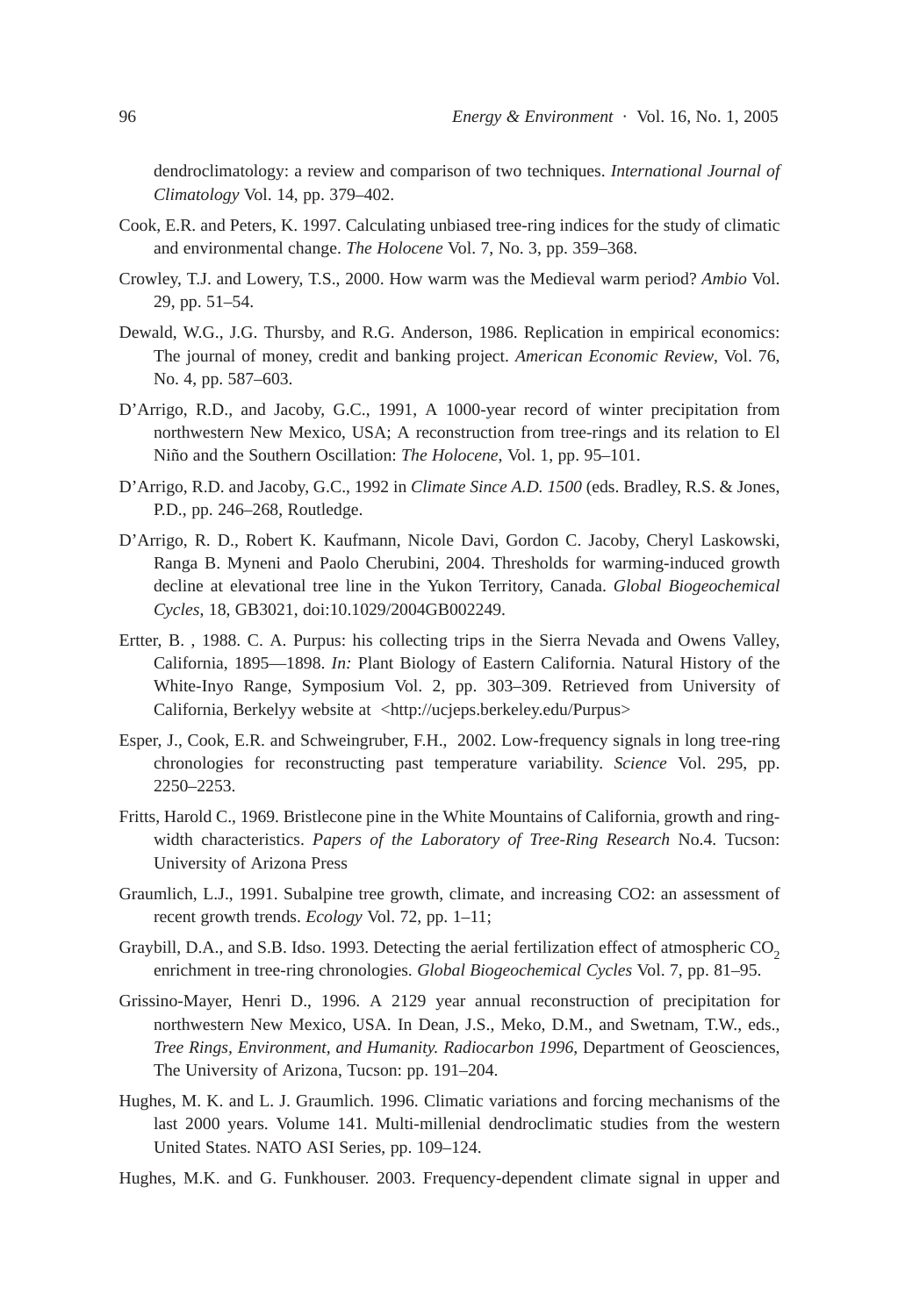lower forest border trees in the mountains of the Great Basin. *Climatic Change*: Vol. 59, pp. 233–244

- International Panel on Climate Change, 2001. *Climate Change 2001: The Scientific Basis.* Retrieved from http://www.grida.no/climate/ipcc\_tar/.
- Jacoby and d'Arrigo, 1989. *Climatic Change* Vol. 14, pp. 39–59.
- Jacoby, Gordon C. and Rosanne D. D'Arrigo, 1997. Tree rings, carbon dioxide, and climatic change, *Proc. Natl. Acad. Sci. USA* 94, 8350-8353.
- Jones, P. D., and M. E. Mann (2004), Climate over past millennia, *Rev. Geophys.*, 42, RG2002, doi:10.1029/2003RG000143.
- Jones, P. D., Briffa, K. R., Barnett, T. P. and Tett, S. F. B., 1998. High-resolution palaeoclimatic records for the last millennium; interpretation, integration and comparison with general circulation model control-run temperatures, The Holocene, Vol. 8, pp. 455–471.
- Kelly, P.E., Cook, E.R., and Larson, D.W. 1992. Constrained growth, cambial mortality, and dendrochronology of ancient *Thuja occidentalis* on cliffs of the Niagara Escarpment: an eastern version of bristlecone pine? *Int. J. Pl. Sci*. Vol. 153, pp. 117–127.
- Kelly, P.E., Cook, E.R., and Larson, D.W. 1994. A 1397-yr tree-ring chronology of *Thuja occidentalis* from cliff-faces of the Niagara Escarpment, southern Ontario, Canada. *Can. J. Forest Res*. Vol. 24, pp. 1049–1057.
- King, Gary, 1995. Replication, Replication, *PS: Political Science and Politics*, with comments from nineteen authors and a response, A Revised Proposal, Proposal, Vol. 28, No. 3, pp. 443–499.
- LaMarche, VC, Jr., 1973, Holocene climatic variations inferred from treeline fluctuations in the White Mountains, California. *Quaternary Research* Vol. 3, pp. 632–660.
- LaMarche, V.C. and H.A. Mooney, 1967. Altithermal Timberline Advance in Western United States, *Nature* Vol. 213, pp. 980–982
- LaMarche, V.C. and Stockton, C.W. 1974. Chronologies from temperature-sensitive bristlecone pines at upper treeline in western United States. *Tree-Ring Bulletin* Vol. 34, pp. 21–45.
- LaMarche, V.C., D.A. Graybill, H.C. Fritts, and M.R. Rose., 1984. Increasing atmospheric carbon dioxide: tree ring evidence for growth enhancement in natural vegetation. *Science Vol.* 225, pp. 1019–1021.
- Lanner, R.M. and K.F.Connor, 2001. Does Bristlecone Pine Senesce? *Experimental Gerontology,* Vol. 36, pp. 675–685.
- Mann, Michael (2002-2004). MBH98 Database, ftp://holocene.evsc.virginia.edu/pub/MBH98.
- Mann, M.E., Jones, P.D., Global surface temperature over the past two millennia, Geophysical *Research Letters*, Vol. 30, No. 15, p. 1820, doi: 10.1029/2003GL017814, 2003.
- Mann, M.E., Bradley, R.S. and Hughes, M.K., 1998. Global-Scale Temperature Patterns and Climate Forcing Over the Past Six Centuries, Nature, Vol. 392, pp. 779–787.
- Mann, M.E., Bradley, R.S. and Hughes, M.K., Northern Hemisphere Temperatures During the Past Millennium: Inferences, Uncertainties, and Limitations, Geophysical Research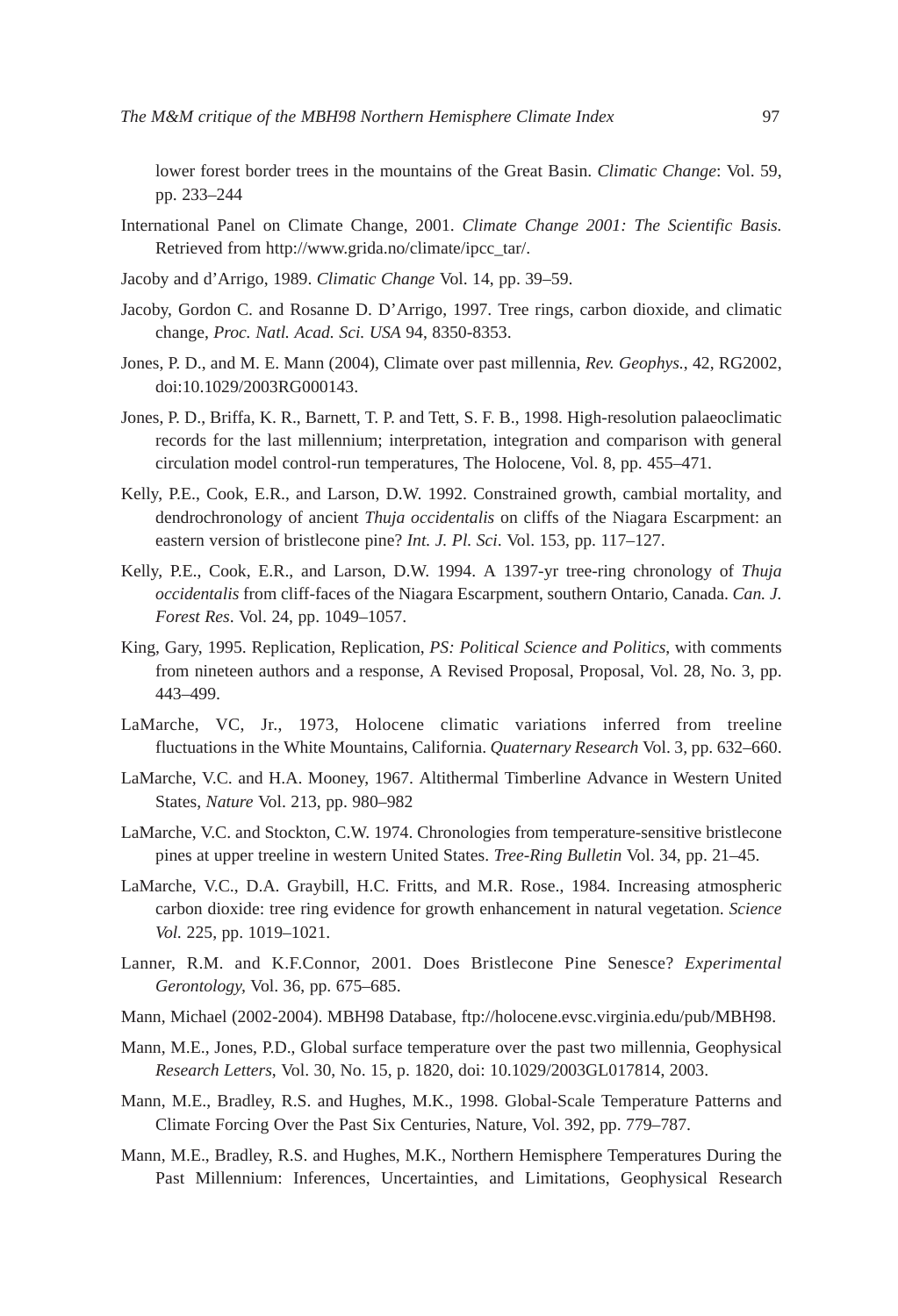Letters, Vol. 26, pp. 759–762, 1999.

- Mann, M.E., E. Gille, R.S. Bradley, M.K. Hughes, J.T. Overpeck, F.T. Keimig, and W. Gross. 2000. Global temperature patterns in past centuries: An interactive presentation. *Earth Interactions* Vol. 4-4, pp. 1–29. Retrieved from NOAA website at http://www.ngdc.noaa.gov/paleo/ei, which includes additional note http://www.ngdc.noaa.gov/paleo/ei/ei\_nodendro.html.
- Mann, M.E., Bradley, R.S. and Hughes, M.K., 2003. Note on Paper by McIntyre and McKitrick in "Energy And Environment". Retrieved from <ftp://holocene.evsc.virginia.edu/pub/mann/EandEPaperProblem.pdf>
- Mann, M.E., Bradley, R.S. and Hughes, M.K., 2004a. Reply to: Global-scale temperature patterns and climate forcings over the past six centuries: a comment, by S. McIntyre and R. McKitrick. Retrieved from website of Stephen Schneider <http://stephenschneider.stanford.edu/Publications/PDF\_Papers/MannEtAl2004.pdf> .
- Mann, M.E., Bradley, R.S. and Hughes, M.K., 2004b. Reply to: Global-scale temperature patterns and climate forcings over the past six centuries: a comment, by S. McIntyre and R. McKitrick, unpublished.
- Mann, M.E., Bradley, R.S. and Hughes, M.K., 2004c. Corrigendum: Global-scale temperature patterns and climate forcing over the past six centuries, *Nature* Vol. 430, No. 105 (2004).
- Mann, M.E., Bradley, R.S. and Hughes, M.K., 2004d. False Claims by McIntyre and McKitrick regarding the Mann *et al.* (1998) reconstruction. Retrieved from website of realclimate.org at < http://www.realclimate.org/index.php?p=8>
- Matthes-Sears, U. and D.W. Larson, 1990. Environmental controls of carbon dioxide uptake in two woody species with constrasting distributions at the edge of cliffs. *Can. J. Bot.* Vol. 68, pp. 2371–2380.
- McCullough, B.D. and H. D. Vinod, 2003. Verifying the Solution from a Nonlinear Solver: A Case Study, *American Economic Review* Vol. 93, pp. 873–892 with comments and replies (2004) at *American Economic Review* Vol. 94, pp. 391–403.
- McIntyre, S. and R. McKitrick, 2003. "Corrections to the Mann et. al. (1998) Proxy Data Base and Northern Hemispheric Average Temperature Series" *Energy and Environment* Vol. 14, pp. 751–771.
- McIntyre, S. and R. McKitrick, 2004a. Global-scale temperature patterns and climate forcings over the past six centuries: a comment. . Retrieved from http://www.uoguelph.ca/~rmckitri/research/fallupdate04/submission.1.final.pdf
- McIntyre, S. and R. McKitrick, 2004b. Global-scale temperature patterns and climate forcings over the past six centuries: a comment. Retrieved from http://www.uoguelph.ca/~rmckitri/research/fallupdate04/MM.resub.pdf
- McIntyre, S. and R. McKitrick, 2005. Hockey Sticks, Principal Components and Spurious Significance. In press, *Geophysical Research Letters.*
- Mooney, H.A., M West and R. Brayton, 1966. Field measurements of the metabolic responses of bristlecone pine and big sagebrush in the White Mountains of California, *Botanical*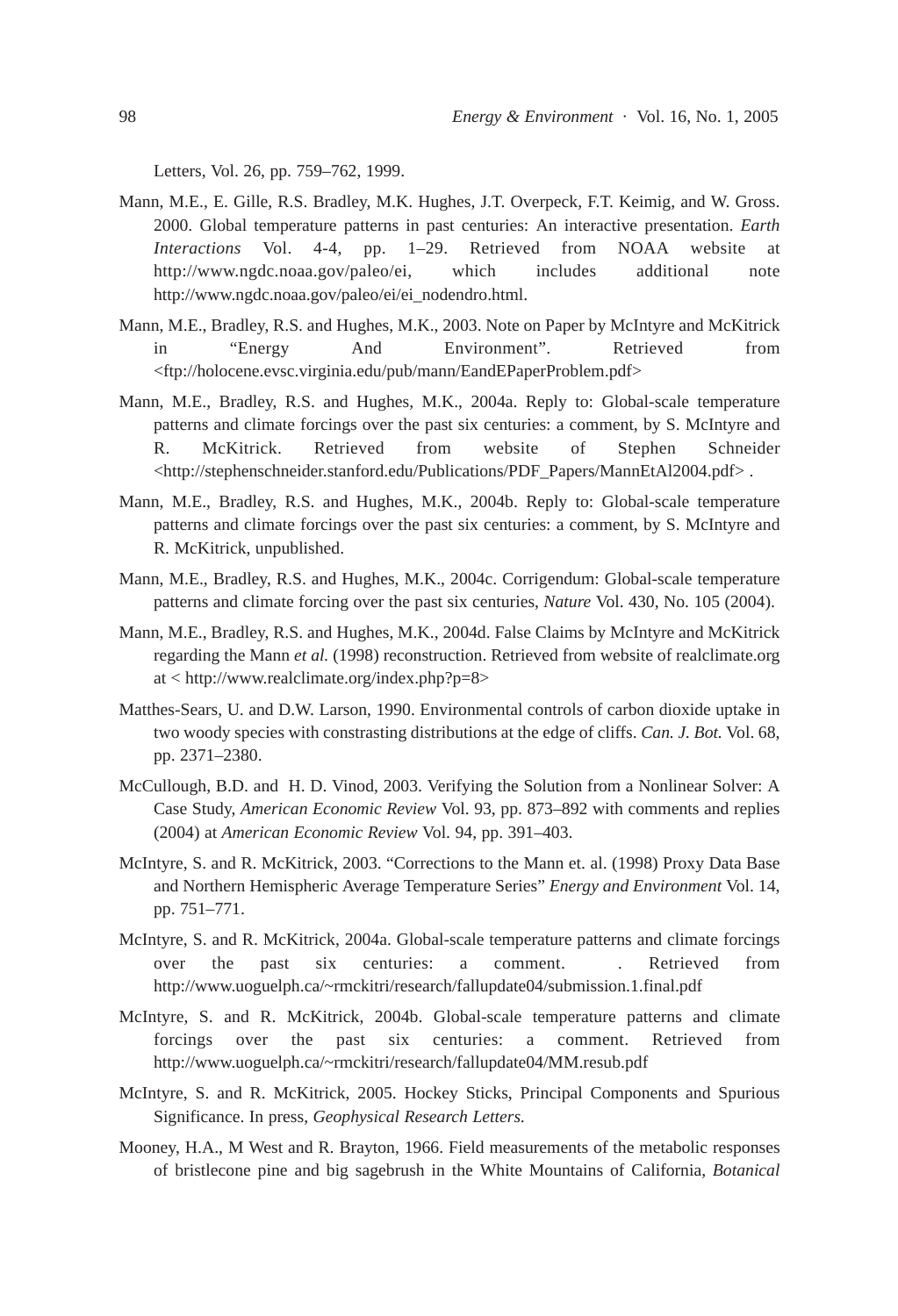*Gazette* Vol. 127, pp. 105–113.

- Mooney, H.A., R.D. Wright and B.R. Strain, 1964. The Gas Exchange Capacity of Plants in relation to vegetation zonation in the White Mountains of California, *Am. Mid Nat.* Vol. 72, p. 281.
- Muir, John, 1911. My First Summer in the Sierra. *Atlantic Monthly*. Retrieved from <http://www.sierraclub.org/john\_muir\_exhibit/writings/my\_first\_summer\_in\_the\_sierra/>
- Muller, Richard, 2004. Global Warming Bombshell: A prime piece of evidence linking human activity to climate change turns out to be an artifact of poor mathematics. *MIT Technology Review* Retrieved from *http://www.technologyreview.com/articles/04/10/ wo\_muller101504.asp*
- R Development Core Team (2004), R: A language and environment for statistical computing. R Foundation for Statistical Computing, Vienna, Austria. ISBN 3-900051-00-3, <http://www.R-project.org>.
- Schauer, A.J., A.W. Schoettle, and R.L. Boyce, 2001. Partial cambial mortality in high-elevation Pinus aristata (Pinaceae). *American Journal of Botany* Vol. 88, pp. 646–652.
- Schoettle, A.W., 2004. Ecological Roles of Five-Needle Pines in Colorado: Potential Consequences of Their Loss, in Sniezko, Richard, Safiya Samman, Scott E. Schlarbaum and Howard B. Kriebel, eds. 2004. Breeding and genetic resources of five-needle pines: growth adaptability and past resistance; 2001 July 23–27; Medford OR, ISA, IUFRO Working Paper 2.01.15. Proceedings RMRS-P-32, Fort Collins CO: U.S. Department of Agriculture, Forest Service, Rocky Mountain Research Station.
- Schulze, E.D., H.A. Mooney and E.L. Dunn, 1967. Wintertime photosynthesis of bristlecone pine (pinus aristata) in the White Mountains of California. *Ecology* Vol. 48, pp. 1044–1047.
- Sheppard, Paul R. and Edward R. Cook, 1988. Scientific Value of Trees in Old-Growth Areas. *Natural Areas Journal,* Vol. 8, No. 1, pp. 7–12.
- Soon, W., Baliunas, S., Idso, C., Idso, S. and Legates, D.R., 2003. Reconstructing climatic and environmental changes of the past 1000 years: a reappraisal. *Energy & Environment* Vol. 14, pp. 233–296.
- St. Andre, G., H.A. Mooney and R. D. Wright, 1967. The Pinyon Woodland Zone in the White Mountains of California. *Am. Mid. Nat* Vol. 73, pp. 225–239
- Storch, H. von, E. Zorita, J. M. Jones, Y. Dmitriev and S. F. B. Tett, 2004. Reconstructing past climate from noisy data. *Science* Vol. 306, pp. 679–682.
- Wigley, T.M.L., Briffa, K.R. and Jones, P.D., 1984. On the average value of correlated time series with applications in dendroclimatology and hydrometeorology. *Journal of Climate and Applied Meteorology* Vol. 23, pp. 201–213.
- Williams, M., 1996. Hot Science Soundbites for the 1996 Niwot Ridge LTER Workshop. Retrieved from <http://culter.colorado.edu:1030/Niwot/Workshops/96soundbites.html>.
- Wright, R.D. and H.A. Mooney, 1965, Substrate-oriented distribution of bristlecone pine in the White Mountains of California. *Am. Mid. Nat.* Vol. 73, pp. 257–184.